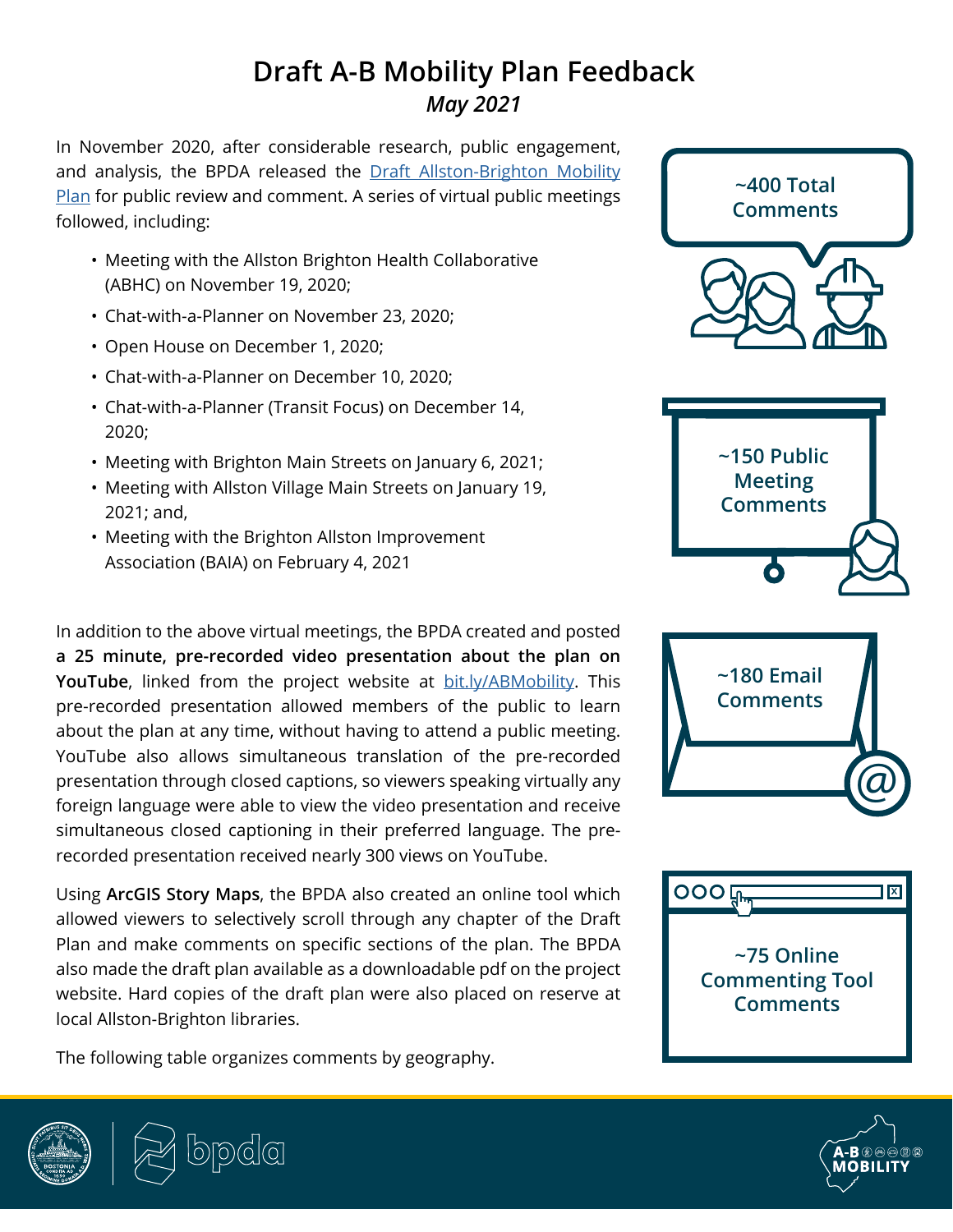| Recommendation<br>Geography | <b>Comment</b>                                                                                                                                                                                                                                                                    | <b>Topic</b>                    | <b>Source</b>                                             | Source<br>Detail   | <b>Date</b><br><b>Received</b> |
|-----------------------------|-----------------------------------------------------------------------------------------------------------------------------------------------------------------------------------------------------------------------------------------------------------------------------------|---------------------------------|-----------------------------------------------------------|--------------------|--------------------------------|
| A-B Bikeway                 | Interested in bike path on Lincoln Street - doesn't want to hit people - Lincoln too narrow<br>for a bike path, envisions that the railroad tracks might be able to be used                                                                                                       | Bicycle: Bike<br>infrastructure | Virtual Open<br>House                                     | <b>Staff Notes</b> | 12/1/2020                      |
| A-B Bikeway                 | Suggest that A-B Bikeway should be considered along with a new sound barrier along I-90<br>(Market Street to Cambridge) - others agreed "deafening on Lincoln Street"                                                                                                             | Bicycle: Bike<br>infrastructure | Virtual Open<br>House                                     | <b>Staff Notes</b> | 12/1/2020                      |
| A-B Bikeway                 | Note that the A-B Bikeway would be a nice alternative to the Paul Dudley White Bike Path<br>for fast cyclists                                                                                                                                                                     | Bicycle: Bike<br>infrastructure | Virtual Open<br>House                                     | <b>Staff Notes</b> | 12/1/2020                      |
| A-B Bikeway                 | This is a visionary, great idea, but it probably makes more sense for the path to continue<br>on the north side of the new Pike alignment, so that it can connect to the PDW Path at the<br>"throat" area, rather than have it cross over to pass south of the Pike, as depicted. | Bicycle: Bike<br>infrastructure | Online<br>Commenting<br>Tool                              | Constituent        | 12/7/2020                      |
| A-B Transit Corridor        | The implementation of the existing pilot of peak hours bus lane is an important step to<br>improving the efficiency of public transportation and minimize travel lane disruption. [To<br>enhance bike safety, the bike lane needs to be separated from the traffic lane.]         | Transit: Bus<br>Lanes           | Online<br>Commenting<br>Tool                              | Constituent        | 11/13/2020                     |
| A-B Transit Corridor        | [The implementation of the existing pilot of peak hours bus lane is an important step to<br>improving the efficiency of public transportation and minimize travel lane disruption.] To<br>enhance bike safety, the bike lane needs to be separated from the traffic lane.         | Bicycle: Bike<br>infrastructure | Online<br>Commenting<br>Tool                              | Constituent        | 11/13/2020                     |
| A-B Transit Corridor        | Comment about delivery trucks impeding a potential bus lane.                                                                                                                                                                                                                      | Transit: Bus<br>Lanes           | Allston<br>Brighton<br>Health<br>Collaborative<br>Meeting | <b>Staff Notes</b> | 11/19/2020                     |
| A-B Transit Corridor        | What is the Timeframe for implementing the AB Transit Corridor? 2021?                                                                                                                                                                                                             | Transit: Bus<br>Lanes           | Allston<br>Brighton<br>Health<br>Collaborative<br>Meeting | <b>Staff Notes</b> | 11/19/2020                     |
| A-B Transit Corridor        | A lot of parking around Brighton Center is private                                                                                                                                                                                                                                | Parking: Other                  | Allston<br>Brighton<br>Health<br>Collaborative<br>Meeting | <b>Staff Notes</b> | 11/19/2020                     |
| A-B Transit Corridor        | Ambitious approach by doing the rush hour bus lanes - can you include a parking study?                                                                                                                                                                                            | Transit: Bus<br>Lanes           | Virtual Chat<br>with a Planner<br>#1                      | <b>Staff Notes</b> | 11/23/2020                     |
| A-B Transit Corridor        | Rush hour - how enforceable is the bus lane? How are we going to plan to enforce the bus<br>lanes?                                                                                                                                                                                | Transit: Bus<br>Lanes           | Virtual Open<br>House                                     | <b>Staff Notes</b> | 12/1/2020                      |
| A-B Transit Corridor        | Bus Lane on peak hours, which ones? Impact on businesses?                                                                                                                                                                                                                         | Transit: Bus<br>Lanes           | Virtual Open<br>House                                     | <b>Staff Notes</b> | 12/1/2020                      |
| A-B Transit Corridor        | Which Cities do you look at as good models for bus lanes?                                                                                                                                                                                                                         | Transit: Bus<br>Lanes           | Virtual Open<br>House                                     | <b>Staff Notes</b> | 12/1/2020                      |
| A-B Transit Corridor        | Multiple were happy to see the bus/bike lanes along washington street, currently like the<br>brighton ave bus lane                                                                                                                                                                | Transit: Bus<br>Lanes           | Virtual Open<br>House                                     | <b>Staff Notes</b> | 12/1/2020                      |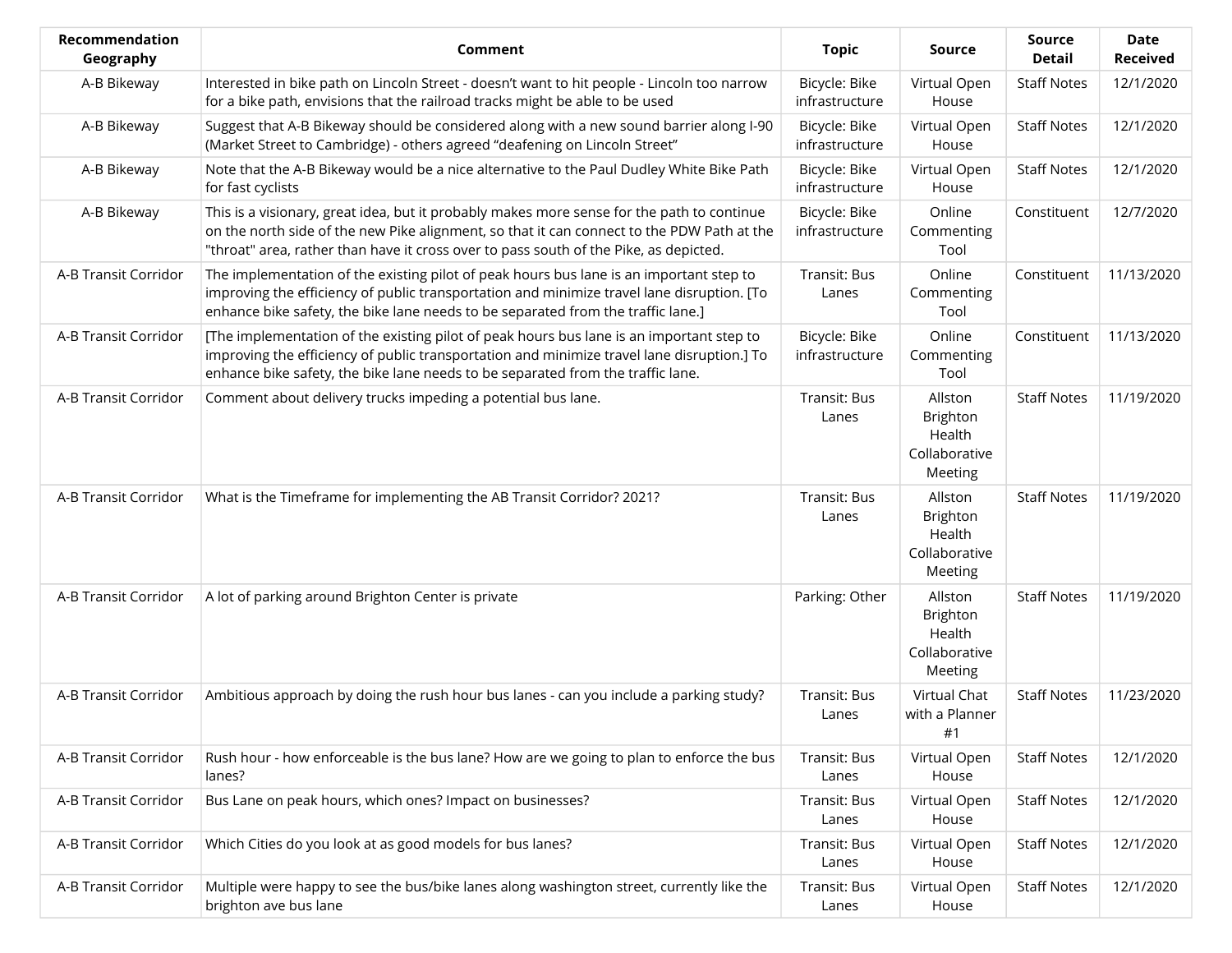| Recommendation<br>Geography | <b>Comment</b>                                                                                                                                                                                                                                                                                                                                                                                                                                                                                                                                                                                                                                                                                                                                                                                                                                                                                                                                                                                                                                                                                                                                                                                                                                                                                                                                                         | <b>Topic</b>                              | Source                                           | Source<br><b>Detail</b> | <b>Date</b><br><b>Received</b> |
|-----------------------------|------------------------------------------------------------------------------------------------------------------------------------------------------------------------------------------------------------------------------------------------------------------------------------------------------------------------------------------------------------------------------------------------------------------------------------------------------------------------------------------------------------------------------------------------------------------------------------------------------------------------------------------------------------------------------------------------------------------------------------------------------------------------------------------------------------------------------------------------------------------------------------------------------------------------------------------------------------------------------------------------------------------------------------------------------------------------------------------------------------------------------------------------------------------------------------------------------------------------------------------------------------------------------------------------------------------------------------------------------------------------|-------------------------------------------|--------------------------------------------------|-------------------------|--------------------------------|
| A-B Transit Corridor        | I hope the Bus priority projects can be implemented as soon as possible.                                                                                                                                                                                                                                                                                                                                                                                                                                                                                                                                                                                                                                                                                                                                                                                                                                                                                                                                                                                                                                                                                                                                                                                                                                                                                               | Transit: Bus<br>Lanes                     | Virtual Open<br>House                            | <b>Staff Notes</b>      | 12/1/2020                      |
| A-B Transit Corridor        | Bus lane recommendations seem to be incremental towards a BRT system. Is that the end<br>goal down the line?                                                                                                                                                                                                                                                                                                                                                                                                                                                                                                                                                                                                                                                                                                                                                                                                                                                                                                                                                                                                                                                                                                                                                                                                                                                           | Transit: Bus<br>Lanes                     | Transit-<br>Focused Chat<br>with a Planner       | <b>Staff Notes</b>      | 12/14/2020                     |
| A-B Transit Corridor        | Could the bus lane parking be metered during the day and then at night become free?                                                                                                                                                                                                                                                                                                                                                                                                                                                                                                                                                                                                                                                                                                                                                                                                                                                                                                                                                                                                                                                                                                                                                                                                                                                                                    | Parking: Change<br>parking<br>regulations | Brighton<br>Center Main<br><b>Streets</b>        | <b>Staff Notes</b>      | 1/6/2021                       |
| A-B Transit Corridor        | When would the bus lane hours be?                                                                                                                                                                                                                                                                                                                                                                                                                                                                                                                                                                                                                                                                                                                                                                                                                                                                                                                                                                                                                                                                                                                                                                                                                                                                                                                                      | Transit: Bus<br>Lanes                     | Brighton<br>Center Main<br><b>Streets</b>        | <b>Staff Notes</b>      | 1/6/2021                       |
| A-B Transit Corridor        | Would the bus lanes operate at the same time in both directions, or just in one direction<br>at a time?                                                                                                                                                                                                                                                                                                                                                                                                                                                                                                                                                                                                                                                                                                                                                                                                                                                                                                                                                                                                                                                                                                                                                                                                                                                                | Transit: Bus<br>Lanes                     | <b>Brighton</b><br>Center Main<br><b>Streets</b> | <b>Staff Notes</b>      | 1/6/2021                       |
| A-B Transit Corridor        | Moving cars at 5 AM takes away a ton of parking spaces, and Faneuil street with proposed<br>bike ones would remove parking, so what will people do with their cars? Hard to support<br>the bus lanes now without knowing what the parking implications are. (This is a question<br>asked more than once during the meeting.)                                                                                                                                                                                                                                                                                                                                                                                                                                                                                                                                                                                                                                                                                                                                                                                                                                                                                                                                                                                                                                           | Parking: Other                            | Brighton<br>Center Main<br><b>Streets</b>        | <b>Staff Notes</b>      | 1/6/2021                       |
| A-B Transit Corridor        | Approval of the plan is going before the parking study on which seems backwards                                                                                                                                                                                                                                                                                                                                                                                                                                                                                                                                                                                                                                                                                                                                                                                                                                                                                                                                                                                                                                                                                                                                                                                                                                                                                        | Parking: Other                            | Brighton<br>Center Main<br><b>Streets</b>        | <b>Staff Notes</b>      | 1/6/2021                       |
| A-B Transit Corridor        | When I used to take the 501, not many people got on because the 57 was so close. With<br>the 57 becoming more desirable, even fewer people might take it!                                                                                                                                                                                                                                                                                                                                                                                                                                                                                                                                                                                                                                                                                                                                                                                                                                                                                                                                                                                                                                                                                                                                                                                                              | Transit: Bus<br>Service                   | Brighton<br>Center Main<br><b>Streets</b>        | <b>Staff Notes</b>      | 1/6/2021                       |
| A-B Transit Corridor        | I support #1 and #2.                                                                                                                                                                                                                                                                                                                                                                                                                                                                                                                                                                                                                                                                                                                                                                                                                                                                                                                                                                                                                                                                                                                                                                                                                                                                                                                                                   | Transit: Bus<br>Lanes                     | Comment<br>Letter                                | Constituent             | 1/18/2021                      |
| A-B Transit Corridor        | I support extending the bus-bike lane past Union Square. I wish it wentpast Parsons<br>Street to Oak Square (at least to Oak Square Avenue). This section is important not just for<br>the 57 bus, but also the 501 and 503 expressbuses (which would only be able to use a bus<br>lane for around a quarter mile in thecurrent plan). These express buses do and could<br>serve as an important connectionbetween Brighton and downtown. The 501/503 spends a<br>lot of time in traffic between Brighton Center and OakSquare. The \$4.25 501/503 trips<br>from Brighton Center are currently 10-15 minutesfaster to downtown than a \$2.40 57-<br>Green Line trip (depending on transfer time atKenmore). However, if the bus lane is<br>extended to Parsons Street, the 501/503 timeadvantage will evaporate, and will be<br>useless to anyone not living near NewtonCorner (where the 501/503 gets onto the Pike).<br>wish you would consider how much a bus lane that goes to Oak Square (or atleast Oak<br>Square Avenue) would save time on not just 57 trips but also on 501/503trips. I believe<br>the express buses would be much more utilized if they did not wasteso much time in<br>traffic going the "wrong way" down Washington Street beforethey get onto Tremont<br>Street and then the Pike (separately, express buses alsoshould be much cheaper). | Transit: Bus<br>Lanes                     | Comment<br>Letter                                | Constituent             | 1/18/2021                      |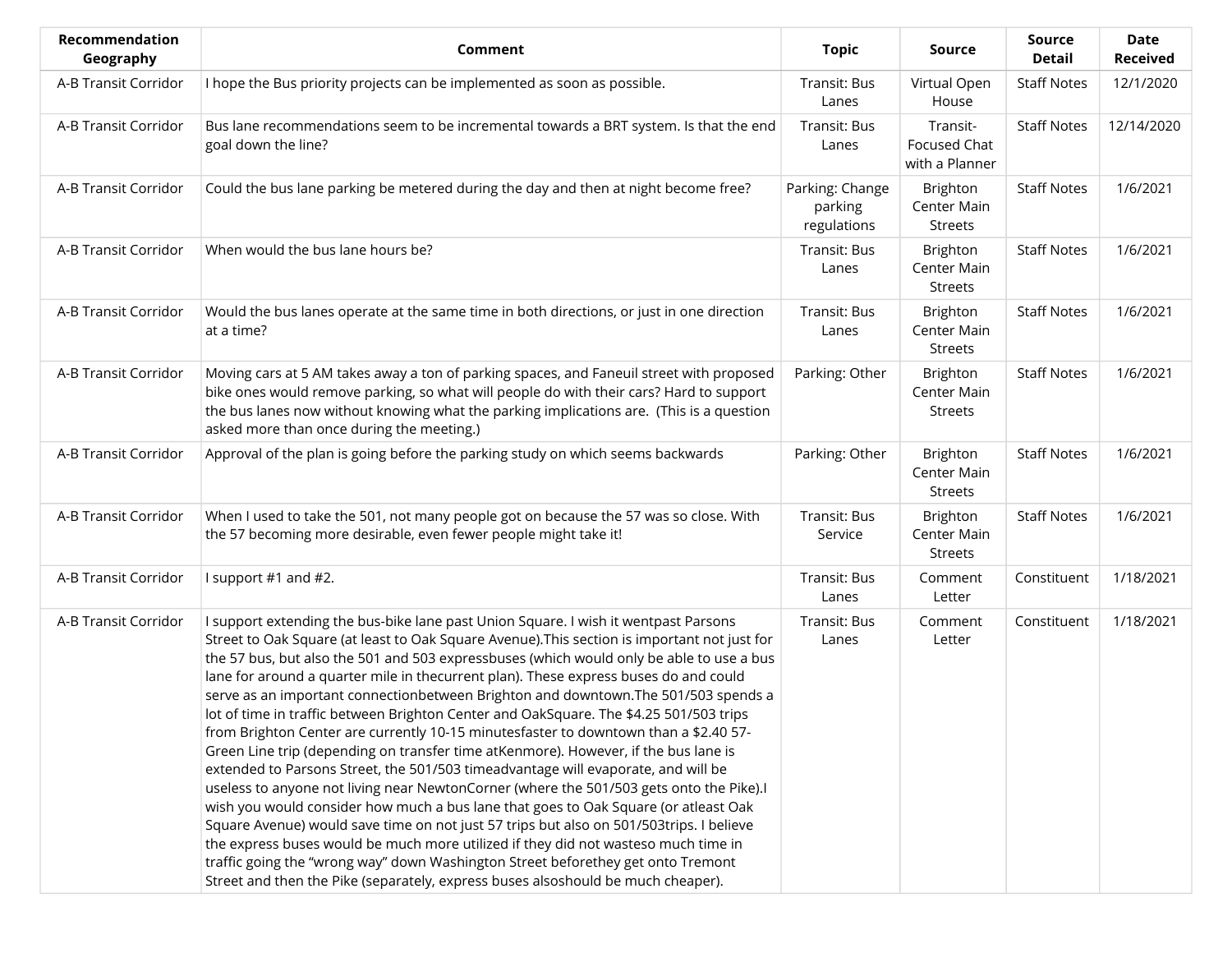| Recommendation<br>Geography | Comment                                                                                                                                                                                                                                                                                                                                                                                                                                                                                                                                                                                                                                                                                                                                                                                                                                                                                 | <b>Topic</b>                    | <b>Source</b>                          | Source<br><b>Detail</b> | Date<br><b>Received</b> |
|-----------------------------|-----------------------------------------------------------------------------------------------------------------------------------------------------------------------------------------------------------------------------------------------------------------------------------------------------------------------------------------------------------------------------------------------------------------------------------------------------------------------------------------------------------------------------------------------------------------------------------------------------------------------------------------------------------------------------------------------------------------------------------------------------------------------------------------------------------------------------------------------------------------------------------------|---------------------------------|----------------------------------------|-------------------------|-------------------------|
| A-B Transit Corridor        | I support pilot peak hour bus lanes along Washington Street from Union Square to<br>Brighton Center (I wish it went all the way to Oak Square) the creation of a permanent bus<br>priority corridor based on the pilot                                                                                                                                                                                                                                                                                                                                                                                                                                                                                                                                                                                                                                                                  | Transit: Bus<br>Lanes           | Email                                  | Constituent             | 1/19/2021               |
| A-B Transit Corridor        | I support extending the bus priority lane past Union Square.                                                                                                                                                                                                                                                                                                                                                                                                                                                                                                                                                                                                                                                                                                                                                                                                                            | Transit: Bus<br>Lanes           | Email                                  | Constituent             | 1/19/2021               |
| A-B Transit Corridor        | Have you looked into the success or failure of the projects done in Malden and Medford<br>that also replaces car lanes with shared bus and bike lanes? And what other examples of<br>this recommendation have you analyzed?                                                                                                                                                                                                                                                                                                                                                                                                                                                                                                                                                                                                                                                             | Transit: Bus<br>Lanes           | Allston Village<br><b>Main Streets</b> | Zoom Chat<br>Log        | 1/19/2021               |
| A-B Transit Corridor        | If the parking and the bike lanes were swapped from the provided image it would provide<br>a safer space for cyclists that would be less likely to be blocked by trucks/cars                                                                                                                                                                                                                                                                                                                                                                                                                                                                                                                                                                                                                                                                                                            | Bicycle: Bike<br>infrastructure | Online<br>Commenting<br>Tool           | Constituent             | 1/21/2021               |
| A-B Transit Corridor        | The AB Transit Corridor and parallel bike priority route - very strong support<br>As a Brighton resident who frequently travels into Allston, downtown Boston, and<br>Cambridge, I enthusiastically support the concept of the AB Transit Corridor and the<br>associated bike priority route down Faneuil/Market/N. Beacon Streets.I think will work<br>very well and will bring tremendous benefits to residents and businesses. It also deals<br>with the fact that in Brighton Center, you simply can't fit in an easy, safe bike route along<br>with a bus lane and still accommodate car traffic (as much as I wanted that to be<br>possible!). Thus prioritizing buses there with cars (with room for bikes), makes sense, and<br>focusing on the Faneuil/Market/N. Beacon (instead of the originally proposed<br>Faneuil/Sparhawk/Warren) for a bike priority route is fabulous. | Transit: Bus<br>Lanes           | Email                                  | Constituent             | 1/29/2021               |
| A-B Transit Corridor        | I would like to see the bus priority lanes extended from Parsons Street to Oak Square. It<br>would help make the buses significantly faster as they tend to get backed up on that<br>portion of Washington Street.                                                                                                                                                                                                                                                                                                                                                                                                                                                                                                                                                                                                                                                                      | Transit: Bus<br>Lanes           | Email                                  | Constituent             | 1/29/2021               |
| A-B Transit Corridor        | Sidewalk-level protected bike lanes can and should be provided in both recommendation<br>1 and 2. An unprotected bike lane located between general traffic and a bus lane is unsafe<br>and will not encourage more bicycle use on this corridor.                                                                                                                                                                                                                                                                                                                                                                                                                                                                                                                                                                                                                                        | Bicycle: Bike<br>infrastructure | Online<br>Commenting<br>Tool           | Constituent             | 2/12/2021               |
| A-B Transit Corridor        | I support pilot peak hour bus lanes along Washington Street from Union Square to<br>Brighton Center (I wish it went all the way to Oak Square) the creation of a permanent bus<br>priority corridor based on the pilot                                                                                                                                                                                                                                                                                                                                                                                                                                                                                                                                                                                                                                                                  | Transit: Bus<br>Lanes           | Email                                  | Constituent             | 2/15/2021               |
| A-B Transit Corridor        | I support extending the bus priority lane past Union Square.                                                                                                                                                                                                                                                                                                                                                                                                                                                                                                                                                                                                                                                                                                                                                                                                                            | Transit: Bus<br>Lanes           | Email                                  | Constituent             | 2/15/2021               |
| A-B Transit Corridor        | We particularly support the implementation of the following recommendations: 1. A-B<br>Transit Corridor Pilot: "Three-year pilot to transform Washington Street and Cambridge<br>Street into a transit-priority corridor that will improve transit travel time and reliability and<br>maintain access for local businesses. [Complementary bicycle-priority routes of the A-B<br>Transit Corridor are essential components of this network recommendation" (p.29).]                                                                                                                                                                                                                                                                                                                                                                                                                     | Transit: Bus<br>Lanes           | Comment<br>Letter                      | ABHC                    | 2/15/2021               |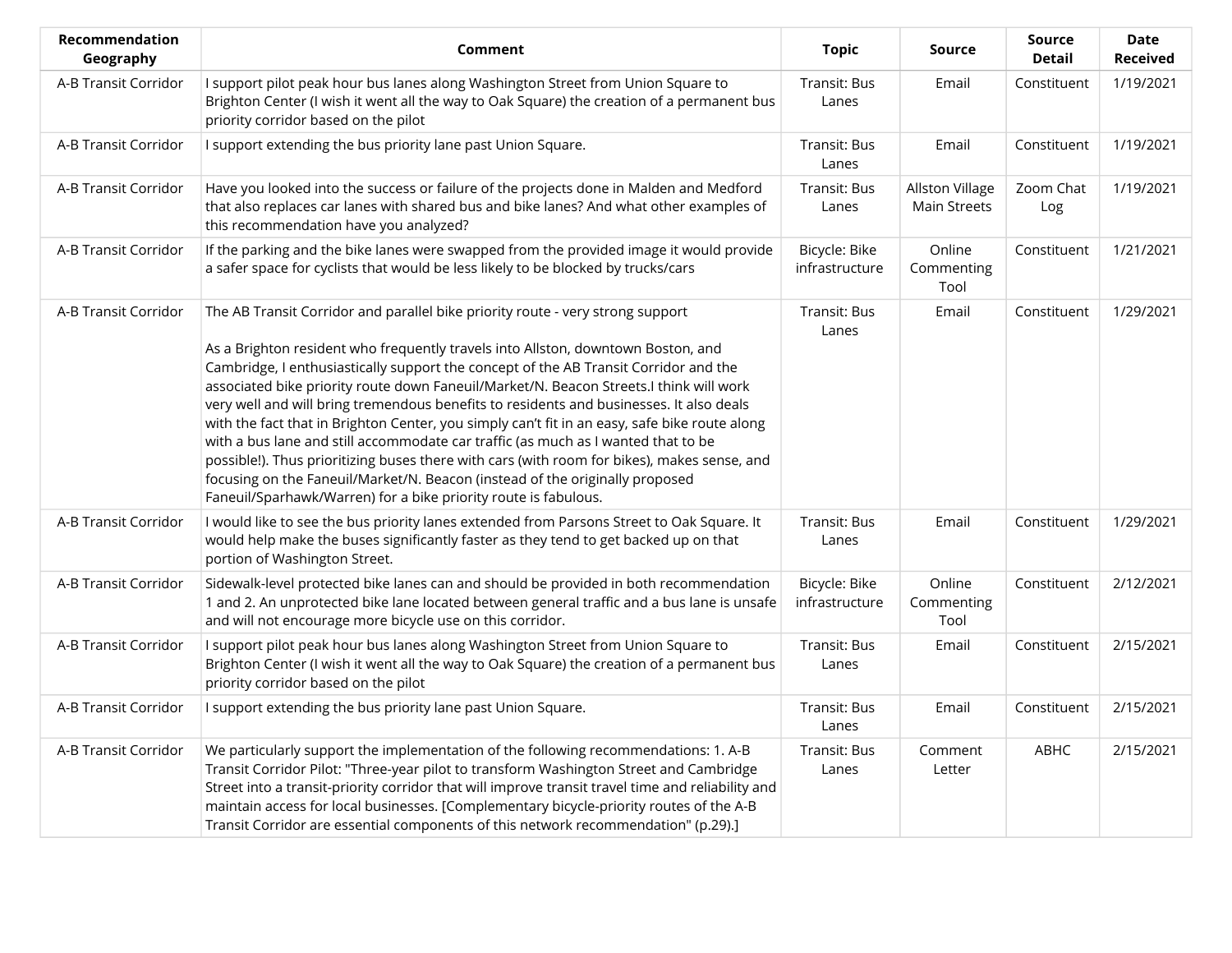| Recommendation<br>Geography | <b>Comment</b>                                                                                                                                                                                                                                                                                                                                                                                                                                                                                                                                                                                                                                                                                                                                                          | <b>Topic</b>                              | <b>Source</b>                                 | <b>Source</b><br><b>Detail</b> | <b>Date</b><br><b>Received</b> |
|-----------------------------|-------------------------------------------------------------------------------------------------------------------------------------------------------------------------------------------------------------------------------------------------------------------------------------------------------------------------------------------------------------------------------------------------------------------------------------------------------------------------------------------------------------------------------------------------------------------------------------------------------------------------------------------------------------------------------------------------------------------------------------------------------------------------|-------------------------------------------|-----------------------------------------------|--------------------------------|--------------------------------|
| A-B Transit Corridor        | I support the full implementation of the proposed Allston-Brighton Transit Corridor and<br>Cambridge Street Bus Transit Corridor. These proposed corridors have the potential to be<br>transformative projects for the neighborhood. Though I understand the need for<br>incremental implementation of these corridors through such measures as an initial pilot<br>program, I ask that the Mobility Study expand intended plans for these corridors to allow<br>for the incorporation of as many elements of gold standard Bus Rapid Transit as possible.<br>Implementation timelines for these corridors should include steps to incorporate such<br>BRT elements as off-board fare collection, platform-level boarding and median-aligned<br>busways where feasible. | Transit: Bus<br>Lanes                     | Comment<br>Letter                             | Councilor<br>Breadon           | 3/4/2021                       |
| <b>Action Plan</b>          | For 2021 improvements- do you expect to start right away?                                                                                                                                                                                                                                                                                                                                                                                                                                                                                                                                                                                                                                                                                                               | Other                                     | Virtual Open<br>House                         | <b>Staff Notes</b>             | 12/1/2020                      |
| <b>Action Plan</b>          | In the study, 2021 Improvement recommendations - are these final and approved?                                                                                                                                                                                                                                                                                                                                                                                                                                                                                                                                                                                                                                                                                          | Other                                     | Allston Village<br><b>Main Streets</b>        | Zoom Chat<br>Log               | 1/19/2021                      |
| <b>Allston Street</b>       | What about potential for bike lane on Allston Street?                                                                                                                                                                                                                                                                                                                                                                                                                                                                                                                                                                                                                                                                                                                   | Bicycle: Bike<br>infrastructure           | Meeting with<br>Councilor<br>Breadon          | N/A                            | 3/1/2021                       |
| <b>Allston Village</b>      | I'm excited about parklets in Allston Village near our restaurants for better and<br>permanent outdoor dining options                                                                                                                                                                                                                                                                                                                                                                                                                                                                                                                                                                                                                                                   | Placemaking:<br>Other                     | Virtual Open<br>House                         | Zoom Chat<br>Log               | 12/1/2020                      |
| Allston Village             | Could there be some dedicated delivery truck area?                                                                                                                                                                                                                                                                                                                                                                                                                                                                                                                                                                                                                                                                                                                      | Parking: Change<br>parking<br>regulations | <b>Allston Village</b><br><b>Main Streets</b> | <b>Staff Notes</b>             | 1/19/2021                      |
| Allston Village             | The removal of on street parking removal would be bad for business, especially with new<br>apartments coming online and their demand for parking--plus, availability of parking is<br>already a problem                                                                                                                                                                                                                                                                                                                                                                                                                                                                                                                                                                 | Parking: Change<br>parking<br>regulations | <b>Allston Village</b><br><b>Main Streets</b> | <b>Staff Notes</b>             | 1/19/2021                      |
| Allston Village             | I do like the idea of a dedicate parking garage in the area in the event of removing street<br>parking, I think that would help facilitate things nicely.                                                                                                                                                                                                                                                                                                                                                                                                                                                                                                                                                                                                               | Parking: Other                            | Allston Village<br><b>Main Streets</b>        | Zoom Chat<br>Log               | 1/19/2021                      |
| Allston Village             | Can't take public transportation to here from places like West Roxbury                                                                                                                                                                                                                                                                                                                                                                                                                                                                                                                                                                                                                                                                                                  | Transit: Bus<br>Service                   | Allston Village<br>Main Streets               | <b>Staff Notes</b>             | 1/19/2021                      |
| Allston Village             | I like the recommendations for other areas like Allston Village, [Cleveland Circle, and the<br>proposed bike lanes along Chestnut Hill Avenue and Washington Street between<br>Cambridge Street and Commonwealth Ave.] They all sound like they will improve the<br>experience of walkers, transit riders, and bicyclists in Allston Brighton. But I am not as<br>frequent user of these areas and routes (other than walking). So I defer to others who<br>know them better.                                                                                                                                                                                                                                                                                           | Other                                     | Email                                         | Constituent                    | 1/29/2021                      |
| Area-Wide                   | Finally, we request that the following recommendations be added to the plan: 1. Establish<br>neighborhood-wide parking management: Allston-Brighton has no overarching parking<br>management or regulation. While regulations must vary according to neighborhood<br>location, the lack of any plan or enforcement remains a root problem of neighborhood<br>transportation access and mobility challenges. We request a neighborhood wide parking<br>study to document both current public parking use and in private developments, and<br>model options according to access.                                                                                                                                                                                          | Parking: Change<br>parking<br>regulations | Comment<br>Letter                             | ABHC                           | 2/15/2021                      |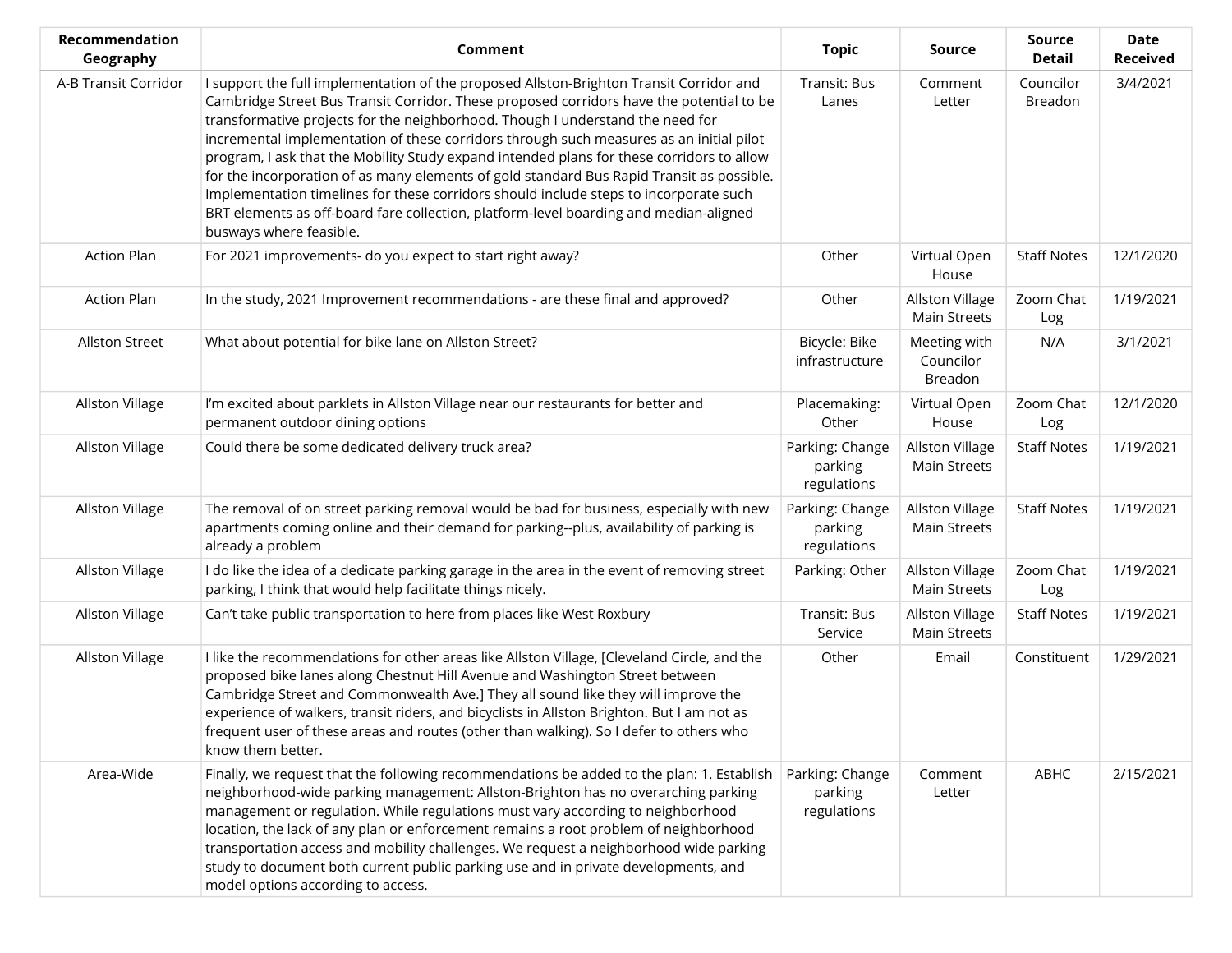| Recommendation<br>Geography             | Comment                                                                                                                                                                                                                                                                                                                                                                                                                                                                                                                                                                                                                                                                                                                                                                          | <b>Topic</b>                              | Source                               | <b>Source</b><br><b>Detail</b> | <b>Date</b><br><b>Received</b> |
|-----------------------------------------|----------------------------------------------------------------------------------------------------------------------------------------------------------------------------------------------------------------------------------------------------------------------------------------------------------------------------------------------------------------------------------------------------------------------------------------------------------------------------------------------------------------------------------------------------------------------------------------------------------------------------------------------------------------------------------------------------------------------------------------------------------------------------------|-------------------------------------------|--------------------------------------|--------------------------------|--------------------------------|
| Area-Wide                               | Is there anything the City can do to help preserve more ZipCar spaces in public parking<br>spaces/lots?                                                                                                                                                                                                                                                                                                                                                                                                                                                                                                                                                                                                                                                                          | Parking: Other                            | Meeting with<br>Councilor<br>Breadon | N/A                            | 3/1/2021                       |
| Area-Wide                               | Preventing tenants in new-build rental residential buildings from accessing resident<br>parking permits via lease restrictions, as agreed to by project developers. Projects like<br>Allston Yards have agreed to restrict tenant access to resident permits.                                                                                                                                                                                                                                                                                                                                                                                                                                                                                                                    | Parking: Other                            | Comment<br>Letter                    | Councilor<br>Breadon           | 3/4/2021                       |
| Area-Wide                               | Working with community members to convert neighborhood streets into resident parking<br>permit-only. Conversion of streets to resident parking-only has not kept pace with new<br>development in the neighborhood.                                                                                                                                                                                                                                                                                                                                                                                                                                                                                                                                                               | Parking: Change<br>parking<br>regulations | Comment<br>Letter                    | Councilor<br>Breadon           | 3/4/2021                       |
| Area-Wide                               | Consider the possible temporary leasing of underutilized parking lots in either Brighton<br>Center or Allston Village for public use. I acknowledge the concerns of small business<br>owners in both Brighton Center and Allston Village in regards to loss of parking, and ask<br>that the Study team work closely with these businesses to identify and mitigate these<br>concerns. In Brighton Center in particular, there are multiple underutilized private parking<br>lots that could be leased on a temporary basis for public parking during the initial stages<br>of the implementation of area bus/bike lanes.                                                                                                                                                         | Parking: Other                            | Comment<br>Letter                    | Councilor<br>Breadon           | 3/4/2021                       |
| Area-Wide                               | There is great need for a neighborhood-wide parking demand and management plan in<br>Allston and Brighton. I ask that the Study team conduct a neighborhood-wide parking<br>study to assess current demand for both on-street and private parking; based on study<br>results, parking management strategies can be created for different areas of the<br>neighborhood based on demand and transit accessibility. Additionally, as the Study team<br>knows, a key barrier to the implementation of many Study recommendations will be<br>parking removal. Though the Study proposes to conduct parking studies along specific<br>corridors, a comprehensive, neighborhood-wide parking management plan may help allay<br>community concerns in regards to overall parking demand. | Parking: Other                            | Comment<br>Letter                    | Councilor<br><b>Breadon</b>    | 3/4/2021                       |
| Areawide and Network<br>Recommendations | Strongly support the dual bicycle-priority route and bus-bike lane on "parallel" routes.<br>Happy to see a concern for enforcement of these lanes, as this seems to be a problem in<br>the existing "bus/bike only" lanes. I would like more information on how these existing<br>only during peak times will be handles. I strongly support all green line and bus<br>improvement proposals outlines on pages 37-38.                                                                                                                                                                                                                                                                                                                                                            | Other                                     | Online<br>Commenting<br>Tool         | Constituent                    | 2/15/2021                      |
| Arlington St                            | What's the process for adding a flashing light to a stop sign? Cost? Arlington St/S Hobart St  <br>would benefit from this, especially on Arlington St                                                                                                                                                                                                                                                                                                                                                                                                                                                                                                                                                                                                                           | Vehicle: Reduce<br>speed/calm<br>traffic  | Virtual Chat<br>with a Planner<br>#2 | <b>Staff Notes</b>             | 12/10/2020                     |
| Arlington Street                        | I am interested in learning more about the traffic calming elements that will be used on<br>Arlington Street. As a resident here, my neighbors and I were very alarmed about the<br>earlier proposal's loss of parking. We are glad to see that has changed! Thank you! I would<br>like to see the radar speed signs or the crosswalk but not the chicane which would (a)<br>reduce parking which we don't want and (b) would be dangerous to the fire trucks and<br>ambulances who fly down our streets to St. E's and from the Oak Square Fire Station<br>regularly.                                                                                                                                                                                                           | Vehicle: Reduce<br>speed/calm<br>traffic  | Online<br>Commenting<br>Tool         | Constituent                    | 12/1/2020                      |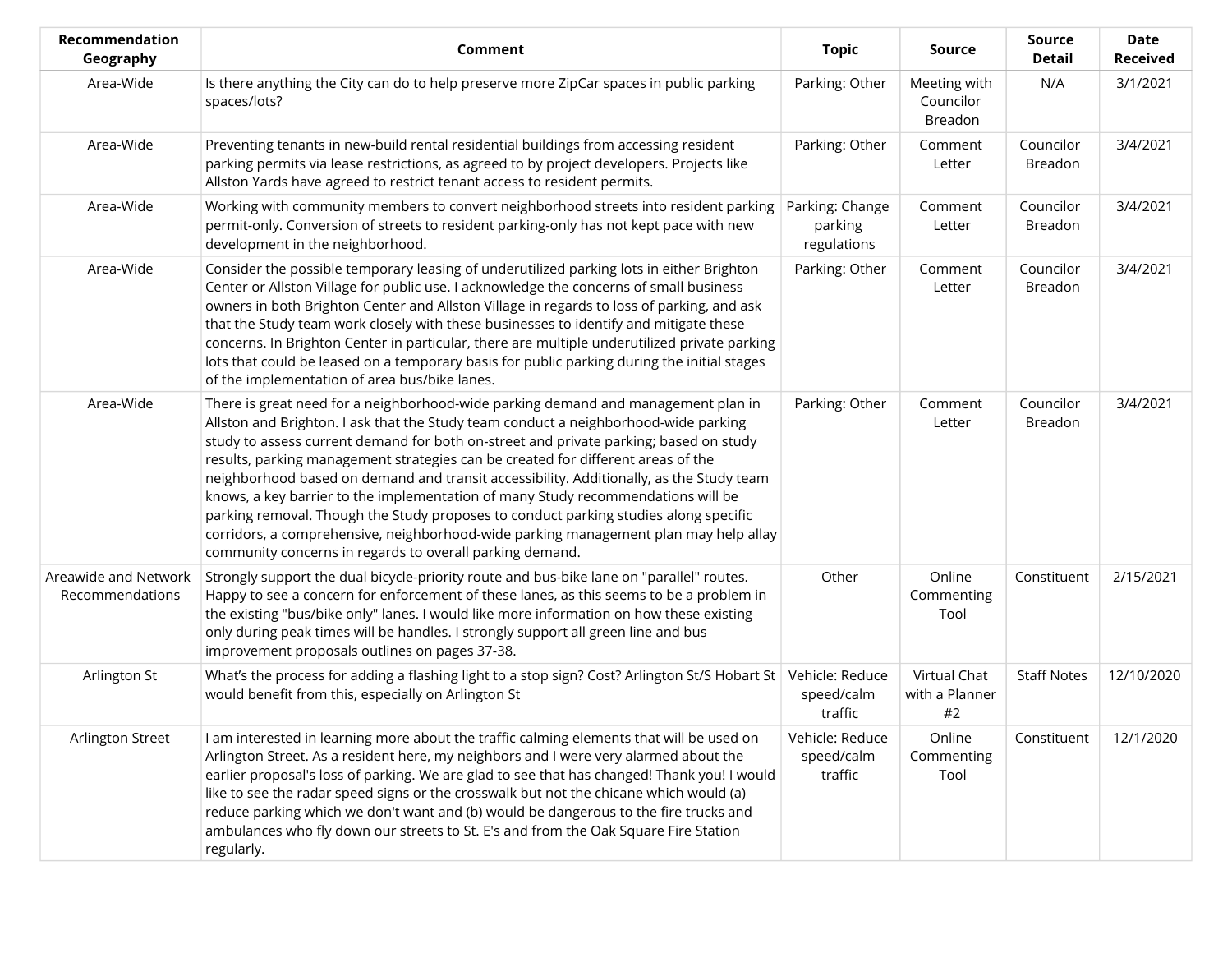| Recommendation<br>Geography | <b>Comment</b>                                                                                                                                                                                                                                                                                                                                                                                                                                                                                                                                                                                                                                                                                                                                                                                                                                                                                                                                                                                                                                                                                                                                                     | <b>Topic</b>                             | Source                       | <b>Source</b><br><b>Detail</b> | <b>Date</b><br><b>Received</b> |
|-----------------------------|--------------------------------------------------------------------------------------------------------------------------------------------------------------------------------------------------------------------------------------------------------------------------------------------------------------------------------------------------------------------------------------------------------------------------------------------------------------------------------------------------------------------------------------------------------------------------------------------------------------------------------------------------------------------------------------------------------------------------------------------------------------------------------------------------------------------------------------------------------------------------------------------------------------------------------------------------------------------------------------------------------------------------------------------------------------------------------------------------------------------------------------------------------------------|------------------------------------------|------------------------------|--------------------------------|--------------------------------|
| Arlington Street            | I live on Arlington Street. The street would benefit from enhanced crosswalks and a visual<br>alert about how fast a driver is traveling. Drivers drive well over the speed limit and many<br>ignore the South Hobart-Arlington street stop sign. Given drivers a visual warning about<br>how much they are over the speed limit would be valuable for the safety of the street. I<br>am glad Arlington Street will not have dedicated bike lanes. The street would not be well<br>served by those.                                                                                                                                                                                                                                                                                                                                                                                                                                                                                                                                                                                                                                                                | Vehicle: Reduce<br>speed/calm<br>traffic | Online<br>Commenting<br>Tool | Constituent                    | 12/2/2020                      |
| Arlington Street            | Another area of concern is Arlington St from Parsons to Market and then Sparhawk to<br>Warren to Comm. Ave. Mostly my concern is all the parked cars, it makes Arlington St<br>area difficult when going towards Brookline, you are moving uphill trying to compete w/<br>automobiles. Once you cross Market and are on Sparhawk cycling has worsened over the<br>last 5-10 years. There use to be barely any on street parking so going up hill towards<br>Brookline was fine. Presently w/ parked cars you can often see cars having difficulty<br>passing each other, if a minibus, garbage truck or oversized truck is on one side it is very<br>difficult for cars to pass each other. Cycling is difficult heading to Brookline and when I<br>return from Brookline while cycling I have been using the sidewalk due to all the<br>congestion. Once you cross to BHS it is not bad but once you get to end of street again<br>more parked auto congestion. Again heading to Brookline I will cycle on the street but<br>when returning to Brighton I have been using the sidewalk until I get to Franciscan<br>Children's Hospital where I return to street. | Bicycle: Bike<br>infrastructure          | Email                        | Constituent                    | 1/26/2021                      |
| <b>Bike Network</b>         | Would also be nice to add bike racks, it's hard to bike places and then have nowhere to<br>safely leave your bike                                                                                                                                                                                                                                                                                                                                                                                                                                                                                                                                                                                                                                                                                                                                                                                                                                                                                                                                                                                                                                                  | Bicycle: Bike<br>Parking                 | Online<br>Commenting<br>Tool | Constituent                    | 1/21/2021                      |
| <b>Bike Network</b>         | [It would be nice if the Green line had right of way at intersections because it currently<br>has to stop for cars at several intersections and stop signs through the Allston/Brighton<br>neighborhood which makes it very slow. The slowness of the Green line is a major<br>deterrent in my interest/ability to use it. It is not included in the plan outlined, but in the<br>future I think that it is important that the public transit options be made more accessible<br>so that people with limited mobility have access to public transportation.]<br>I like this project is focused on increasing multimodal transportation. Existing bike lanes<br>could have a lot of work to make them safer and more functional. They are often blocked<br>by cars and trucks. Moving the bike lanes to between the sidewalk and street parking<br>would help somewhat with both the safety and function concerns. Currently bollards are<br>used and they get run over by cars and knocked off very quickly and do not prevent cars<br>from going into bike spaces.                                                                                                | Bicycle: Bike<br>infrastructure          | Online<br>Commenting<br>Tool | Constituent                    | 1/21/2021                      |
| <b>Bike Network</b>         | I appreciate the Study's proposed expansion to Allston and Brighton's bicycle network,<br>and strongly support the installation of separated bicycle lanes and improved bicycle<br>facilities on as many of Allston and Brighton's streets as possible. Given the urgent need<br>for increased safety for bicyclists on neighborhood roads, I ask that these proposed bike<br>lanes be implemented as soon as possible, even through temporary measures that can be<br>made permanent incrementally. Finally, I ask that the Mobility Study team continue to<br>work with Allston and Brighton's bicycling community throughout recommendation<br>implementation.                                                                                                                                                                                                                                                                                                                                                                                                                                                                                                  | Bicycle: Bike<br>infrastructure          | Comment<br>Letter            | Councilor<br>Breadon           | 3/4/2021                       |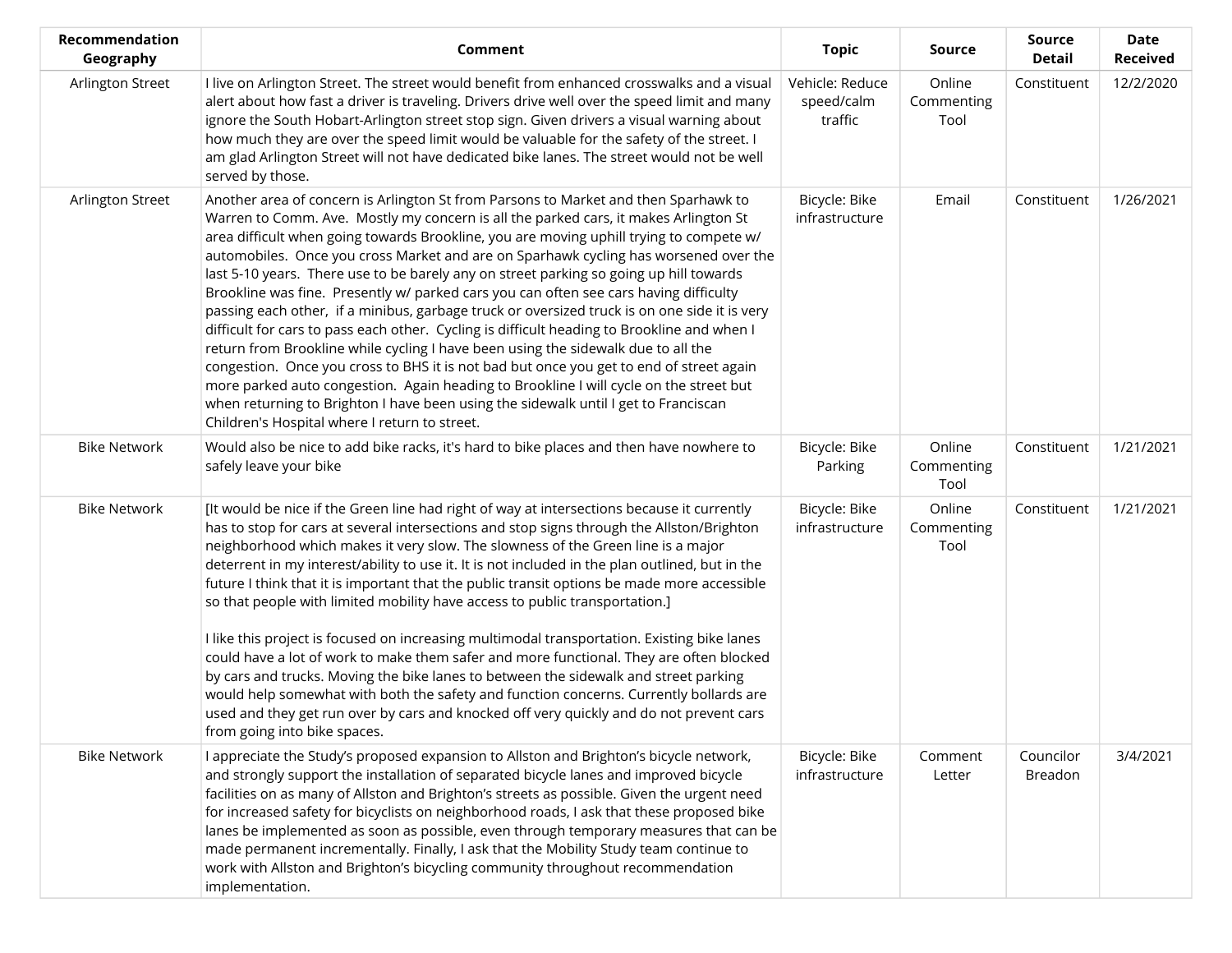| <b>Recommendation</b><br>Geography            | Comment                                                                                                                                                                                                                                                                                                                                                                                                                                                                                                                                                                                                                                                                                                              | <b>Topic</b>                    | Source                       | <b>Source</b><br><b>Detail</b> | <b>Date</b><br><b>Received</b> |
|-----------------------------------------------|----------------------------------------------------------------------------------------------------------------------------------------------------------------------------------------------------------------------------------------------------------------------------------------------------------------------------------------------------------------------------------------------------------------------------------------------------------------------------------------------------------------------------------------------------------------------------------------------------------------------------------------------------------------------------------------------------------------------|---------------------------------|------------------------------|--------------------------------|--------------------------------|
| Bikeway: Oak Square to<br>Barry's Corner      | 2. Oak-Square to Cambridge and beyond<br>This is minor but I think the bike route from Oak Sq to Market St on Fanuiel St should be<br>considered part of a major route via Market St and down Western Ave rather than just as<br>part of an alternate route to the main A-B route on Washington St. This Oak Square-<br>Barry's Corner Allston route is a bicycle route as important as the OakSquare-Union Sq<br>route. You can't get (safely) from Union Sq to the river so the solution is to use Western<br>Ave and for getting to Harvard Sq, this is the natural choice anyway.                                                                                                                                | Bicycle: Bike<br>infrastructure | Email                        | Constituent                    | 2/12/2021                      |
| Bikeway: Oak Square to<br><b>Union Square</b> | I support the parallel bike priority route along Faneuil - Market - N. Beacon Streets.                                                                                                                                                                                                                                                                                                                                                                                                                                                                                                                                                                                                                               | Bicycle: Bike<br>infrastructure | Email                        | Constituent                    | 1/19/2021                      |
| Bikeway: Oak Square to<br><b>Union Square</b> | The bike priority route follows the way I have biked and walked for years albeit without<br>feeling very safe (I live just off Faneuil), and it gives good access to Union Square (Allston),<br>all the new development in North Allston, Boston Landing, and Cambridge (both Harvard<br>and Central Squares, and from Central on to Kendall). Having the Faneuil Street portion of<br>this be a separated 2-way bike lanes is really great, and the only way to make it safe for<br>bicyclists on Faneuil St. I really hope this will happen. With the multitude of life science<br>developments all through those areas, the bike priority route will be extremely popular.<br>And some day, I hope, West Station. | Bicycle: Bike<br>infrastructure | Email                        | Constituent                    | 1/29/2021                      |
| Bikeway: Oak Square to<br>Union Square        | I support the parallel bike priority route along Faneuil - Market - N. Beacon Streets.                                                                                                                                                                                                                                                                                                                                                                                                                                                                                                                                                                                                                               | Bicycle: Bike<br>infrastructure | Email                        | Constituent                    | 2/15/2021                      |
| Bikeway: Oak Square to<br>Union Square        | We particularly support the implementation of the following recommendations: 1. [A-B<br>Transit Corridor Pilot: "Three-year pilot to transform Washington Street and Cambridge<br>Street into a transit-priority corridor that will improve transit travel time and reliability and<br>maintain access for local businesses.] Complementary bicycle-priority routes of the A-B<br>Transit Corridor are essential components of this network recommendation" (p.29).                                                                                                                                                                                                                                                  | Bicycle: Bike<br>infrastructure | Comment<br>Letter            | ABHC                           | 2/15/2021                      |
| <b>Brighton Ave</b>                           | Flex zones are needed. Work with Uber/Lyft on that to ensure they use them.                                                                                                                                                                                                                                                                                                                                                                                                                                                                                                                                                                                                                                          | Parking: Flex<br>Zone           | Virtual Open<br>House        | <b>Staff Notes</b>             | 12/1/2020                      |
| <b>Brighton Ave</b>                           | How many parking spots will be lost on [Harvard Ave] and Brighton Ave with proposed<br>recommendations?                                                                                                                                                                                                                                                                                                                                                                                                                                                                                                                                                                                                              | Parking: Other                  | Virtual Open<br>House        | <b>Staff Notes</b>             | 12/1/2020                      |
| <b>Brighton Ave</b>                           | Flex zones are badly needed, particularly on the north of the street between Linden and<br>Harvard. Parking in the bus stop and double-parking in the bus lane is constant during the<br>PM peak and evening. But any interventions must actually be ENFORCED in order to be<br>effective. TNC drivers ignore the current signage, so why would they listen to new signs<br>without enforcement?                                                                                                                                                                                                                                                                                                                     | Parking: Enforce<br>Parking     | Online<br>Commenting<br>Tool | Constituent                    | 12/7/2020                      |
| <b>Brighton Ave</b>                           | I support #1.                                                                                                                                                                                                                                                                                                                                                                                                                                                                                                                                                                                                                                                                                                        | Parking: Flex<br>Zone           | Comment<br>Letter            | Constituent                    | 1/18/2021                      |
| <b>Brighton Ave</b>                           | I support repurposing Brighton Ave parking for flex zones in the Allston Village area                                                                                                                                                                                                                                                                                                                                                                                                                                                                                                                                                                                                                                | Parking: Flex<br>Zone           | Email                        | Constituent                    | 1/19/2021                      |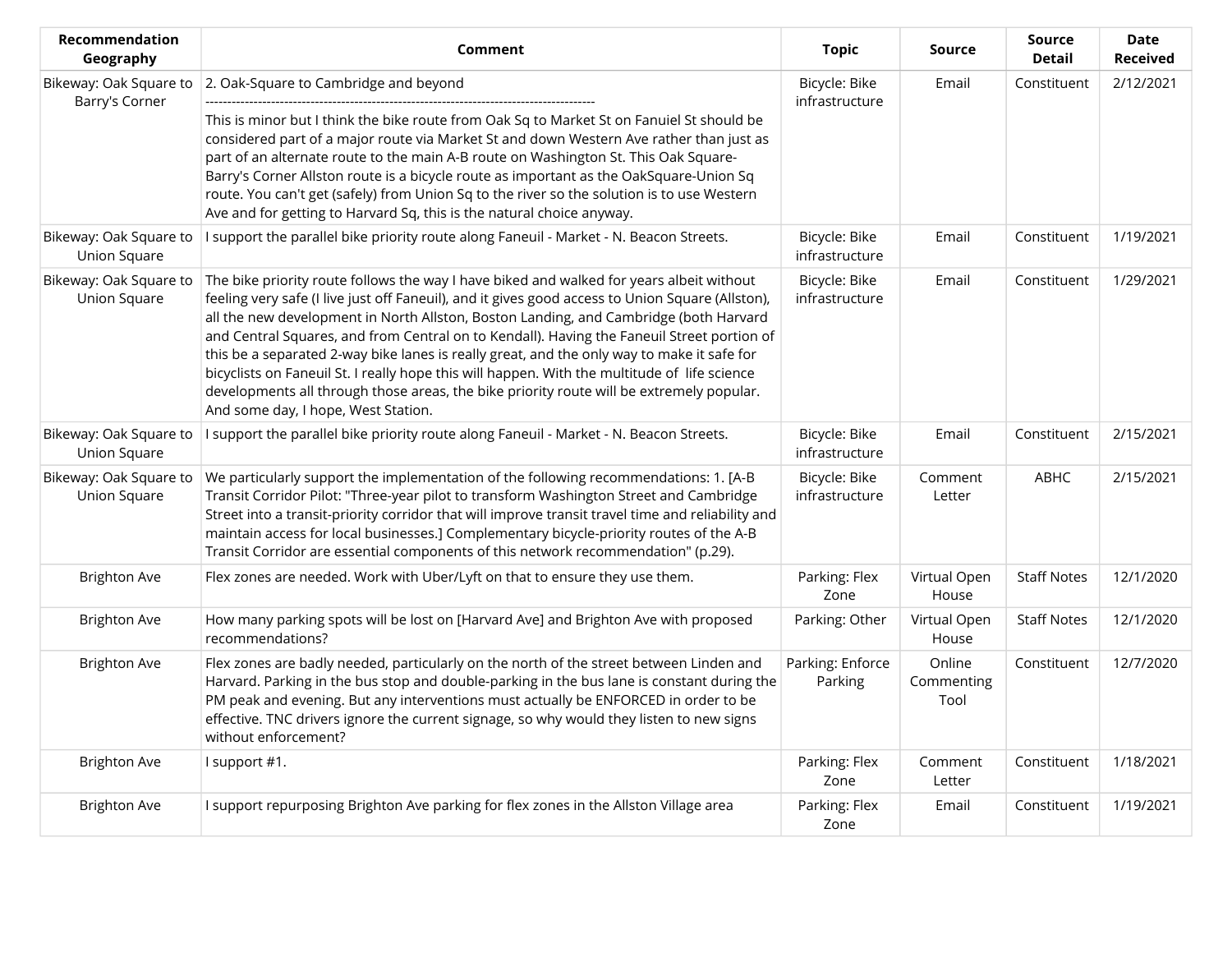| Recommendation<br>Geography | <b>Comment</b>                                                                                                                                                                                                                                                                                                                                                                                                                                                                                                                                                                                                                                                                                                                                                                                                                                                                                                                                                                                                                                                                   | <b>Topic</b>                              | <b>Source</b>                             | <b>Source</b><br><b>Detail</b> | <b>Date</b><br><b>Received</b> |
|-----------------------------|----------------------------------------------------------------------------------------------------------------------------------------------------------------------------------------------------------------------------------------------------------------------------------------------------------------------------------------------------------------------------------------------------------------------------------------------------------------------------------------------------------------------------------------------------------------------------------------------------------------------------------------------------------------------------------------------------------------------------------------------------------------------------------------------------------------------------------------------------------------------------------------------------------------------------------------------------------------------------------------------------------------------------------------------------------------------------------|-------------------------------------------|-------------------------------------------|--------------------------------|--------------------------------|
| <b>Brighton Ave</b>         | Also, in terms of short term parking and other recommendations (bus lanes) is the COB<br>also going to do enforcement? Especially, on Brighton Ave, there is no enforcement of the<br>bus lanes, therefore everyone double parks all the time. Just to follow up, in terms of the<br>short term parking areas without constant enforcement, I don't see it working. and calling<br>police or 311 every time makes no sense                                                                                                                                                                                                                                                                                                                                                                                                                                                                                                                                                                                                                                                       | Parking: Enforce<br>Parking               | Allston Village<br><b>Main Streets</b>    | Zoom Chat<br>Log               | 1/19/2021                      |
| <b>Brighton Ave</b>         | I support repurposing Brighton Ave parking for flex zones in the Allston Village area                                                                                                                                                                                                                                                                                                                                                                                                                                                                                                                                                                                                                                                                                                                                                                                                                                                                                                                                                                                            | Parking: Flex<br>Zone                     | Email                                     | Constituent                    | 2/15/2021                      |
| <b>Brighton Avenue</b>      | As for the Study's recommendations for flex zone parking along Brighton Avenue, lask<br>that the Mobility team work with local businesses on Brighton Ave to determine optimal<br>locations forthese parking zones prior to implementation.                                                                                                                                                                                                                                                                                                                                                                                                                                                                                                                                                                                                                                                                                                                                                                                                                                      | Parking: Flex<br>Zone                     | Comment<br>Letter                         | Councilor<br>Breadon           | 3/4/2021                       |
| <b>Brighton Center</b>      | Ped traffic and popular bus lines. Difficult to transfer between buses. Are we looking into<br>those patterns? (i.e. 86 to 57)                                                                                                                                                                                                                                                                                                                                                                                                                                                                                                                                                                                                                                                                                                                                                                                                                                                                                                                                                   | Transit: Bus Stop                         | Virtual Open<br>House                     | <b>Staff Notes</b>             | 12/1/2020                      |
| <b>Brighton Center</b>      | Could you do a parking benefits district - commercial properties manage it, and business<br>owners get money back from it                                                                                                                                                                                                                                                                                                                                                                                                                                                                                                                                                                                                                                                                                                                                                                                                                                                                                                                                                        | Parking: Change<br>parking<br>regulations | Virtual Chat<br>with a Planner<br>#2      | <b>Staff Notes</b>             | 12/10/2020                     |
| <b>Brighton Center</b>      | Is a parking benefits district a possibility?                                                                                                                                                                                                                                                                                                                                                                                                                                                                                                                                                                                                                                                                                                                                                                                                                                                                                                                                                                                                                                    | Parking: Change<br>parking<br>regulations | Brighton<br>Center Main<br><b>Streets</b> | <b>Staff Notes</b>             | 1/6/2021                       |
| <b>Brighton Center</b>      | One of the problems with Brighton center is that there's nowhere to park. It's an aged<br>population and there are a lot of senior citizens who don't use buses. That's why there's<br>50% automobile usage.                                                                                                                                                                                                                                                                                                                                                                                                                                                                                                                                                                                                                                                                                                                                                                                                                                                                     | Parking: Other                            | Brighton<br>Center Main<br>Streets        | <b>Staff Notes</b>             | 1/6/2021                       |
| <b>Brighton Center</b>      | Traffic flow through here is really bad and that needs to be considered with bus lanes                                                                                                                                                                                                                                                                                                                                                                                                                                                                                                                                                                                                                                                                                                                                                                                                                                                                                                                                                                                           | Vehicle: Reduce<br>Congestion             | Brighton<br>Center Main<br><b>Streets</b> | <b>Staff Notes</b>             | 1/6/2021                       |
| <b>Brighton Center</b>      | Any way to work on redesigning the green space in front of the police building?                                                                                                                                                                                                                                                                                                                                                                                                                                                                                                                                                                                                                                                                                                                                                                                                                                                                                                                                                                                                  | Placemaking:<br>Other                     | Brighton<br>Center Main<br><b>Streets</b> | <b>Staff Notes</b>             | 1/6/2021                       |
| <b>Brighton Center</b>      | I support #1, #2, and #3. I support suggestion #1 to create a place for outdoor seating<br>(there veryfew good public spots to sit down outside and eat a meal in Brighton Center).                                                                                                                                                                                                                                                                                                                                                                                                                                                                                                                                                                                                                                                                                                                                                                                                                                                                                              | Other                                     | Comment<br>Letter                         | Constituent                    | 1/18/2021                      |
| <b>Brighton Center</b>      | I anticipate there may be concerns regarding the loss of parking, both in Brighton Center<br>and along Faneuil Street. As I have said to the planning team, I have frequently counted<br>parking spaces at different times of the day in both areas, and there is a LOT of asphalt<br>devoted to parking that is never fully utilized. I support our small businesses and want<br>them to thrive, they are the heart of our community, but I believe with better parking<br>management, we could have plenty of parking AND have safe streets for transit,<br>pedestrians, and bicyclists. In fact, I believe businesses will do better when our streets are<br>more full of people using these modes, rather than just popping in and out in a car. I<br>could envision a parking benefits district in Brighton Center, and/or some kind of system<br>where owners of the many private lots were able to install meters for public parking to<br>more fully utilize these lots. There should also be much better signage for the public<br>parking lots that are already there. | Parking: Other                            | Email                                     | Constituent                    | 1/29/2021                      |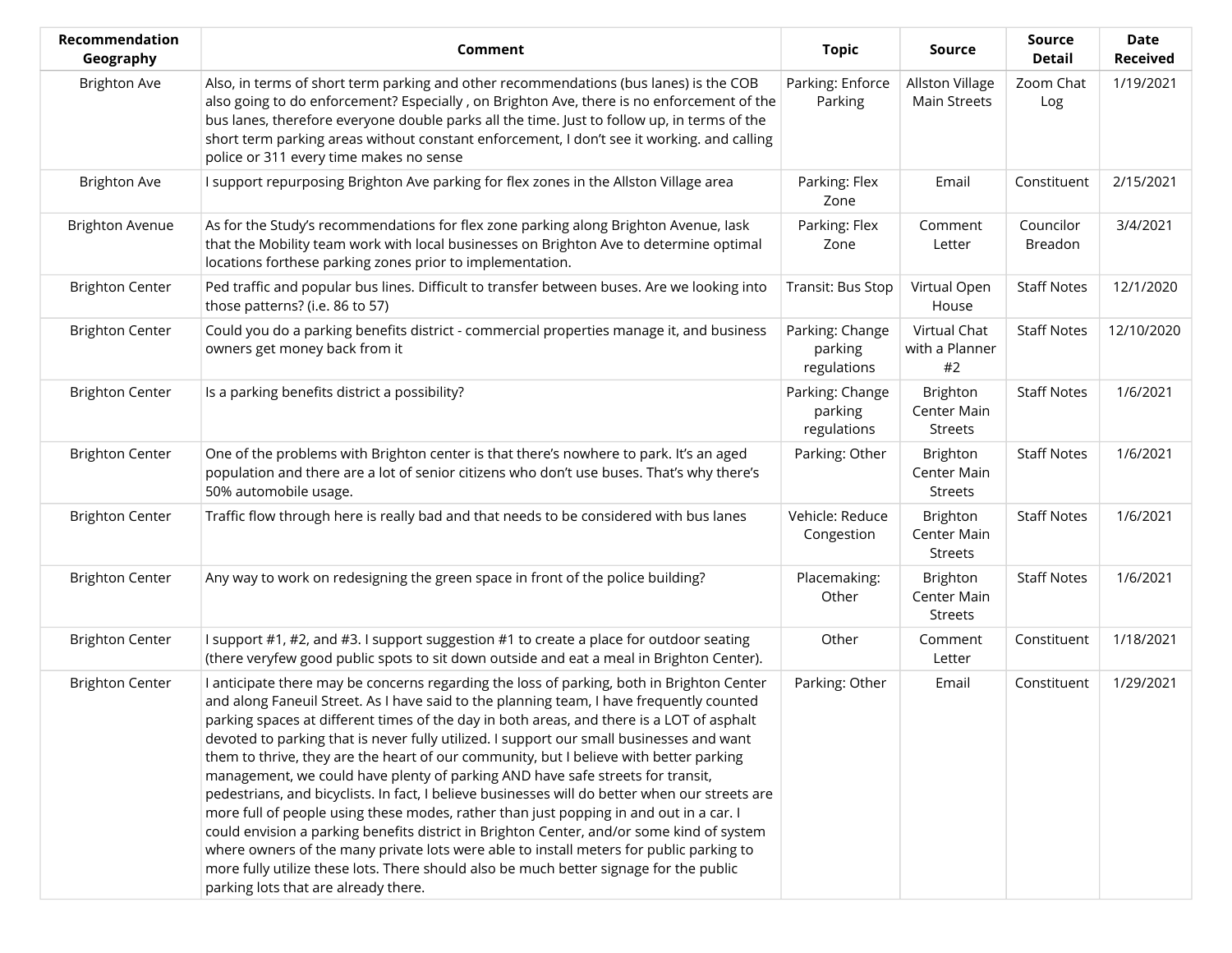| Recommendation<br>Geography       | Comment                                                                                                                                                                                                                                                                                                                                                                                                              | <b>Topic</b>                              | <b>Source</b>                                    | <b>Source</b><br><b>Detail</b> | <b>Date</b><br><b>Received</b> |
|-----------------------------------|----------------------------------------------------------------------------------------------------------------------------------------------------------------------------------------------------------------------------------------------------------------------------------------------------------------------------------------------------------------------------------------------------------------------|-------------------------------------------|--------------------------------------------------|--------------------------------|--------------------------------|
| <b>Brighton Center</b>            | This chapter does not address bicyclist safety and I think that this is an oversight given the<br>LTS level and crash history of this area.                                                                                                                                                                                                                                                                          | Bicycle: Safety                           | Online<br>Commenting<br>Tool                     | Constituent                    | 2/12/2021                      |
| <b>Brighton Center Bus</b><br>Hub | Regarding the Brighton Center Bus Hub:<br>I live at 29 Henshaw St (which looks directly down Wirt St out of our front Windows), and<br>would not like to see Henshaw St become busier than it already is.<br>Parking on Wirt St. is already full all the time, and the police often create a couple of extra<br>"virtual spots" by parking in triangle areas a the end of the diagonal parking, and on<br>sidewalks. | Transit: Bus Stop                         | Online<br>Commenting<br>Tool                     | Constituent                    | 11/15/2020                     |
|                                   | I see trucks try to turn from Henshaw St onto Wirt St all the time, and they often have<br>problems getting a tight enough turning radius. It's unclear to me how you're regularly<br>going to have busses making that turn.                                                                                                                                                                                         |                                           |                                                  |                                |                                |
| <b>Brighton Center Bus</b><br>Hub | Unclear how many spaces are police parking spots in the lot, how many/which ones are<br>for the public, and what the impacts would be.                                                                                                                                                                                                                                                                               | Parking: Other                            | <b>Brighton</b><br>Center Main<br><b>Streets</b> | <b>Staff Notes</b>             | 1/6/2021                       |
| <b>Brighton Center Bus</b><br>Hub | The parking lot doesn't really function as a municipal lot-people park there all day. Others   Parking: Enforce<br>agree.                                                                                                                                                                                                                                                                                            | Parking                                   | Brighton<br>Center Main<br>Streets               | <b>Staff Notes</b>             | 1/6/2021                       |
| <b>Brighton Center Bus</b><br>Hub | Issue in the parking lot is poor signage                                                                                                                                                                                                                                                                                                                                                                             | Parking: Other                            | Brighton<br>Center Main<br><b>Streets</b>        | <b>Staff Notes</b>             | 1/6/2021                       |
| <b>Brighton Center Bus</b><br>Hub | Would eastbound buses use the hub? They would have to go off route and circle around                                                                                                                                                                                                                                                                                                                                 | Transit: Bus Stop                         | Brighton<br>Center Main<br>Streets               | <b>Staff Notes</b>             | 1/6/2021                       |
| <b>Brighton Center Bus</b><br>Hub | Where did the comment about a bus hub come from? What community member?                                                                                                                                                                                                                                                                                                                                              | Transit: Bus Stop                         | Brighton<br>Center Main<br><b>Streets</b>        | <b>Staff Notes</b>             | 1/6/2021                       |
| <b>Brighton Center Bus</b><br>Hub | Even if bus hub doesn't happen could you still revise the parking layout?                                                                                                                                                                                                                                                                                                                                            | Parking: Change<br>parking<br>regulations | Brighton<br>Center Main<br>Streets               | <b>Staff Notes</b>             | 1/6/2021                       |
| <b>Brighton Center Bus</b><br>Hub | I support Brighton Center Bus Hub                                                                                                                                                                                                                                                                                                                                                                                    | Transit: Bus Stop                         | Email                                            | Constituent                    | 1/19/2021                      |
| <b>Brighton Center Bus</b><br>Hub | I support Brighton Center Bus Hub                                                                                                                                                                                                                                                                                                                                                                                    | Transit: Bus Stop                         | Email                                            | Constituent                    | 2/15/2021                      |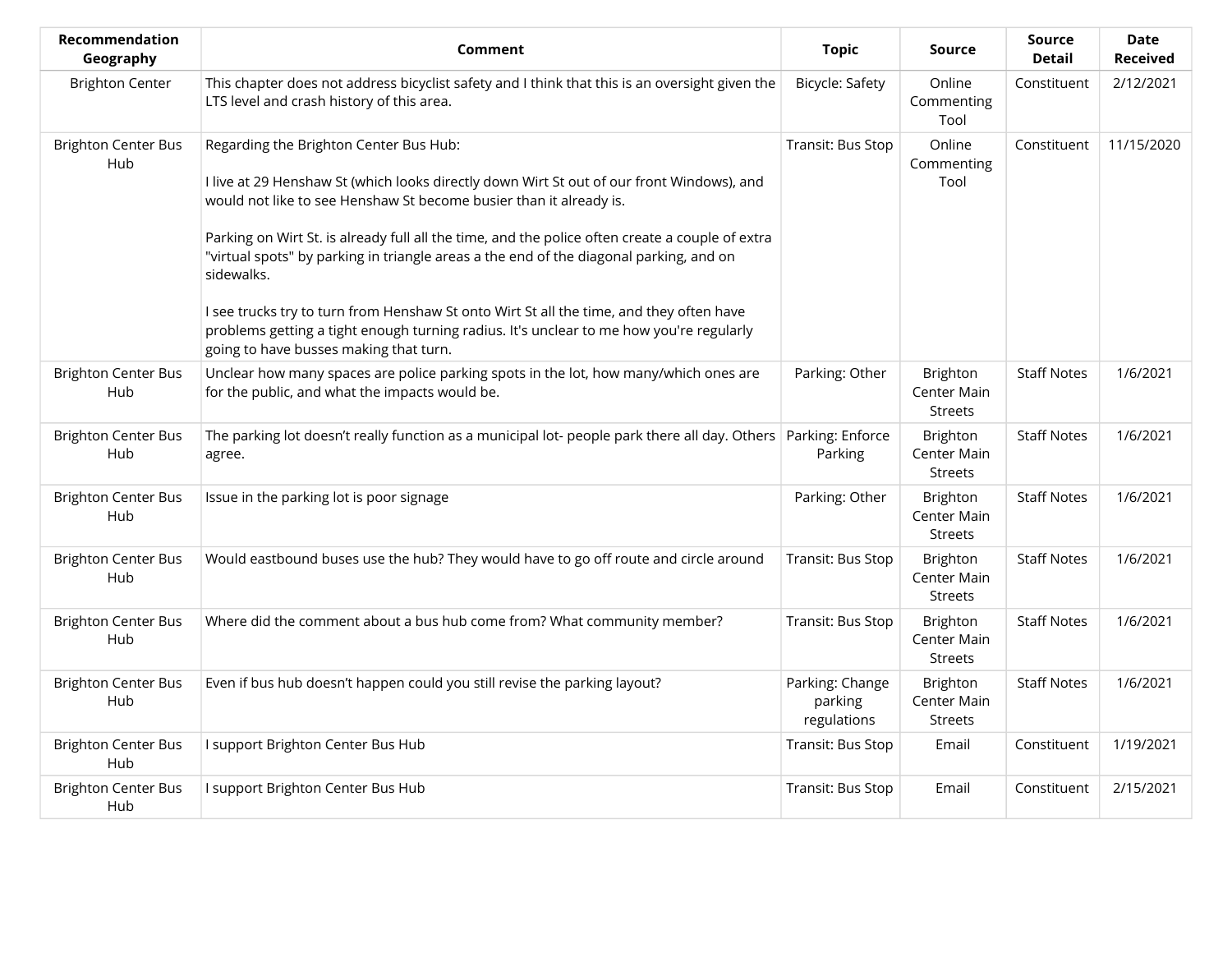| Recommendation<br>Geography                                             | Comment                                                                                                                                                                                                                                                                                                                                                                                                                                                         | <b>Topic</b>                              | <b>Source</b>                                    | <b>Source</b><br><b>Detail</b> | <b>Date</b><br><b>Received</b> |
|-------------------------------------------------------------------------|-----------------------------------------------------------------------------------------------------------------------------------------------------------------------------------------------------------------------------------------------------------------------------------------------------------------------------------------------------------------------------------------------------------------------------------------------------------------|-------------------------------------------|--------------------------------------------------|--------------------------------|--------------------------------|
| <b>Brighton Center:</b><br>Market/Washington/Ch<br>estnut Hill          | Regarding #1 Closure of Channelized Right.<br>Do it! Also redo the traffic light by getting rid of the pedestrian scatter phase of the light,<br>so that pedestrians don't have to wait as long to cross (they cross at the same time as the<br>parallel vehicular traffic), and so that this intersection becomes less of a traffic bottleneck<br>for cars coming from Oak Square.                                                                             | Other                                     | Online<br>Commenting<br>Tool                     | Constituent                    | 11/15/2020                     |
| <b>Brighton Center:</b><br>Market/Washington/Ch<br>estnut Hill          | I support the closure of right turn channel at Market and Washington. I support<br>suggestion #1 to create a place for outdoor seating (there are very few good public spots<br>to sit down outside and eat a meal in Brighton Center).                                                                                                                                                                                                                         | Placemaking:<br><b>Active Areas</b>       | Email                                            | Constituent                    | 1/19/2021                      |
| <b>Brighton Center:</b><br>Market/Washington/Ch<br>estnut Hill          | I strongly support the recommendations for Market St./Washington St/Chestnut Hill Road<br>intersection in Brighton Center. I think the closure of the channelized right turn will make<br>this a much easier intersection to navigate on foot, bike or car for that matter. I wish there<br>could be a left-turn signals but I think the BTD said this wasn't possible if there is also to<br>be an all direction walk sign. Not sure I understood why that is. | Placemaking:<br>Plaza/Art                 | Email                                            | Constituent                    | 1/29/2021                      |
| <b>Brighton Center:</b><br>Market/Washington/Ch<br>estnut Hill Ave      | I support the closure of right turn channel at Market and Washington. I support<br>suggestion #1 to create a place for outdoor seating (there are very few good public spots<br>to sit down outside and eat a meal in Brighton Center).                                                                                                                                                                                                                         | Placemaking:<br>Plaza/Art                 | Email                                            | Constituent                    | 2/15/2021                      |
| <b>Brighton Center:</b><br>Washingt/Winship/Cam<br>bridge               | I suppport improved signage at intersection of Washington, Winship, and Cambridge<br>Streets for easier auto navigation and safer pedestrian crossings                                                                                                                                                                                                                                                                                                          | Vehicle: Reduce<br>speed/calm<br>traffic  | Email                                            | Constituent                    | 2/15/2021                      |
| <b>Brighton Center:</b><br>Washington St/Market<br>St/Chestnut Hill Ave | Why no left turn light from Market Street onto Washington Street at Brighton Center?<br>Multiple people concerned about traffic delay at this intersection. Can this be added into<br>the recommendations?                                                                                                                                                                                                                                                      | Vehicle: Reduce<br>Congestion             | Virtual Open<br>House                            | <b>Staff Notes</b>             | 12/1/2020                      |
| <b>Brighton Center:</b><br>Washington St/Market<br>St/Chestnut Hill Ave | The area outside the Rockland bank, that soft right that they are looking to take out and<br>put seating - it will be a very difficult turn and people aren't looking to congregate right<br>now, it's better to put street parking instead of taking it away. Should look at the historic<br>configurations of these places to understand what works and doesn't.                                                                                              | Parking: Change<br>parking<br>regulations | Virtual Open<br>House                            | <b>Staff Notes</b>             | 12/1/2020                      |
| <b>Brighton Center:</b><br>Washington St/Market<br>St/Chestnut Hill Ave | I do like the recommendation on Brighton Center, particularly taking the turning lane out<br>to increase the public realm.                                                                                                                                                                                                                                                                                                                                      | Placemaking:<br>Plaza/Art                 | Virtual Open<br>House                            | <b>Staff Notes</b>             | 12/1/2020                      |
| <b>Brighton Center:</b><br>Washington St/Market<br>St/Chestnut Hill Ave | How do bus stops work at Washington/market intersection? The bus stop on NB Market<br>Street right near Washington Street obstructs traffic - can it be moved up the street?                                                                                                                                                                                                                                                                                    | Transit: Bus Stop                         | Brighton<br>Center Main<br><b>Streets</b>        | <b>Staff Notes</b>             | 1/6/2021                       |
| <b>Brighton Center:</b><br>Washington St/Market<br>St/Chestnut Hill Ave | Definitely need to have the left turn lanes at market and Washington                                                                                                                                                                                                                                                                                                                                                                                            | Vehicle: Reduce<br>Congestion             | <b>Brighton</b><br>Center Main<br><b>Streets</b> | <b>Staff Notes</b>             | 1/6/2021                       |
| <b>Brighton Center:</b><br>Washington St/Market<br>St/Chestnut Hill Ave | Like the slip lane closure, very few good public places to eat outside so that would be<br>great                                                                                                                                                                                                                                                                                                                                                                | Placemaking:<br>Plaza/Art                 | Brighton<br>Center Main<br><b>Streets</b>        | <b>Staff Notes</b>             | 1/6/2021                       |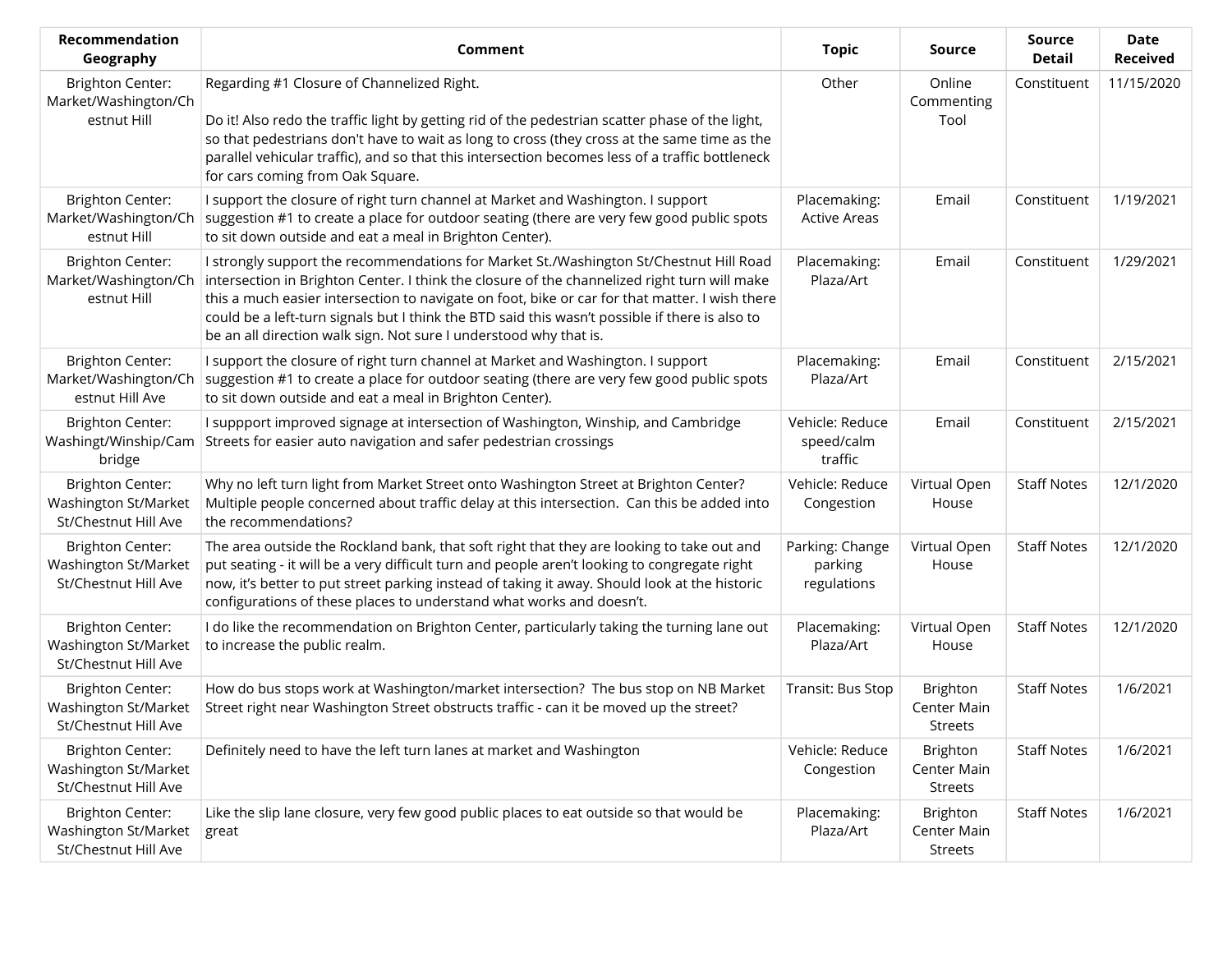| Recommendation<br>Geography                                 | Comment                                                                                                                                                                                                                                                                                                                                                                                                                                                                                                                                                                                                                                                                                                                                                                                                                                                                                                                                                                                                                                                                                                                                                                                                                                                                                                                                                                                                                                                                                                                                         | <b>Topic</b>                           | <b>Source</b>         | <b>Source</b><br><b>Detail</b> | <b>Date</b><br><b>Received</b> |
|-------------------------------------------------------------|-------------------------------------------------------------------------------------------------------------------------------------------------------------------------------------------------------------------------------------------------------------------------------------------------------------------------------------------------------------------------------------------------------------------------------------------------------------------------------------------------------------------------------------------------------------------------------------------------------------------------------------------------------------------------------------------------------------------------------------------------------------------------------------------------------------------------------------------------------------------------------------------------------------------------------------------------------------------------------------------------------------------------------------------------------------------------------------------------------------------------------------------------------------------------------------------------------------------------------------------------------------------------------------------------------------------------------------------------------------------------------------------------------------------------------------------------------------------------------------------------------------------------------------------------|----------------------------------------|-----------------------|--------------------------------|--------------------------------|
| <b>Brighton Center:</b><br>Washington/Winship/C<br>ambridge | I support improved signage at intersection of Washington, Winship, and Cambridge<br>Streets for easier auto navigation and safer pedestrian crossings                                                                                                                                                                                                                                                                                                                                                                                                                                                                                                                                                                                                                                                                                                                                                                                                                                                                                                                                                                                                                                                                                                                                                                                                                                                                                                                                                                                           | Vehicle: Other                         | Email                 | Constituent                    | 1/19/2021                      |
| <b>Brighton Center:</b><br>Washington/Winship/C<br>ambridge | The modest recommendations for the Washington/Cambridge/Winship Street should be a<br>bit helpful in terms of making things clearer for car drivers. And anything to help<br>pedestrians here would be great!                                                                                                                                                                                                                                                                                                                                                                                                                                                                                                                                                                                                                                                                                                                                                                                                                                                                                                                                                                                                                                                                                                                                                                                                                                                                                                                                   | Vehicle: Other                         | Email                 | Constituent                    | 1/29/2021                      |
| <b>Brooks Street</b>                                        | Brooks street bike lane under the bridge near SFR and why that is not being<br>recommended, possibly remove sidewalk on one side to create that.                                                                                                                                                                                                                                                                                                                                                                                                                                                                                                                                                                                                                                                                                                                                                                                                                                                                                                                                                                                                                                                                                                                                                                                                                                                                                                                                                                                                | Bicycle: Bike<br>infrastructure        | Virtual Open<br>House | <b>Staff Notes</b>             | 12/1/2020                      |
| <b>Brooks Street</b>                                        | Lastly I would love to see improvements at the end of Brooks St with access to Charles<br>River Path. There is a sidewalk that is barely used on one side and one that is over used<br>and narrow on the other.                                                                                                                                                                                                                                                                                                                                                                                                                                                                                                                                                                                                                                                                                                                                                                                                                                                                                                                                                                                                                                                                                                                                                                                                                                                                                                                                 | Pedestrian:<br>Sidewalk/Crosss<br>walk | Email                 | Constituent                    | 1/26/2021                      |
| <b>Brooks Street</b>                                        | One crossing that is NOT in the AB Mobility Study but I hope will be included is the<br>potential for Brooks St. to be a connection for Brighton residents to the Charles River (it<br>runs from Faneuil St to Nonantum Road). There is already a good pedestrian crossing<br>light here, and it is the path to the Paul Dudley Bike Path that I and everyone I know in my<br>neighborhood already uses. The crossing is fine, but getting to it under the Mass Pike is<br>the dangerous part. If there could be some adjustment of the sidewalks and car lanes<br>under the bridge to make this safe for cyclists, that would be a tremendous improvement<br>in connectivity for bicyclists in the neighborhood, and would be an important branch off<br>the main Faneiul/Market/N. Beacon Street bike route. If you look at the sidewalks and car<br>lanes under the bridge now, one possibility would be to use the sidewalk on the east side<br>of the underpass which is never used (it doesn't connect to anything) as the north-bound<br>(river-bound) bike lane, then have a green box at the intersection to make a safe crossing<br>to the west sidewalk where the current signalized crossing is. Or an even less expensive<br>option - put in signage or flashing lights to warn drivers to expect bicyclists. It just seems<br>like there must be a way to make this safe, and the return for doing so would be very<br>high. Whatever is done, it would be good to preserve or refurbish the existing murals on<br>the underpass. | Bicycle: Bike<br>infrastructure        | Email                 | Constituent                    | 1/29/2021                      |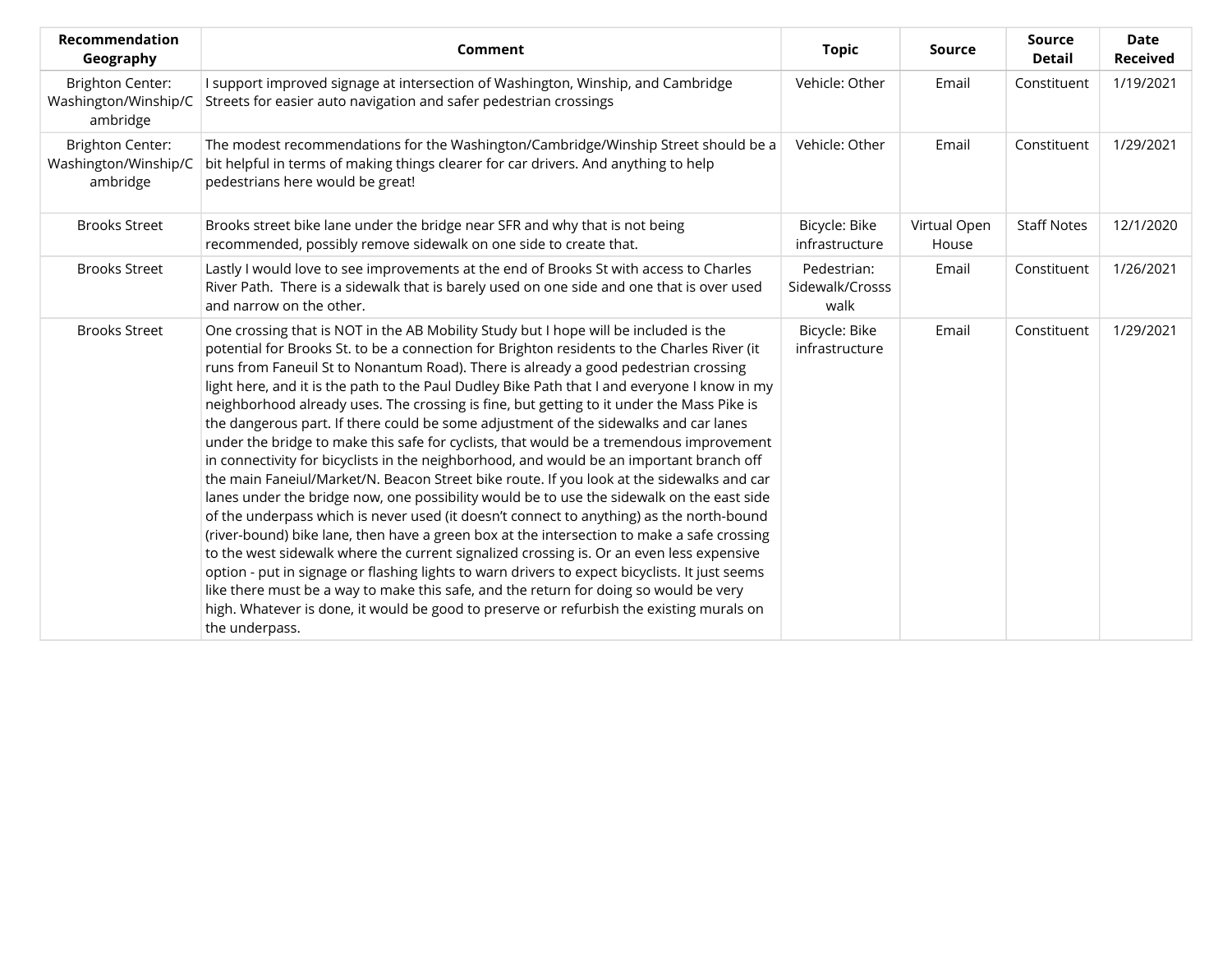| Recommendation<br>Geography       | <b>Comment</b>                                                                                                                                                                                                                                                                                                                                                                                                                                                                                                                                                                                                                                                                                                                                                                                                                                                                                                                                                                                                                                                                                                                                                                                                                                                                                                                                                                                                                                                                                                                                                                                                                                      | <b>Topic</b>                    | Source                                 | <b>Source</b><br><b>Detail</b> | <b>Date</b><br><b>Received</b> |
|-----------------------------------|-----------------------------------------------------------------------------------------------------------------------------------------------------------------------------------------------------------------------------------------------------------------------------------------------------------------------------------------------------------------------------------------------------------------------------------------------------------------------------------------------------------------------------------------------------------------------------------------------------------------------------------------------------------------------------------------------------------------------------------------------------------------------------------------------------------------------------------------------------------------------------------------------------------------------------------------------------------------------------------------------------------------------------------------------------------------------------------------------------------------------------------------------------------------------------------------------------------------------------------------------------------------------------------------------------------------------------------------------------------------------------------------------------------------------------------------------------------------------------------------------------------------------------------------------------------------------------------------------------------------------------------------------------|---------------------------------|----------------------------------------|--------------------------------|--------------------------------|
| <b>Brooks Street</b>              | 1. I think some cycling improvements for Brooks St should be included:<br>As the draft document points out on page 119<br>Brooks Street provides a critical connection between Brighton and the Charles River and<br>into Watertown. The hills and very narrow passage beneath I-90 create unsafe and<br>uncomfortable conditions for walking.<br>and there are two comments from residents<br>(green sticky note on p20)<br>Please give some thought to Brooks Street as a biking/ pedestrian link between Faneuil<br>Street and the Charles River trail. - Email from Area Resident<br>and a bubble on p116 with a comment from the Area 3 Workshop Sub-Area Map<br>03/04/2019<br>Need traffic calming on Parsons Street and Brooks Street<br>and yet the only modifications on Brooks St are to the bus service.<br>Brooks St connects Oak Square (and that side of Brighton) to the Paul Dudley White which<br>in turn is often the preferable way to get to Cambridge/Boston, at least when its not<br>winter time. In addition to what the draft document mentions regarding pedestrian<br>safety/comfort, the hill in particular provides a hazard to cyclist in that the cars cannot see<br>oncoming traffic over the crest of the hill and yet they insist on passing people riding<br>bicycles in that zone. At least removing some parking on the northbound side (which is<br>the bigger issue) would go a long way to making this a whole lot more comfortable for<br>cyclists. Personally I think all the connections to the PDW should be considered priority<br>routes for cycling as the PDW is a preferred route for many people. | Bicycle: Bike<br>infrastructure | Email                                  | Constituent                    | 2/12/2021                      |
| Bus Route 65                      | The #65 bus services public housing; is there any way service on this line can be<br>enchanced?                                                                                                                                                                                                                                                                                                                                                                                                                                                                                                                                                                                                                                                                                                                                                                                                                                                                                                                                                                                                                                                                                                                                                                                                                                                                                                                                                                                                                                                                                                                                                     | Transit: Bus<br>Service         | Meeting with<br>Councilor<br>Breadon   | N/A                            | 3/1/2021                       |
| Bus Route 86                      | I also ask that the Mobility Study team consider expanding planned transit priority<br>corridors to include bus priority lanes designed to serve the 86 bus as it moves through<br>Allston and Brighton. The 86 is a vital bus route that links the Red Line in Harvard Square<br>to the Green Line in Cleveland Circle; though under-served today, it has the potential to<br>become a key route that provides an essential north-south link through the<br>neighborhood. These bus priority lanes could be implemented in strategic locations so as<br>to improve travel times through route bottlenecks.                                                                                                                                                                                                                                                                                                                                                                                                                                                                                                                                                                                                                                                                                                                                                                                                                                                                                                                                                                                                                                         | Transit: Bus<br>Lanes           | Comment<br>Letter                      | Councilor<br>Breadon           | 3/4/2021                       |
| Cambridge St                      | Regular 66 rider going to Harvard Square, have you looked at a bus and/or bike lanes on<br>cambridge street? That's a major trouble spot                                                                                                                                                                                                                                                                                                                                                                                                                                                                                                                                                                                                                                                                                                                                                                                                                                                                                                                                                                                                                                                                                                                                                                                                                                                                                                                                                                                                                                                                                                            | Other                           | <b>Allston Village</b><br>Main Streets | <b>Staff Notes</b>             | 1/19/2021                      |
| Cambridge Street<br><b>Bridge</b> | Finally, I want to flag to the Mobility Study team that the Cambridge Street bridge, a<br>MassDOT structure, is currently categorized as structurally deficient. This bridge will be<br>put under increasing strain asconstruction of new development increases in this<br>immediate area. A long-term strategy for thereplacement of this bridge is needed.                                                                                                                                                                                                                                                                                                                                                                                                                                                                                                                                                                                                                                                                                                                                                                                                                                                                                                                                                                                                                                                                                                                                                                                                                                                                                        | Other                           | Comment<br>Letter                      | Councilor<br>Breadon           | 3/4/2021                       |
| Charles River                     | Interested in new connections to the river                                                                                                                                                                                                                                                                                                                                                                                                                                                                                                                                                                                                                                                                                                                                                                                                                                                                                                                                                                                                                                                                                                                                                                                                                                                                                                                                                                                                                                                                                                                                                                                                          | Other                           | Virtual Open<br>House                  | <b>Staff Notes</b>             | 12/1/2020                      |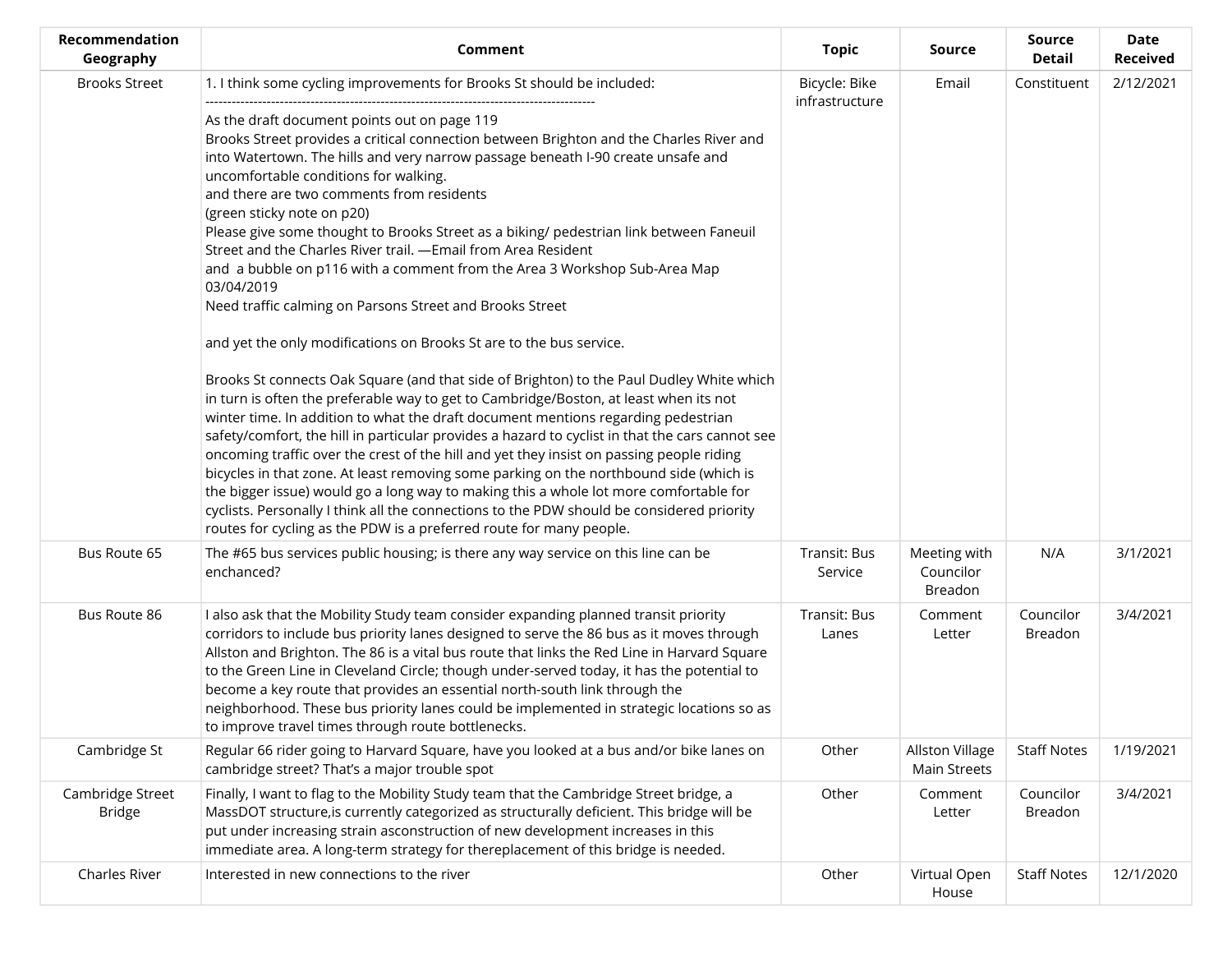| <b>Recommendation</b><br>Geography | Comment                                                                                                                                                                                                                                                                                                                                                                                                                                                                                                                                                                                                                                                                                                                 | <b>Topic</b>                                    | <b>Source</b>                | <b>Source</b><br>Detail | <b>Date</b><br><b>Received</b> |
|------------------------------------|-------------------------------------------------------------------------------------------------------------------------------------------------------------------------------------------------------------------------------------------------------------------------------------------------------------------------------------------------------------------------------------------------------------------------------------------------------------------------------------------------------------------------------------------------------------------------------------------------------------------------------------------------------------------------------------------------------------------------|-------------------------------------------------|------------------------------|-------------------------|--------------------------------|
| <b>Charles River</b>               | Interested in River connection at Market Street and Western Avenue                                                                                                                                                                                                                                                                                                                                                                                                                                                                                                                                                                                                                                                      | Other                                           | Virtual Open<br>House        | <b>Staff Notes</b>      | 12/1/2020                      |
| Chestnut Hill Ave                  | Chestnut Hill Ave has a long section between Hatherly Rd and Market St with no traffic<br>lights or traffic calming measures. It is hard for pedestrians to cross at Academy Hill Rd,<br>Winship St, and at Wallingford Rd because traffic does not slow down, and curves in the<br>road make it hard to see cars coming. Can we target this area for traffic calming measures<br>and/or enhanced crosswalks.                                                                                                                                                                                                                                                                                                           | Vehicle: Reduce<br>speed/calm<br>traffic        | Online<br>Commenting<br>Tool | Constituent             | 11/15/2020                     |
| Chestnut Hill Ave                  | Page 149, Chestnut Hill Ave recommendations: are there any opportunities for TSP, bus<br>lanes, or queue jumps?                                                                                                                                                                                                                                                                                                                                                                                                                                                                                                                                                                                                         | Transit: Prioritize<br>transit over<br>vehicles | Email                        | <b>MBTA</b>             | 1/15/2021                      |
| Chestnut Hill Ave                  | I support #1.                                                                                                                                                                                                                                                                                                                                                                                                                                                                                                                                                                                                                                                                                                           | Bicycle: Bike<br>infrastructure                 | Comment<br>Letter            | Constituent             | 1/18/2021                      |
| Chestnut Hill Ave                  | I support separated bike lanes between Washington St and Commonwealth Ave                                                                                                                                                                                                                                                                                                                                                                                                                                                                                                                                                                                                                                               | Bicycle: Bike<br>infrastructure                 | Email                        | Constituent             | 1/19/2021                      |
| Chestnut Hill Ave                  | If the bike lane was between the sidewalk and the parking it would be a lot safer for<br>cyclists and more difficult for motorists to block                                                                                                                                                                                                                                                                                                                                                                                                                                                                                                                                                                             | Bicycle: Safety                                 | Online<br>Commenting<br>Tool | Constituent             | 1/21/2021                      |
| Chestnut Hill Ave                  | I support separated bike lanes between Washington St and Commonwealth Ave                                                                                                                                                                                                                                                                                                                                                                                                                                                                                                                                                                                                                                               | Bicycle: Bike<br>infrastructure                 | Email                        | Constituent             | 2/15/2021                      |
| Cleveland Circle                   | The curb extensions and decision to enhance the area with flexible green space and<br>placemaking is a welcomed change. As it stands, this area is tremendously dangerous for<br>pedestrians, cars, bicyclists, and people who use public transportation. The road is in<br>major disrepair and traffic/parking laws are rarely enforced leading to double parked cars<br>blocking through traffic and reducing visibility.                                                                                                                                                                                                                                                                                             | Placemaking:<br>Plaza/Art                       | Online<br>Commenting<br>Tool | Constituent             | 11/13/2020                     |
| Cleveland Circle                   | I realize the tracks in Cleveland Circle present serious challenges - some things I see as<br>potential improvements over this quick build concept include: eliminating the NB slip lane<br>(just let transit use that space, limit the other vehicles allowed to use it so that the<br>crossing is safer/shorter); reversing the head in angel parking shown in the top tight to<br>back in; and moving the WB approach to the intersection over to the curb, protecting it,<br>and then orienting the movement through the intersection so that bikes can cross the<br>tracks are a less shallow angle (Would also prefer to see the existing bike crossing<br>markings through the intersection preserved, as well). | Bicycle: Bike<br>infrastructure                 | Online<br>Commenting<br>Tool | Constituent             | 12/4/2020                      |
| Cleveland Circle                   | Page 139, Cleveland Circle recommendations: Would it be possible to pull the outbound<br>bus stop at Chestnut Hill Ave @ Englewood Ave (stop #1027) for Routes 51 and 86 back to<br>the new plaza that's being created at Beacon St? This would provide better stop spacing<br>as well as a better connection to the Green Line station. For the other side of the street,<br>would the redesign make the stop at Chestnut Hill Ave @ Beacon St (stop #1092)<br>accessible? The tree that is currently there makes that path of travel inaccessible. It's be<br>great if this project could resolve this problem.                                                                                                       | Transit: Bus Stop                               | Email                        | <b>MBTA</b>             | 1/15/2021                      |
| Cleveland Circle                   | I support #1 and #2.                                                                                                                                                                                                                                                                                                                                                                                                                                                                                                                                                                                                                                                                                                    | Placemaking:<br>Plaza/Art                       | Comment<br>Letter            | Constituent             | 1/18/2021                      |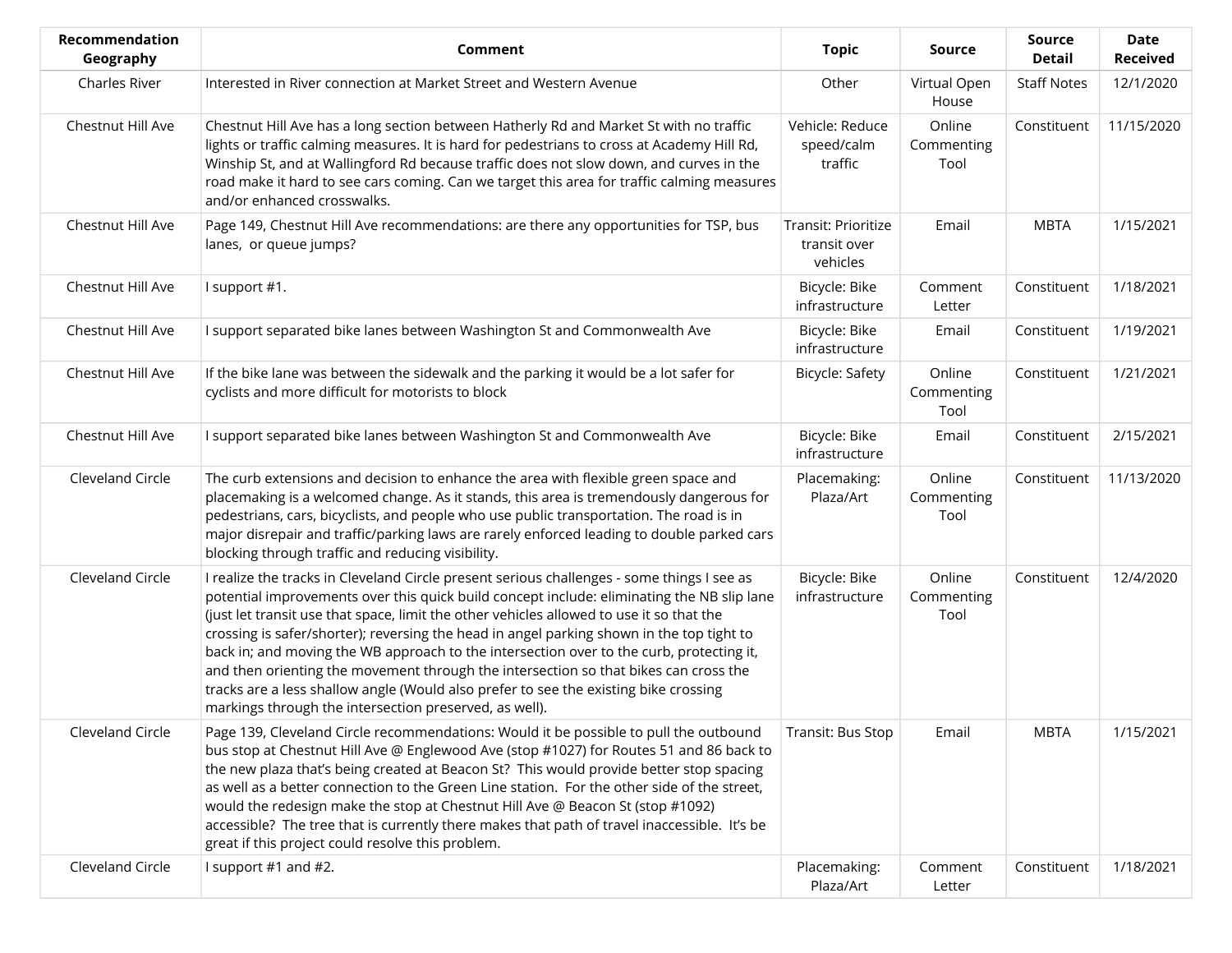| Recommendation<br>Geography | Comment                                                                                                                                                                                                                                                                                                                                                                                                                                                                                                                                                                                                                                                                                                                                                                                                                | <b>Topic</b>                        | <b>Source</b>                      | <b>Source</b><br><b>Detail</b> | <b>Date</b><br><b>Received</b> |
|-----------------------------|------------------------------------------------------------------------------------------------------------------------------------------------------------------------------------------------------------------------------------------------------------------------------------------------------------------------------------------------------------------------------------------------------------------------------------------------------------------------------------------------------------------------------------------------------------------------------------------------------------------------------------------------------------------------------------------------------------------------------------------------------------------------------------------------------------------------|-------------------------------------|------------------------------------|--------------------------------|--------------------------------|
| Cleveland Circle            | I support curb extensions and placemaking to make it safer for pedestrians                                                                                                                                                                                                                                                                                                                                                                                                                                                                                                                                                                                                                                                                                                                                             | Placemaking:<br><b>Active Areas</b> | Email                              | Constituent                    | 1/19/2021                      |
| Cleveland Circle            | I support developing a plan for to re-design this entire intersection                                                                                                                                                                                                                                                                                                                                                                                                                                                                                                                                                                                                                                                                                                                                                  | Other                               | Email                              | Constituent                    | 1/19/2021                      |
| Cleveland Circle            | I like the recommendations for other areas like [Allston Village,] Cleveland Circle, [and the<br>proposed bike lanes along Chestnut Hill Avenue and Washington Street between<br>Cambridge Street and Commonwealth Ave. They all sound like they will improve the<br>experience of walkers, transit riders, and bicyclists in Allston Brighton. But I am not as<br>frequent user of these areas and routes (other than walking). So I defer to others who<br>know them better.                                                                                                                                                                                                                                                                                                                                         | Placemaking:<br>Plaza/Art           | Email                              | Constituent                    | 1/29/2021                      |
| Cleveland Circle            | 3. Cleveland Circle track hazards<br>The Cleveland Circle bicycle comfort analysis probably neglects the effect the presence of<br>the tracks and the angles that the tracks cross the roads. These tracks are an extreme<br>hazard to cyclists and need to be crossed at a non-oblique angle (eg. closer to 90degrees<br>than not) to avoid a crash. The network of tracks at various angles, combined with trying<br>to (perhaps) make a turn onto the cross street make for a very challenging tasks. Having<br>bicycle facilities which take into account the tracks and create safe crossing angles would<br>go a long way to improving cyclist comfort in the area. Its a high LTS3 and deserves some<br>attention. The same is true of the intersection of Chestnut Hill Ave and Comm Ave just to<br>the north. | Bicycle: Bike<br>infrastructure     | Email                              | Constituent                    | 2/12/2021                      |
| Cleveland Circle            | I support curb extensions and placemaking to make it safer for pedestrians                                                                                                                                                                                                                                                                                                                                                                                                                                                                                                                                                                                                                                                                                                                                             | Placemaking:<br><b>Active Areas</b> | Email                              | Constituent                    | 2/15/2021                      |
| Cleveland Circle            | I support developing a plan for to re-design this entire intersection                                                                                                                                                                                                                                                                                                                                                                                                                                                                                                                                                                                                                                                                                                                                                  | Other                               | Email                              | Constituent                    | 2/15/2021                      |
| Commonwealth Avenue         | Cycling on Commonwealth Ave has been a pleasure, except for the block between<br>Brighton Ave and Naples Rd, where there is neither access road nor separated bicycle<br>path. (And, I might add, where I personally was almost hit by a car which went shooting<br>out of its parking spot like a rocket while cycling.) Are there any plans to add the<br>"missing" block of bicycle path?                                                                                                                                                                                                                                                                                                                                                                                                                           | Bicycle: Bike<br>infrastructure     | Email                              | Constituent                    | 12/15/2020                     |
|                             | Commonwealth Avenue How can the carriage streets on comm Ave be made more safe and pedestrian friendly?                                                                                                                                                                                                                                                                                                                                                                                                                                                                                                                                                                                                                                                                                                                | Pedestrian:<br>Improve safety       | Brighton<br>Center Main<br>Streets | <b>Staff Notes</b>             | 1/6/2021                       |
|                             | Commonwealth Avenue Page 26, the reference to the Commonwealth Avenue cycle track: we have yet to resolve,<br>as far as I'm aware, the issue of the half-mile stop spacing in the inbound direction<br>between Commonwealth Ave @ Pleasant St (stop #934) and Commonwealth Ave @<br>Carlton St (stop #937). If I remember correctly, I believe the solution the MBTA prefers is<br>to re-activate the stop farside of Amory St (where the current Street View shows a bus<br>box), but this would require extending the curb and having buses stop in-lane. Can we<br>use this project to restart discussions about fixing this problem?                                                                                                                                                                               | Transit: Bus Stop                   | Email                              | <b>MBTA</b>                    | 1/15/2021                      |
| <b>Everett Street</b>       | 176 Lincoln Development - Everett Bridge is really important - no mention of an<br>improvement at this location - main crossing for cyclists cross I-90                                                                                                                                                                                                                                                                                                                                                                                                                                                                                                                                                                                                                                                                | Bicycle: Bike<br>infrastructure     | Virtual Open<br>House              | <b>Staff Notes</b>             | 12/1/2020                      |
| <b>Everett Street</b>       | A signal at the intersection of new/old Everett Street will be helpful                                                                                                                                                                                                                                                                                                                                                                                                                                                                                                                                                                                                                                                                                                                                                 | Other                               | Virtual Open<br>House              | <b>Staff Notes</b>             | 12/1/2020                      |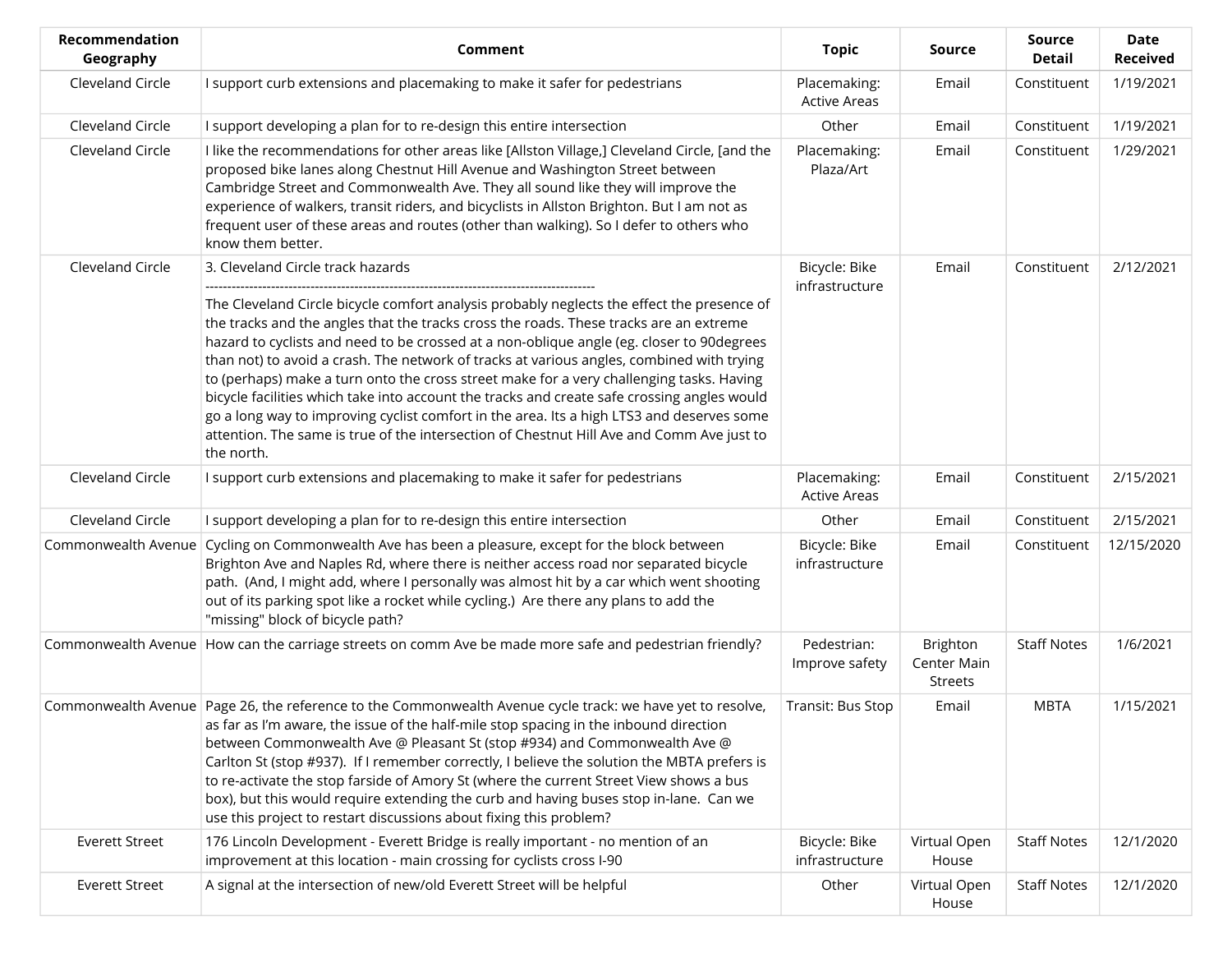| Recommendation<br>Geography | Comment                                                                                                                                                                                                                                                                                                                                                                                                                                                                                                                                                                                                                                                                                                                                                                                                                                                                                                       | <b>Topic</b>                              | <b>Source</b>                        | <b>Source</b><br><b>Detail</b> | <b>Date</b><br><b>Received</b> |
|-----------------------------|---------------------------------------------------------------------------------------------------------------------------------------------------------------------------------------------------------------------------------------------------------------------------------------------------------------------------------------------------------------------------------------------------------------------------------------------------------------------------------------------------------------------------------------------------------------------------------------------------------------------------------------------------------------------------------------------------------------------------------------------------------------------------------------------------------------------------------------------------------------------------------------------------------------|-------------------------------------------|--------------------------------------|--------------------------------|--------------------------------|
| Faneuil St                  | Support for the Faneuil street bike lanes as more appealing due to less traffic                                                                                                                                                                                                                                                                                                                                                                                                                                                                                                                                                                                                                                                                                                                                                                                                                               | Bicycle: Bike<br>infrastructure           | Virtual Open<br>House                | <b>Staff Notes</b>             | 12/1/2020                      |
| Faneuil St                  | What will Faneuil Street bike lanes look like, distinct colors?                                                                                                                                                                                                                                                                                                                                                                                                                                                                                                                                                                                                                                                                                                                                                                                                                                               | Bicycle: Bike<br>lanes                    | Virtual Open<br>House                | <b>Staff Notes</b>             | 12/1/2020                      |
| Faneuil St                  | Faneuil St Mini roundabout, doesn't seem that it would be able to work. This study is<br>taking steps backwards. Drivers are impatient and run the stop sign or distracted by<br>phones -- driver error is what makes the intersection not work.                                                                                                                                                                                                                                                                                                                                                                                                                                                                                                                                                                                                                                                              | Vehicle: Reduce<br>speed/calm<br>traffic  | Virtual Open<br>House                | <b>Staff Notes</b>             | 12/1/2020                      |
| Faneuil St                  | And support for Faneuil, {Market, and North Beacon} bike lanes. From me at least.                                                                                                                                                                                                                                                                                                                                                                                                                                                                                                                                                                                                                                                                                                                                                                                                                             | Bicycle: Bike<br>infrastructure           | Virtual Open<br>House                | Zoom Chat<br>Log               | 12/1/2020                      |
| Faneuil St                  | I really like the bike lanes on Faneuil St                                                                                                                                                                                                                                                                                                                                                                                                                                                                                                                                                                                                                                                                                                                                                                                                                                                                    | Bicycle: Bike<br>infrastructure           | Virtual Chat<br>with a Planner<br>#2 | <b>Staff Notes</b>             | 12/10/2020                     |
| Faneuil St                  | Have you gotten pushback on parking loss? Should have a strategy to address this.                                                                                                                                                                                                                                                                                                                                                                                                                                                                                                                                                                                                                                                                                                                                                                                                                             | Parking: Other                            | Virtual Chat<br>with a Planner<br>#2 | <b>Staff Notes</b>             | 12/10/2020                     |
| <b>Faneuil Street</b>       | While I understand the need for more biking infrastructure, I do NOT think it should come<br>at the expense of losing neighborhood residential parking- and I think the proposed<br>separated bike lane on the south side of Faneuil Street will be a mistake, since it seems<br>like it will eliminate parking along most of that side of Faneuil Street. I have many friends<br>and neighbors who live on the side streets off of Faneuil, and they currently face tight<br>parking situations, and removal of the parking spaces will negatively impact them, as cars<br>that once parked on Faneuil will now be forced most likely onto those side streets.<br>Especially near Oak Square, in the vicinity of streets like Brackett, Fairbanks, and Brooks<br>Street, there are a number of older apartment buildings or triple-deckers who currently<br>have no dedicated parking that will be impacted. | Parking: Change<br>parking<br>regulations | Online<br>Commenting<br>Tool         | Constituent                    | 12/16/2020                     |
| <b>Faneuil Street</b>       | If you eliminate parking on one side of Faneuil Street, where do you think those cars are<br>going to park? Many of the streets in the neighborhood simply not have enough off street<br>parking. Drive down Bennett Street at night or the weekend and it's almost wall to wall<br>parked cars. Nice for the bicylists but maddening for residents.                                                                                                                                                                                                                                                                                                                                                                                                                                                                                                                                                          | Parking: Change<br>parking<br>regulations | Online<br>Commenting<br>Tool         | Constituent                    | 12/17/2020                     |
| <b>Faneuil Street</b>       | Page 134, Faneuil Street recommendations: I know there is interest in re-routing Route 64<br>to stay on Faneuil St between Oak Square and Market St, but that isn't mentioned here. I<br>only mention it given the proposal to put a two-way cycle track along Faneuil St, and the<br>potential implications for bringing bus service to Faneuil St between Brooks St and Market<br>St.                                                                                                                                                                                                                                                                                                                                                                                                                                                                                                                       | Transit: Bus<br>Service                   | Email                                | <b>MBTA</b>                    | 1/15/2021                      |
| <b>Faneuil Street</b>       | I am writing to express my opposition to the proposed elimination of parking places on<br>the south side of Faneuil Street because parking is already tight and it is difficult to go to<br>local restaurants and the library. While I support increased safe bike infrastructure,<br>removing the already limited parking is not the solution.                                                                                                                                                                                                                                                                                                                                                                                                                                                                                                                                                               | Bicycle: Bike<br>infrastructure           | Email                                | Constituent                    | 1/15/2021                      |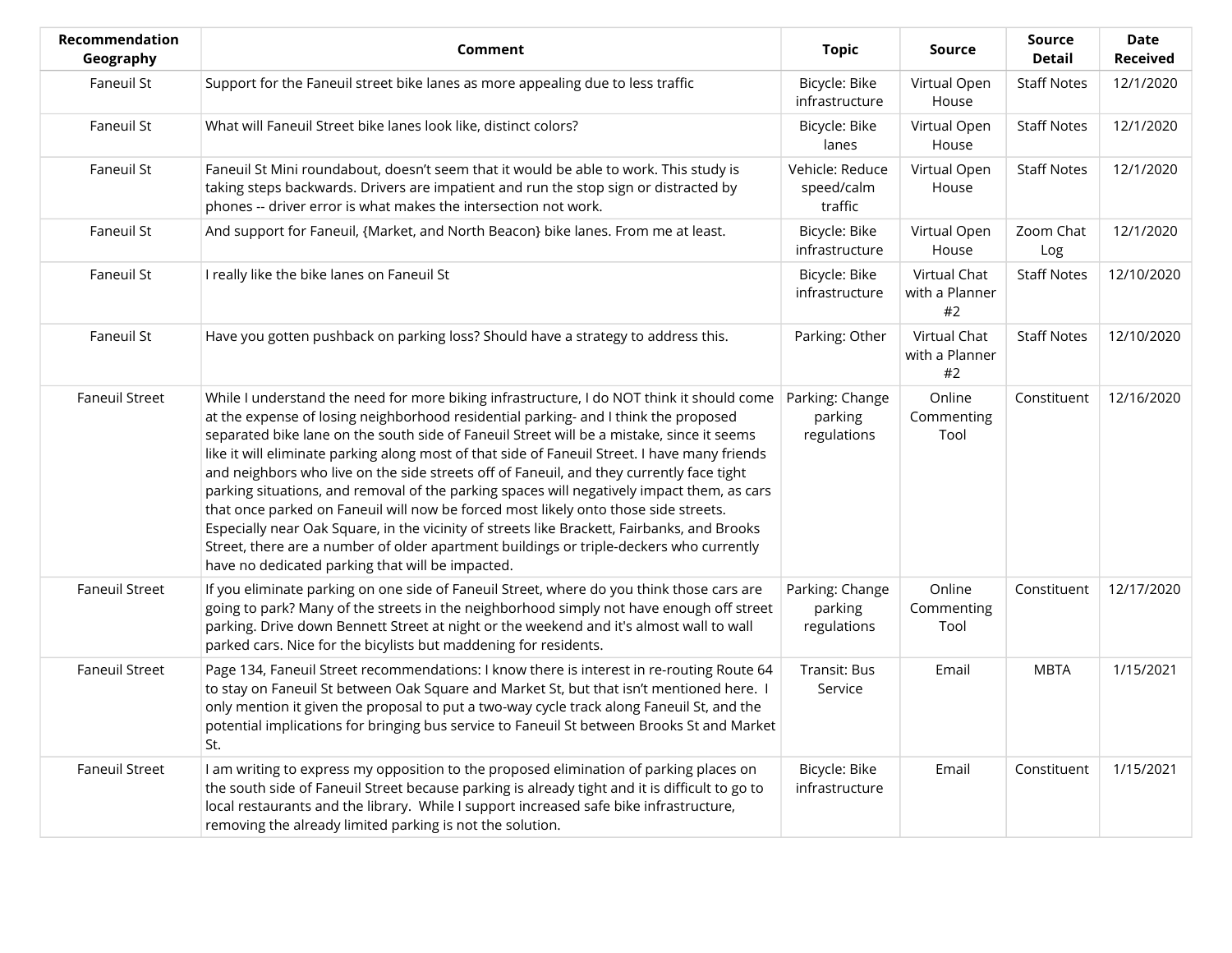| Recommendation<br>Geography | Comment                                                                                                                                                                                                                                                                                                                                                                                                                                                                                                                                                                                                                                                                                                                                                                                                                                   | <b>Topic</b>                              | <b>Source</b>                | <b>Source</b><br><b>Detail</b> | Date<br><b>Received</b> |
|-----------------------------|-------------------------------------------------------------------------------------------------------------------------------------------------------------------------------------------------------------------------------------------------------------------------------------------------------------------------------------------------------------------------------------------------------------------------------------------------------------------------------------------------------------------------------------------------------------------------------------------------------------------------------------------------------------------------------------------------------------------------------------------------------------------------------------------------------------------------------------------|-------------------------------------------|------------------------------|--------------------------------|-------------------------|
| <b>Faneuil Street</b>       | I'm writing to comment on what I consider to be an extremely ill-advised recommendation<br>(even with fashionable intentions!) for Faneuil Street in Oak Square, namely a separated<br>two-way bike lane, necessitating forfeiting half the available resident parking. Anyone who<br>has used Faneuil Street in winter time could advise you that the street is nearly<br>impassable with snowbanks on two sides and two lanes of traffic. There is simply no<br>space for a separated two-way bike-lane in addition, even with the draconian elimination<br>proposed of neighborhood parking on the south side of the entire length of Faneuil St.<br>now available to residents and to patrons of non-governmental groups (including the<br>YMCA, the Faneuil Branch Library, the corner church, and Hardiman Park and<br>Playground). | Bicycle: Bike<br>infrastructure           | Email                        | Constituent                    | 1/15/2021               |
|                             | I'm persuaded that the current bike lane on the north side of Faneuil St. could function<br>well, provided the city allotted maintenance funds for periodic re-painting of the bike<br>symbols and increased/better bike signage. This could safely serve the cycling community.                                                                                                                                                                                                                                                                                                                                                                                                                                                                                                                                                          |                                           |                              |                                |                         |
|                             | A solution needs to be found in any case for the constant tearing up of the tarmac for<br>uncoordinated utility repair and maintenance - which is then not repaved or repainted<br>at crosswalks or bike lanes. The result is dangerous craters, lousy for car tires and worse<br>for cyclists, with barely visible bike lanes and crosswalks.                                                                                                                                                                                                                                                                                                                                                                                                                                                                                            |                                           |                              |                                |                         |
| <b>Faneuil Street</b>       | Another community-based priority for pedestrian and cycling safety on Faneuil Street is<br>several additional crosswalks, preferably raised for traffic calming (in addition to the<br>welcomed one proposed for near the Y).                                                                                                                                                                                                                                                                                                                                                                                                                                                                                                                                                                                                             | Vehicle: Reduce<br>speed/calm<br>traffic  | Email                        | Constituent                    | 1/15/2021               |
| <b>Faneuil Street</b>       | Terrible proposal for Faneuil St. This will remove about half the on-street parking on<br>Faneuil, with a horrible impact on local residents. Parking is already in short supply. And it<br>is very unrealistic to assume that people will give up their cars and start biking. The loss of<br>parking will also hurt patrons of the Faneuil Library as the library has no parking lot.                                                                                                                                                                                                                                                                                                                                                                                                                                                   | Parking: Change<br>parking<br>regulations | Online<br>Commenting<br>Tool | Constituent                    | 1/16/2021               |
| <b>Faneuil Street</b>       | I support #1 and #2.                                                                                                                                                                                                                                                                                                                                                                                                                                                                                                                                                                                                                                                                                                                                                                                                                      | Bicycle: Bike<br>infrastructure           | Comment<br>Letter            | Constituent                    | 1/18/2021               |
| <b>Faneuil Street</b>       | I support a two-way separated bike lanes structure along Faneuil Street (a critical part of<br>the parallel AB corridor bike route)                                                                                                                                                                                                                                                                                                                                                                                                                                                                                                                                                                                                                                                                                                       | Bicycle: Bike<br>infrastructure           | Email                        | Constituent                    | 1/19/2021               |
| <b>Faneuil Street</b>       | I support mini-roundabout at intersection of Faneiul and Arlington Streets                                                                                                                                                                                                                                                                                                                                                                                                                                                                                                                                                                                                                                                                                                                                                                | Vehicle: Reduce<br>speed/calm<br>traffic  | Email                        | Constituent                    | 1/19/2021               |
| <b>Faneuil Street</b>       | I have concerns regarding the section of Faneuil St as you enter Oak Square. Once you<br>pass Hobson St and get towards Brooks St the road begins to narrow. After Brooks St it<br>narrows further to Dunboy St. Also there is solar glare starting at that point. So combine<br>drivers and cyclist and add the narrowing of the road while the sun is setting, and it can<br>make for a nerve racking drive for both cyclist and driver. (I speak as both driving and<br>cycling at this area).                                                                                                                                                                                                                                                                                                                                         | Bicycle: Safety                           | Email                        | Constituent                    | 1/26/2021               |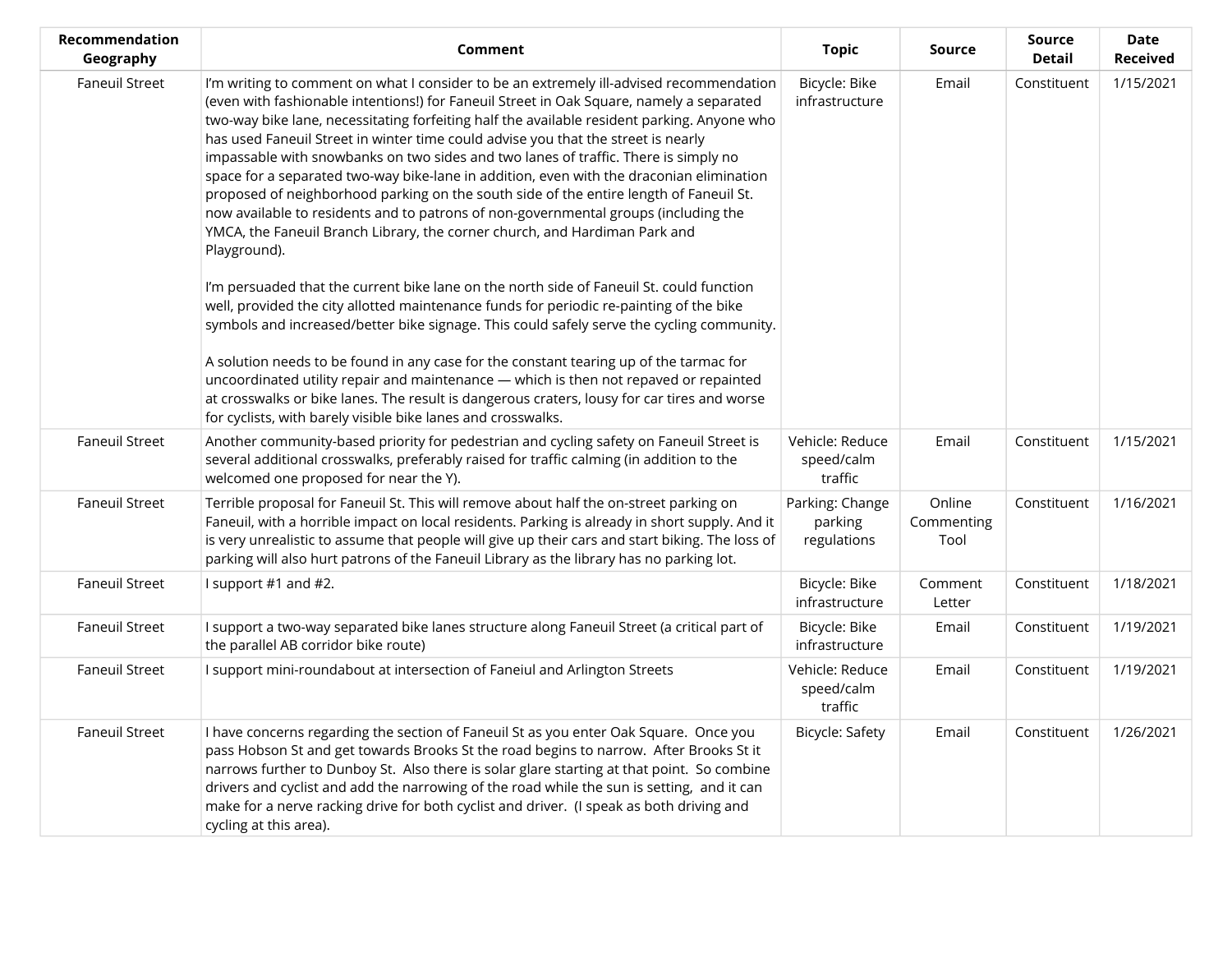| <b>Recommendation</b><br>Geography | Comment                                                                                                                                                                                                                                                                                                                                                                                                                                                                                                     | <b>Topic</b>                    | Source | Source<br>Detail | Date<br><b>Received</b> |
|------------------------------------|-------------------------------------------------------------------------------------------------------------------------------------------------------------------------------------------------------------------------------------------------------------------------------------------------------------------------------------------------------------------------------------------------------------------------------------------------------------------------------------------------------------|---------------------------------|--------|------------------|-------------------------|
| <b>Faneuil Street</b>              | I am writing to let you know about the impact that a proposed bike lane would have on<br>residents on Faneuil Street.<br>A proposed bike lane sounds like a good idea for the environment, for traffic congestion,<br>and for the health benefits of the riders. But this proposal would come at the direct                                                                                                                                                                                                 | Bicycle: Bike<br>infrastructure | Email  | Constituent      | 2/14/2021               |
|                                    | expense of those who already cannot accommodate further parking difficulties.<br>If my parents were younger, if they were computer literate and knew how to send emails,<br>if their English were stronger, they would be reaching out to tell you themselves what I am<br>telling you - that you need to consider the impact that removing parking on Faneuil Street<br>will have on those who currently live here and consider how detrimental this would be to<br>long term residents of Faneuil Street. |                                 |        |                  |                         |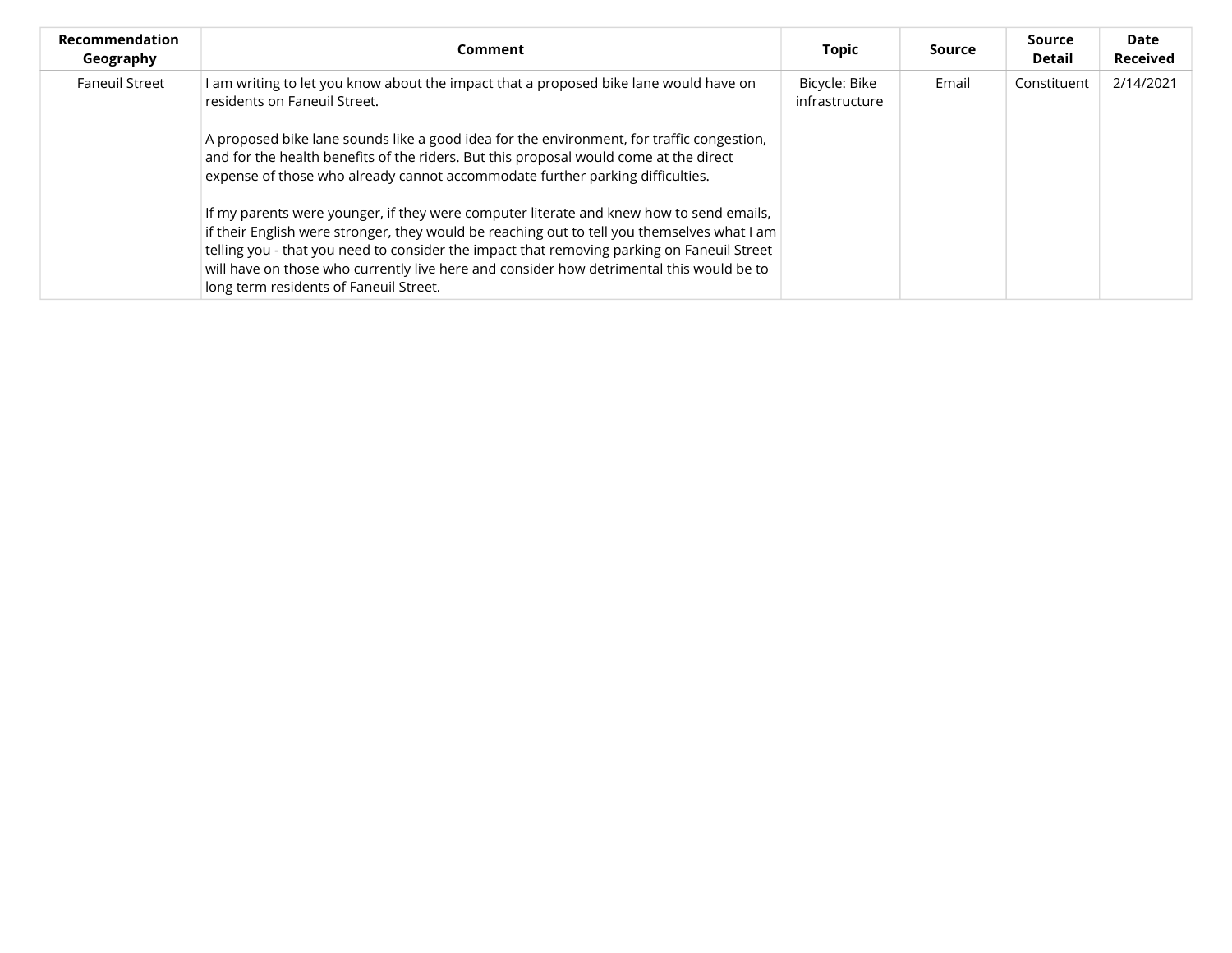| Recommendation<br>Geography | Comment                                                                                                                                                                                                                                                                                                                                                                                                                                                                                                                                                                                                                                                                                                                                                                                                                                               | <b>Topic</b>                    | Source | Source<br>Detail | Date<br><b>Received</b> |
|-----------------------------|-------------------------------------------------------------------------------------------------------------------------------------------------------------------------------------------------------------------------------------------------------------------------------------------------------------------------------------------------------------------------------------------------------------------------------------------------------------------------------------------------------------------------------------------------------------------------------------------------------------------------------------------------------------------------------------------------------------------------------------------------------------------------------------------------------------------------------------------------------|---------------------------------|--------|------------------|-------------------------|
| <b>Faneuil Street</b>       | To begin I and my family live at ____ Faneuil street Brighton in our 2 family home that has<br>been in our family since the 60's.<br>I and my family are very upset and in total opposition with the proposed dedicated bike<br>lane that is being proposed on the side of Faneuil street where are home is located, since<br>it would greatly negatively effect our family.                                                                                                                                                                                                                                                                                                                                                                                                                                                                          | Bicycle: Bike<br>infrastructure | Email  | Constituent      | 2/14/2021               |
|                             | This is especially the case considering I and my siblings are the care takers of our elderly<br>parents and aunt all of whom reside in the same home, whom all have various health<br>&mobility issues (they utilize walkers & wheel chairs) and who would personally, especially<br>feel the negative brunt of the said proposal.                                                                                                                                                                                                                                                                                                                                                                                                                                                                                                                    |                                 |        |                  |                         |
|                             | The dedicated bike land would eliminate all on street parking spots in front of our home<br>which would result in major inconvenience for the them, also other family members,<br>friends and other various medical guests (e.g. such as nurses, physical therapists and lab<br>technicians etc.) who visit our home on a regular basis to would have to park blocks away<br>from our home (parking spots are already hard to find and eliminating parking completely<br>from 1 side of Faneuil street would only hasten the problem and make it more difficult to<br>find a parking spot) and would also create multiple safety hazards by forcing all to have to<br>cross very high traffic Faneuil street, all of which would result in a diminished enjoyment<br>of our home, great reduction in the quality of our lives and our property value. |                                 |        |                  |                         |
|                             | The amount of bikers who would utilize the dedicated bike lane would be a much lower<br>volume then compared to the amount individuals (including our family, other families and<br>residents on Faneuil street) who currently utilize the parking spots which are being<br>proposed to be eliminated by the dedicated bike lane.<br>It just does not make sense to take away parking spots that are utilized by individuals who<br>live on the street and use the parking spots every day and in some cases multiple times,<br>like is the case for our family in order to allow fewer bikers many of whom who do not live<br>on the street and whom would utilize the same to a much lower degree, just to have there<br>own dedicated bike lane.                                                                                                   |                                 |        |                  |                         |
|                             | For the above reasons, I and our family believes a NON dedicated bike lane should be<br>designed and added to the east side of Faneuil street.<br>If its such a priority for the city to add a bike lane on Faneuil street then adding one while<br>also maintaining all current parking spots should be the plan, if not then the idea of a<br>solely dedicated bike lane should be entirely scraped.                                                                                                                                                                                                                                                                                                                                                                                                                                                |                                 |        |                  |                         |
|                             | My family, other families who pay high property taxes in Boston and residents who rent<br>homes on our street & who help landlords pay the same, deserve to have parking spots in<br>front of our homes, not a dedicated bike lane that would not serve the majority of us any<br>purpose, but would as mentioned again and can not be stressed enough, only diminish<br>our quality of life, enjoyment of our property, property value and create safety hazards<br>for us to deal with (especially the elderly disabled residents like those in our family) so for<br>these reasons, we hope the city will listen to our and the others residents complaints<br>also, who are voicing there disapproval with this dedicated bike lane proposal and either<br>alter the proposal as described above or cancel the proposal all together.             |                                 |        |                  |                         |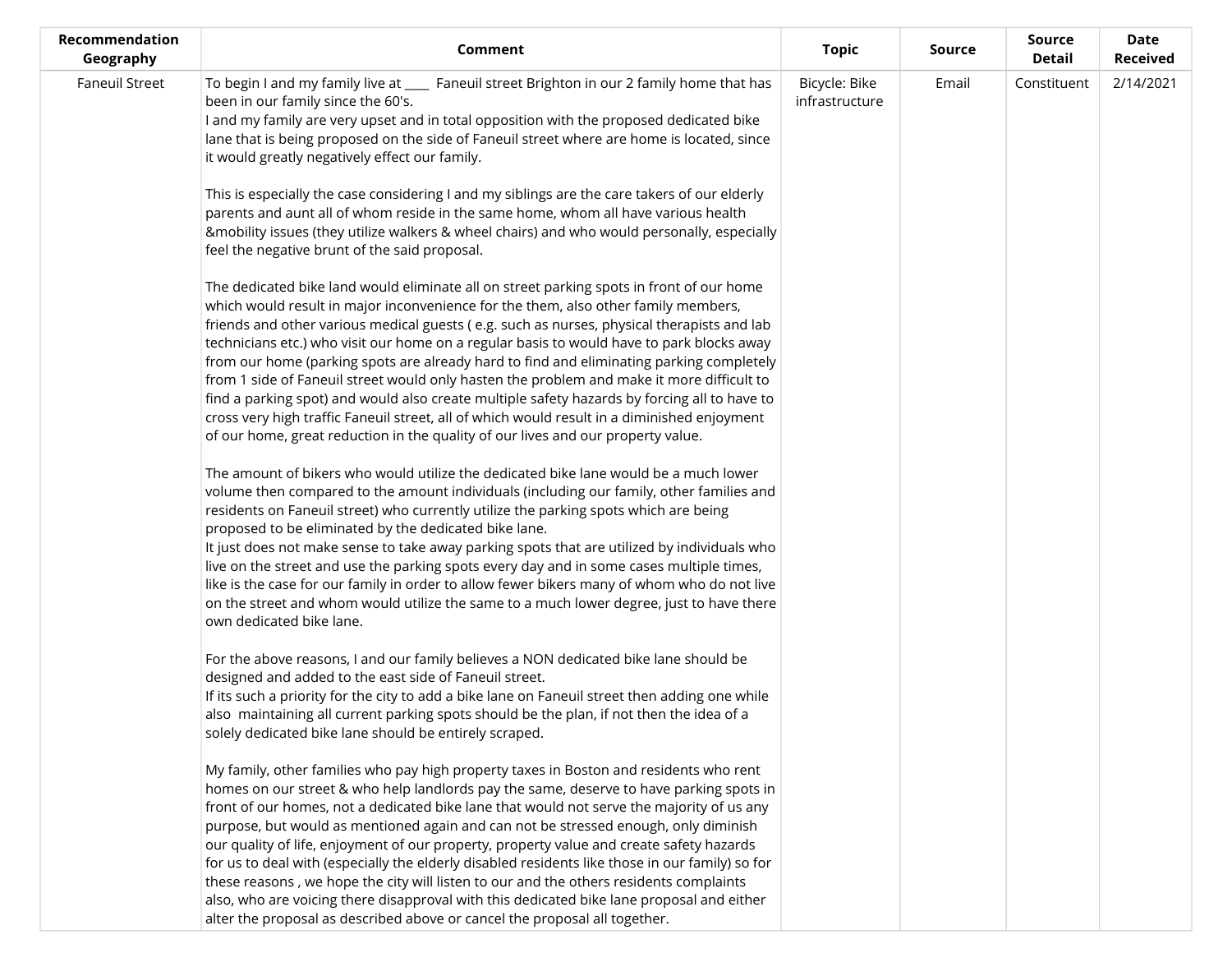| Recommendation<br>Geography | <b>Comment</b>                                                                                                                                                                                                                                                                                                                                                                                                                                                                                                                                                                                                                                                                                                                                                                                                                                                                                                                                                                                               | <b>Topic</b>                             | <b>Source</b>                | Source<br><b>Detail</b> | <b>Date</b><br><b>Received</b> |
|-----------------------------|--------------------------------------------------------------------------------------------------------------------------------------------------------------------------------------------------------------------------------------------------------------------------------------------------------------------------------------------------------------------------------------------------------------------------------------------------------------------------------------------------------------------------------------------------------------------------------------------------------------------------------------------------------------------------------------------------------------------------------------------------------------------------------------------------------------------------------------------------------------------------------------------------------------------------------------------------------------------------------------------------------------|------------------------------------------|------------------------------|-------------------------|--------------------------------|
| <b>Faneuil Street</b>       | I support a two-way separated bike lanes structure along Faneuil Street (a critical part of<br>the parallel AB corridor bike route)                                                                                                                                                                                                                                                                                                                                                                                                                                                                                                                                                                                                                                                                                                                                                                                                                                                                          | Bicycle: Bike<br>infrastructure          | Email                        | Constituent             | 2/15/2021                      |
| <b>Faneuil Street</b>       | I support mini-roundabout at intersection of Faneiul and Arlington Streets                                                                                                                                                                                                                                                                                                                                                                                                                                                                                                                                                                                                                                                                                                                                                                                                                                                                                                                                   | Vehicle: Reduce<br>speed/calm<br>traffic | Email                        | Constituent             | 2/15/2021                      |
| <b>Faneuil Street</b>       | So I just wanted to put another word in for a parking study and the consideration of<br>parking management options that will allow us to solve both the bike/transit/pedestrian<br>safety issues and help regulate parking better in the neighborhood.<br>I very strongly support the bike priority lane along Faneuil Street (I live just off Faneuil St<br>and walk it every day). Many people would use this if it were safe, including me, a 62 year<br>old woman. Right now you're taking your life in your hands to cycle there. And I don't feel                                                                                                                                                                                                                                                                                                                                                                                                                                                      | Bicycle: Bike<br>infrastructure          | Email                        | Constituent             | 2/15/2021                      |
|                             | it's a safe walking environment as is. The Faneuil Street bike corridor promises to provide<br>a critical safe biking route through our neighborhood with access points to Allston,<br>Cambridge and downtown Boston. And creating a safer environment for pedestrians and<br>cyclists helps increase customers for businesses all along the way - there is a lot of<br>research that shows that.                                                                                                                                                                                                                                                                                                                                                                                                                                                                                                                                                                                                            |                                          |                              |                         |                                |
| <b>Faneuil Street</b>       | The current situation is really bad - I know, I experience it every day. Let's make it better!<br>Let's figure out a good way to handle parking so we can also safely bike and walk. I walk to<br>Oak Square many times each week and there are always spaces, empty driveways, and<br>empty lots in the back of the apartment buildings. Throughout Brighton there is a LOT of<br>asphalt devoted to parking that is going unused much of the day. We don't suffer from<br>lack of parking pavement, we suffer from lack of parking management. A parking study<br>would allow us to look at this more in detail and figure out good options.                                                                                                                                                                                                                                                                                                                                                               | Parking: Other                           | Email                        | Constituent             | 2/15/2021                      |
| <b>Faneuil Street</b>       | Bottom line - let's work to solve parking issues AND improve mobility. They go together!<br>Dedicated Bike lanes should not come at the expense of losing neighborhood residential<br>parking. I think the proposed separated bike lane on Faneuil Street will be a a problem for<br>the neighborhood and will eliminate parking for many people who live there. Parking in<br>the Oak Square is difficult and many homes to not have dedicated parking for the<br>tenants. This proposal will only add to the congestion and parking problems that that now<br>exists.                                                                                                                                                                                                                                                                                                                                                                                                                                      | Bicycle: Bike<br>infrastructure          | Online<br>Commenting<br>Tool | Constituent             | 2/15/2021                      |
| Franklin St Bridge          | This chapter does not at all address the significant problems with the bridge intersecting<br>with Cambridge St. As a cyclist, you are forced to either hop the sidewalk and enter<br>speeding traffic OR squeeze on the sidewalk (poorly maintained, insufficiently wide, and<br>cracked with elevation differences) with pedestrians. As a pedestrian, you have to hop<br>across four lanes of traffic on Cambridge St to get to the bridge. There need to be<br>recommendations here to resolve the bicycle and pedestrian connection of the bridge to<br>Cambridge St and that is completely missing currently. Bicyclists need to be safely able to<br>maneuver at the end of the bridge - the easiest way to do this is to eliminate the right turn<br>lane for motorists onto Franklin Street and instead extend the existing bike lane to the<br>intersection, with added buffering to make it safer. Combined with a leveling of the<br>sidewalk with the bike lane, cyclists can then exit safely. | Bicycle: Safety                          | Online<br>Commenting<br>Tool | Constituent             | 11/16/2020                     |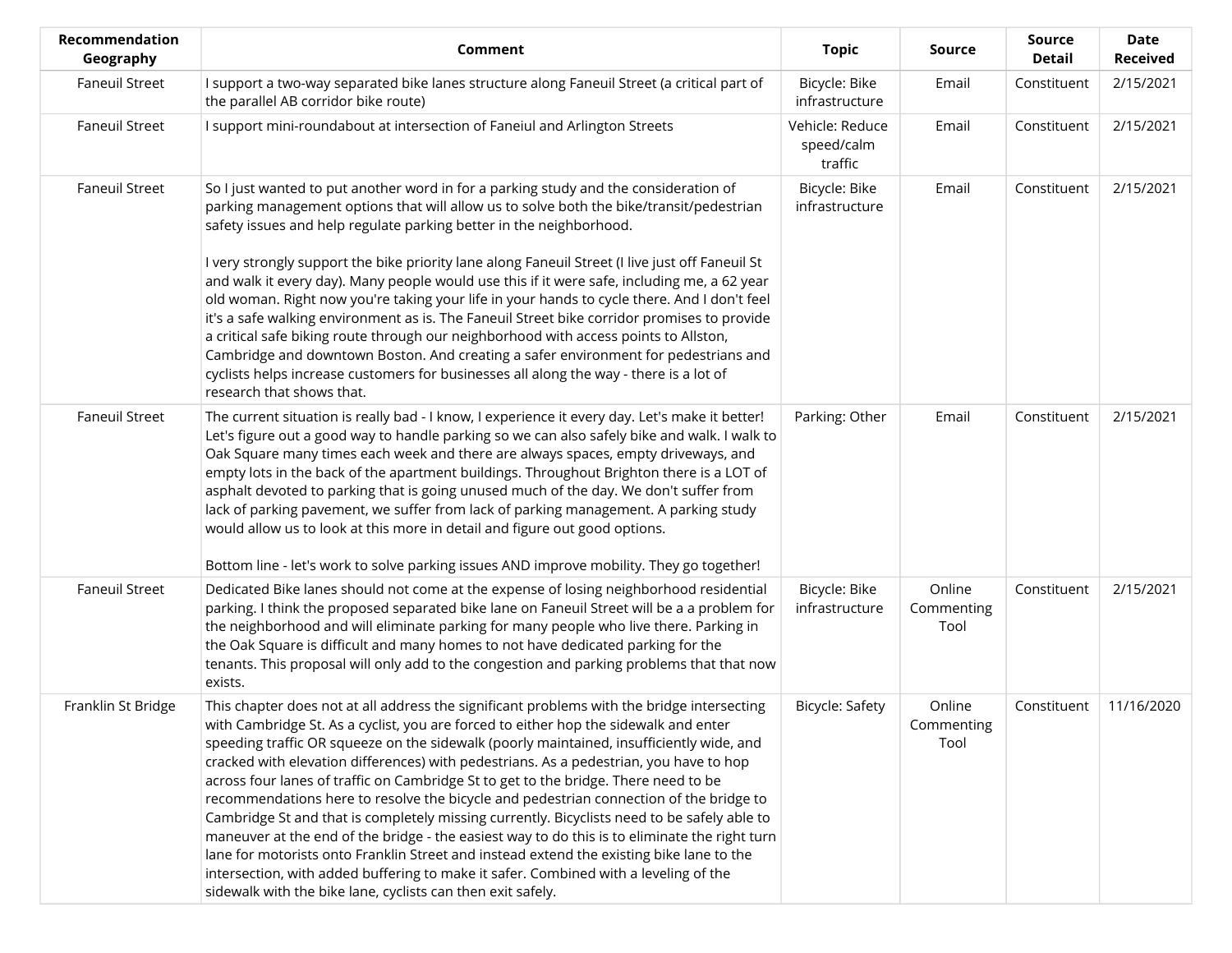| Recommendation<br>Geography | <b>Comment</b>                                                                                                                                                                                                                                                                                                                                                                                                                                                                                                                                                                                                                                                                                                                                                                                                                                                                                                                                                                                                                                                            | <b>Topic</b>                  | <b>Source</b>                          | <b>Source</b><br><b>Detail</b> | <b>Date</b><br><b>Received</b> |
|-----------------------------|---------------------------------------------------------------------------------------------------------------------------------------------------------------------------------------------------------------------------------------------------------------------------------------------------------------------------------------------------------------------------------------------------------------------------------------------------------------------------------------------------------------------------------------------------------------------------------------------------------------------------------------------------------------------------------------------------------------------------------------------------------------------------------------------------------------------------------------------------------------------------------------------------------------------------------------------------------------------------------------------------------------------------------------------------------------------------|-------------------------------|----------------------------------------|--------------------------------|--------------------------------|
| Franklin St Bridge          | To expand on my last comment (too many characters), my proposed short-term solution<br>for the Cambridge St connection, of course, does not address cyclists ENTERING the<br>bridge from Cambridge Street, so a long-term recommendation is needed here to solve<br>this critical connection issue!<br>Additionally, improvements are needed at the bridge's connection with Lincoln St. The<br>barrier presently there along the sidewalk is inappropriate and tailored for CARS and not<br>the people using the bridge. It condenses the space on the sidewalk, again creating                                                                                                                                                                                                                                                                                                                                                                                                                                                                                          | Bicycle: Safety               | Online<br>Commenting<br>Tool           | Constituent                    | 11/16/2020                     |
|                             | conflicts between cyclists and pedestrians unnecessarily. The roadway at Lincoln Street<br>should be improved and given the relatively low traffic volume, markings should at a<br>minimum be used to improve safety and bicyclists should receive priority at the<br>intersection, not cars traveling along Lincoln St.                                                                                                                                                                                                                                                                                                                                                                                                                                                                                                                                                                                                                                                                                                                                                  |                               |                                        |                                |                                |
| Franklin St Bridge          | We need more at the Franklin Street Bridge than improving crossings and lighting - "it<br>needs a lot of work" - suggested placemaking in this location                                                                                                                                                                                                                                                                                                                                                                                                                                                                                                                                                                                                                                                                                                                                                                                                                                                                                                                   | Placemaking:<br>Other         | Virtual Open<br>House                  | <b>Staff Notes</b>             | 12/1/2020                      |
| Franklin St Bridge          | Would art on Franklin Bridge be in the current bridge? Like the community/graffiti aspect<br>of the bridge as it is now. Can we still allow the community to incorporate graffiti into the<br>design?                                                                                                                                                                                                                                                                                                                                                                                                                                                                                                                                                                                                                                                                                                                                                                                                                                                                     | Placemaking:<br>Plaza/Art     | Virtual Open<br>House                  | <b>Staff Notes</b>             | 12/1/2020                      |
| Franklin St Bridge          | Utility pole at the bottom of the Franklin Street Bridge Ramp - people are behind the<br>utility pole creating a sight distance issue - westbound people cannot see them                                                                                                                                                                                                                                                                                                                                                                                                                                                                                                                                                                                                                                                                                                                                                                                                                                                                                                  | Pedestrian:<br>Improve safety | Virtual Open<br>House                  | <b>Staff Notes</b>             | 12/1/2020                      |
| Franklin St Bridge          | I live on Franklin Street and the thing we like most about the bridge is that it provides a<br>surface for graffiti. At least two previous "public art" installations have failed and been<br>supplanted with graffiti that actually comes from the hearts and minds of neighborhood<br>residents, rather than being imposed upon them. Furthermore, there seems to be a<br>mistaken impression that the graffiti is why people feel unsafe on the bridge; let me say<br>emphatically that that is not the case. People feel unsafe because of the awful lighting, the<br>speeding cars on both ends of the bridge, and the fact that it's literally falling apart;<br>MassDOT recently had to patch a hole where you could see the ground from 25 feet up. I<br>understand that replacing the bridge is not within the purview of this study, but the worst<br>thing about it is that it's a product of the destructive, pedestrian-last Urban Renewal<br>planning that brought us the Pike. The bridge's alignment adds more than 500 feet to the<br>crossing distance. | Placemaking:<br>Plaza/Art     | Online<br>Commenting<br>Tool           | Constituent                    | 12/7/2020                      |
| Franklin St Bridge          | The bridge is very slippery for bikes in rain, which can lead to cyclists losing control as<br>they enter sidewalk intersections. Recommend a tactile or water resistant paint.                                                                                                                                                                                                                                                                                                                                                                                                                                                                                                                                                                                                                                                                                                                                                                                                                                                                                           | <b>Bicycle: Safety</b>        | Online<br>Commenting<br>Tool           | Constituent                    | 12/28/2020                     |
| Franklin St Bridge          | I support #1.                                                                                                                                                                                                                                                                                                                                                                                                                                                                                                                                                                                                                                                                                                                                                                                                                                                                                                                                                                                                                                                             | Placemaking:<br>Plaza/Art     | Comment<br>Letter                      | Constituent                    | 1/18/2021                      |
| Franklin St Bridge          | Also, the Franklin Street bridge is difficult because of the steep slopes on either side and<br>they are not ADA accessible; the landings at either end of the bridge are narrow, don't<br>provide maneuvering room, and are difficult to bike on!                                                                                                                                                                                                                                                                                                                                                                                                                                                                                                                                                                                                                                                                                                                                                                                                                        | Bicycle: Safety               | Allston Village<br><b>Main Streets</b> | <b>Staff Notes</b>             | 1/19/2021                      |
| Franklin St Bridge          | I support the recommendation for improved lighting and public art installation                                                                                                                                                                                                                                                                                                                                                                                                                                                                                                                                                                                                                                                                                                                                                                                                                                                                                                                                                                                            | Placemaking:<br>Plaza/Art     | Email                                  | Constituent                    | 1/19/2021                      |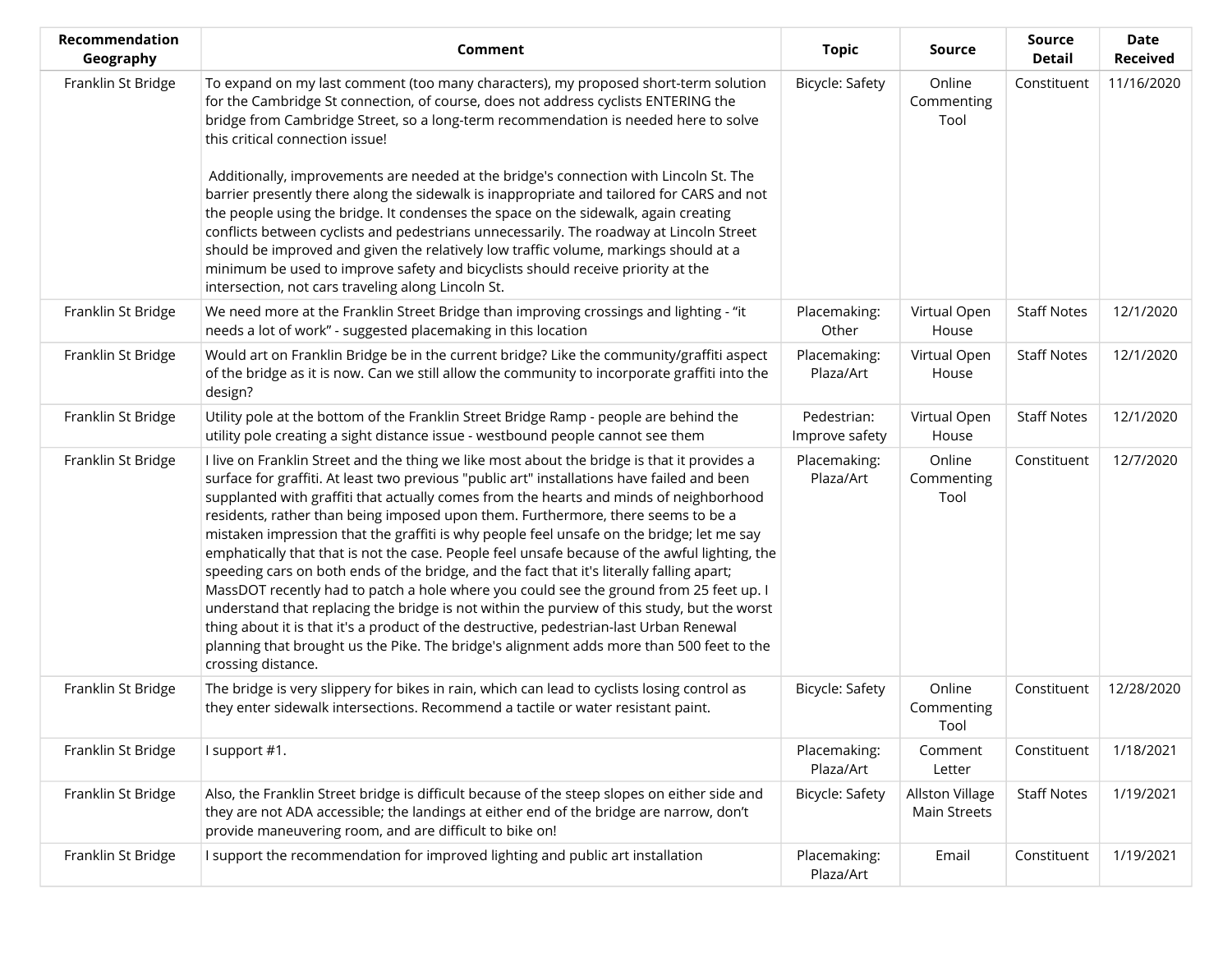| Recommendation<br>Geography | <b>Comment</b>                                                                                                                                                                                                                                                                                                                                                                                                                                                                                                                                                                                                                                                                                                                                                                                                                                                  | <b>Topic</b>                              | Source                       | <b>Source</b><br><b>Detail</b> | <b>Date</b><br><b>Received</b> |
|-----------------------------|-----------------------------------------------------------------------------------------------------------------------------------------------------------------------------------------------------------------------------------------------------------------------------------------------------------------------------------------------------------------------------------------------------------------------------------------------------------------------------------------------------------------------------------------------------------------------------------------------------------------------------------------------------------------------------------------------------------------------------------------------------------------------------------------------------------------------------------------------------------------|-------------------------------------------|------------------------------|--------------------------------|--------------------------------|
| Franklin St Bridge          | There is no bike lane leading to the bridge or on the other side which makes it difficult to<br>use as a cyclist. There should also be a cross walk in front of the bridge that allows<br>pedestrians from the other side of the street to access the bridge without walking fairly<br>far out of their way. People try to cross there frequently and that is not very safe.<br>Additionally, the speed limit on Cambridge coming into the intersection by the Franklin                                                                                                                                                                                                                                                                                                                                                                                         | <b>Bicycle: Safety</b>                    | Online<br>Commenting<br>Tool | Constituent                    | 1/21/2021                      |
|                             | Street Bridge is very fast and would be safer for cyclists and pedestrians if it were lowered                                                                                                                                                                                                                                                                                                                                                                                                                                                                                                                                                                                                                                                                                                                                                                   |                                           |                              |                                |                                |
| Franklin St Bridge          | I support the recommendation for improved lighting and public art installation                                                                                                                                                                                                                                                                                                                                                                                                                                                                                                                                                                                                                                                                                                                                                                                  | Placemaking:<br>Plaza/Art                 | Email                        | Constituent                    | 2/15/2021                      |
| Frankling Street Bridge     | I appreciate the Study's proposed short-term improvements to the Franklin Street Bridge,<br>which has longneeded updates. Given the uncertain status of the Allston I-90 Intermodal<br>Project, I believe that furtherconversation regarding the Franklin Street Bridge is needed<br>to ensure that the bridge is replaced with anupgraded structure in a timely manner. The<br>dilapidated state of this bridge is a primary concern to manyresidents of Allston, who<br>utilize the bridge on a daily basis.                                                                                                                                                                                                                                                                                                                                                  | Placemaking:<br>Other                     | Comment<br>Letter            | Councilor<br>Breadon           | 3/4/2021                       |
| Frankling Street Bridge     | I am concerned that the Draft Mobility Study does not contain recommendations for the<br>construction ofpedestrian/bicycle facilities that will allow residents to safely cross<br>Cambridge Street at its intersectionwith Linden Street, thereby ensuring easy access to<br>the Franklin Street Bridge. Though the Mobility Studydoes mention that a feasibility study<br>will be conducted to investigate this possibility, I believe that aconcrete timeline for<br>implementation of these improvements should be identified, particularly given thatthe<br>construction of both the Allston Square and the Allston Green projects will bring an influx<br>of newresidents to this area. To clarify, will the feasibility of such improvements be<br>included as part of themobility study that will be conducted by Allston Square in the near<br>future? | Other                                     | Comment<br>Letter            | Councilor<br>Breadon           | 3/4/2021                       |
| General                     | Can crosswalk buttons also turn on additional street lights or beacons in order to alert<br>drivers that people are in the crosswalk that are about to cross                                                                                                                                                                                                                                                                                                                                                                                                                                                                                                                                                                                                                                                                                                    | Pedestrian:<br>Sidewalk/Crosss<br>walk    | Virtual Open<br>House        | <b>Staff Notes</b>             | 12/1/2020                      |
| General                     | Why aren't big parcels dedicated to parking?                                                                                                                                                                                                                                                                                                                                                                                                                                                                                                                                                                                                                                                                                                                                                                                                                    | Parking: Other                            | Virtual Open<br>House        | <b>Staff Notes</b>             | 12/1/2020                      |
| General                     | I want to feel safer when riding my bike in the neighborhood                                                                                                                                                                                                                                                                                                                                                                                                                                                                                                                                                                                                                                                                                                                                                                                                    | Bicycle: Safety                           | Virtual Open<br>House        | <b>Staff Notes</b>             | 12/1/2020                      |
| General                     | I want a big idea - like West Station, Bike Path on Lincoln, Red Line to Barry's Corner, etc.                                                                                                                                                                                                                                                                                                                                                                                                                                                                                                                                                                                                                                                                                                                                                                   | Other                                     | Virtual Open<br>House        | <b>Staff Notes</b>             | 12/1/2020                      |
| General                     | Generally interested in planted buffers between separated bike lanes and motor vehicle<br>traffic                                                                                                                                                                                                                                                                                                                                                                                                                                                                                                                                                                                                                                                                                                                                                               | Bicycle: Bike<br>infrastructure           | Virtual Open<br>House        | <b>Staff Notes</b>             | 12/1/2020                      |
| General                     | How to take back street from parking to make the area more exciting?                                                                                                                                                                                                                                                                                                                                                                                                                                                                                                                                                                                                                                                                                                                                                                                            | Parking: Change<br>parking<br>regulations | Virtual Open<br>House        | <b>Staff Notes</b>             | 12/1/2020                      |
| General                     | COVID, right now the buses are pretty empty. Hopefully people get back to buses.                                                                                                                                                                                                                                                                                                                                                                                                                                                                                                                                                                                                                                                                                                                                                                                | Transit: Other                            | Virtual Open<br>House        | <b>Staff Notes</b>             | 12/1/2020                      |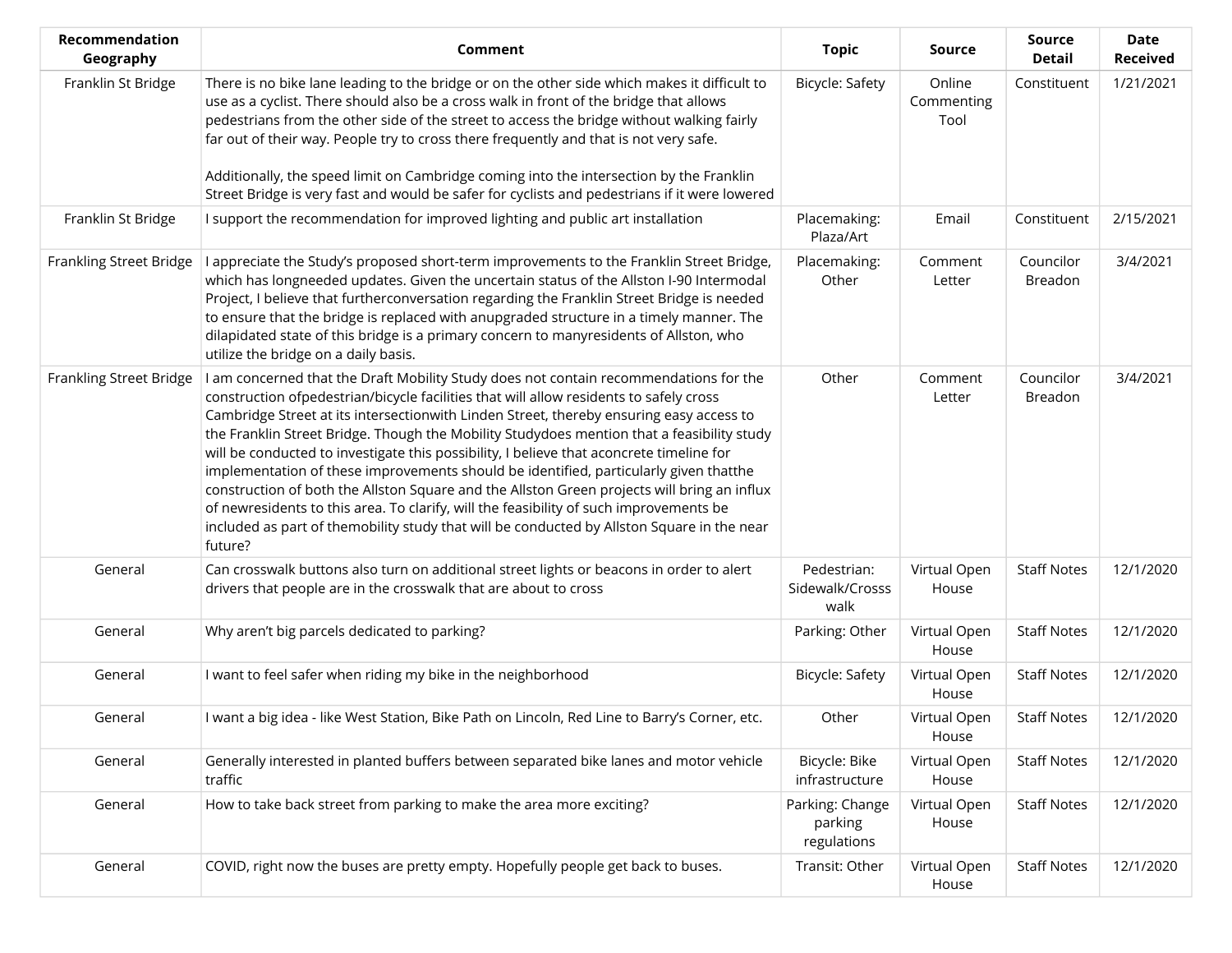| Recommendation<br>Geography | Comment                                                                                                                                        | <b>Topic</b>                              | <b>Source</b>                             | Source<br><b>Detail</b> | <b>Date</b><br><b>Received</b> |
|-----------------------------|------------------------------------------------------------------------------------------------------------------------------------------------|-------------------------------------------|-------------------------------------------|-------------------------|--------------------------------|
| General                     | Raised crosswalks? - there are not any on Brighton.                                                                                            | Pedestrian:<br>Sidewalk/Crosss<br>walk    | Virtual Open<br>House                     | <b>Staff Notes</b>      | 12/1/2020                      |
| General                     | Does Boston have raised crosswalks?                                                                                                            | Pedestrian:<br>Sidewalk/Crosss<br>walk    | Virtual Open<br>House                     | <b>Staff Notes</b>      | 12/1/2020                      |
| General                     | There are many developments. How will that coordinate?                                                                                         | Other                                     | Virtual Open<br>House                     | <b>Staff Notes</b>      | 12/1/2020                      |
| General                     | Can we make sure that the contributions stay in the community?                                                                                 | Other                                     | Virtual Open<br>House                     | <b>Staff Notes</b>      | 12/1/2020                      |
| General                     | Suggest a central parking location/garage                                                                                                      | Parking: Other                            | Virtual Chat<br>with a Planner<br>#2      | <b>Staff Notes</b>      | 12/10/2020                     |
| General                     | You approve this new plan and what happens when the feasibility studies are executed?                                                          | Other                                     | Brighton<br>Center Main<br><b>Streets</b> | <b>Staff Notes</b>      | 1/6/2021                       |
| General                     | With so much new development being approved with reduced parking, how can we be<br>considering reducing on street parking?                     | Parking: Change<br>parking<br>regulations | Brighton<br>Center Main<br><b>Streets</b> | <b>Staff Notes</b>      | 1/6/2021                       |
| General                     | Procedurally, I thought you were doing feasibility over the past year so when do we<br>actually see things happening?                          | Other                                     | Brighton<br>Center Main<br>Streets        | <b>Staff Notes</b>      | 1/6/2021                       |
| General                     | How can we manage student parking on public streets?                                                                                           | Parking: Change<br>parking<br>regulations | Brighton<br>Center Main<br><b>Streets</b> | <b>Staff Notes</b>      | 1/6/2021                       |
| General                     | Have you done analysis regarding the MBTA service cuts and impacts on Allston-Brighton?                                                        | Transit: Bus<br>Service                   | Allston Village<br><b>Main Streets</b>    | <b>Staff Notes</b>      | 1/19/2021                      |
| General                     | Because of Covid, more and more people don't want to take the bus. And will be a long<br>time before it gets back to anything close to normal. | Transit: Other                            | Allston Village<br><b>Main Streets</b>    | Zoom Chat<br>Log        | 1/19/2021                      |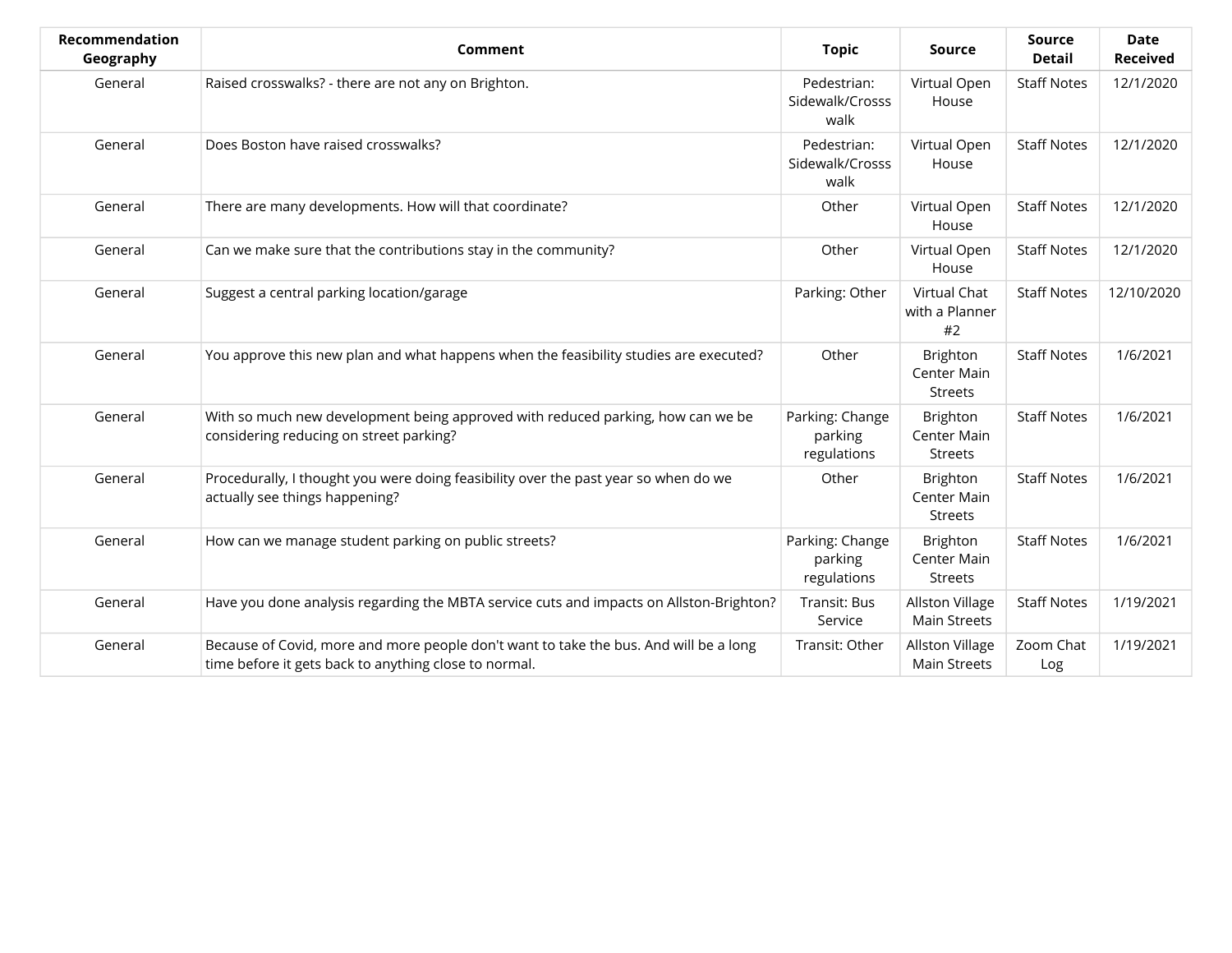| Recommendation<br>Geography | Comment                                                                                                                                                                                                                                                                                                                                                                                                                                                                                                                                                                                                                                                                                                                                                                                                                                                                                                                                                                                                                                                                                 | <b>Topic</b>                              | Source                               | <b>Source</b><br><b>Detail</b> | <b>Date</b><br><b>Received</b> |
|-----------------------------|-----------------------------------------------------------------------------------------------------------------------------------------------------------------------------------------------------------------------------------------------------------------------------------------------------------------------------------------------------------------------------------------------------------------------------------------------------------------------------------------------------------------------------------------------------------------------------------------------------------------------------------------------------------------------------------------------------------------------------------------------------------------------------------------------------------------------------------------------------------------------------------------------------------------------------------------------------------------------------------------------------------------------------------------------------------------------------------------|-------------------------------------------|--------------------------------------|--------------------------------|--------------------------------|
| Green line                  | It would be nice if the Green line had right of way at intersections because it currently has Transit: Prioritize<br>to stop for cars at several intersections and stop signs through the Allston/Brighton<br>neighborhood which makes it very slow. The slowness of the Green line is a major<br>deterrent in my interest/ability to use it. It is not included in the plan outlined, but in the<br>future I think that it is important that the public transit options be made more accessible<br>so that people with limited mobility have access to public transportation.<br>[I like this project is focused on increasing multimodal transportation. Existing bike lanes<br>could have a lot of work to make them safer and more functional. They are often blocked<br>by cars and trucks. Moving the bike lanes to between the sidewalk and street parking<br>would help somewhat with both the safety and function concerns. Currently bollards are<br>used and they get run over by cars and knocked off very quickly and do not prevent cars<br>from going into bike spaces.] | transit over<br>vehicles                  | Online<br>Commenting<br>Tool         | Constituent                    | 1/21/2021                      |
| Greening                    | Are there plans to implement the tree trench program on Western Avenue between the<br>intersections of Market St and Cambridge St? While there there are several trees along<br>this avenue, they are still quite, sparse, and do not have significant canopy coverage such<br>that it is significantly hot walking along this stretch in the spring and summer (I work in<br>the Charlesview complex).                                                                                                                                                                                                                                                                                                                                                                                                                                                                                                                                                                                                                                                                                 | Placemaking:<br>Trees/Landscapi<br>ng     | Online<br>Commenting<br>Tool         | Constituent                    | 11/20/2020                     |
| Greening                    | Tree canopy plan: Mayor Menino started a tree planting program and the objectives were<br>great, but the problem has been maintenance. People started pruning trees themselves<br>but don't know what to do                                                                                                                                                                                                                                                                                                                                                                                                                                                                                                                                                                                                                                                                                                                                                                                                                                                                             | Placemaking:<br>Trees/Landscapi<br>ng     | Virtual Chat<br>with a Planner<br>#1 | <b>Staff Notes</b>             | 11/23/2020                     |
| Greening                    | I support greeninginitiatives and tree trenches.                                                                                                                                                                                                                                                                                                                                                                                                                                                                                                                                                                                                                                                                                                                                                                                                                                                                                                                                                                                                                                        | Placemaking:<br>Trees/Landscapi<br>ng     | Comment<br>Letter                    | Constituent                    | 1/18/2021                      |
| Greening                    | I was also very happy to see the concern for adding more street trees, using tree trenches,<br>with pilot programs on N. Beacon, Market, and Chestnut Hill Avenue (all places I<br>frequently walk). Apart from shade, these could help with stormwater drainage.                                                                                                                                                                                                                                                                                                                                                                                                                                                                                                                                                                                                                                                                                                                                                                                                                       | Placemaking:<br>Trees/Landscapi<br>ng     | Email                                | Constituent                    | 1/29/2021                      |
| Greening                    | I support greeninginitiatives and tree trenches.                                                                                                                                                                                                                                                                                                                                                                                                                                                                                                                                                                                                                                                                                                                                                                                                                                                                                                                                                                                                                                        | Placemaking:<br>Trees/Landscapi<br>ng     | Email                                | Constituent                    | 2/15/2021                      |
| Harvard Ave                 | Parking lots off Harvard Ave - City owned lot. Should we start charging for parking?<br>Encourage turnover, etc. Could potentially be done as part of "first phase."                                                                                                                                                                                                                                                                                                                                                                                                                                                                                                                                                                                                                                                                                                                                                                                                                                                                                                                    | Parking: Change<br>parking<br>regulations | Virtual Open<br>House                | <b>Staff Notes</b>             | 12/1/2020                      |
| Harvard Ave                 | Only issue [with Harvard Ave plaza], moving Studio 52 to storage building behind K-Town<br>Chicken. How will musicians be able to load in/out of practice space?                                                                                                                                                                                                                                                                                                                                                                                                                                                                                                                                                                                                                                                                                                                                                                                                                                                                                                                        | Parking: Other                            | Virtual Open<br>House                | <b>Staff Notes</b>             | 12/1/2020                      |
| Harvard Ave                 | Alarming to see bikes mixed with cars, can we provide separated space for bikes?                                                                                                                                                                                                                                                                                                                                                                                                                                                                                                                                                                                                                                                                                                                                                                                                                                                                                                                                                                                                        | Bicycle: Bike<br>infrastructure           | Virtual Open<br>House                | <b>Staff Notes</b>             | 12/1/2020                      |
| Harvard Ave                 | At Blanchard's, bus turning corner, rear end of bus often in the bike lane when at the bus<br>stop. Can bus stop be moved further down Harvard Ave?                                                                                                                                                                                                                                                                                                                                                                                                                                                                                                                                                                                                                                                                                                                                                                                                                                                                                                                                     | Transit: Bus Stop                         | Virtual Open<br>House                | <b>Staff Notes</b>             | 12/1/2020                      |
| Harvard Ave                 | Area in front of Blanchard's is an area where people congregate. Set up less for people to<br>hang out in a "sketchy" way.                                                                                                                                                                                                                                                                                                                                                                                                                                                                                                                                                                                                                                                                                                                                                                                                                                                                                                                                                              | Placemaking:<br>Other                     | Virtual Open<br>House                | <b>Staff Notes</b>             | 12/1/2020                      |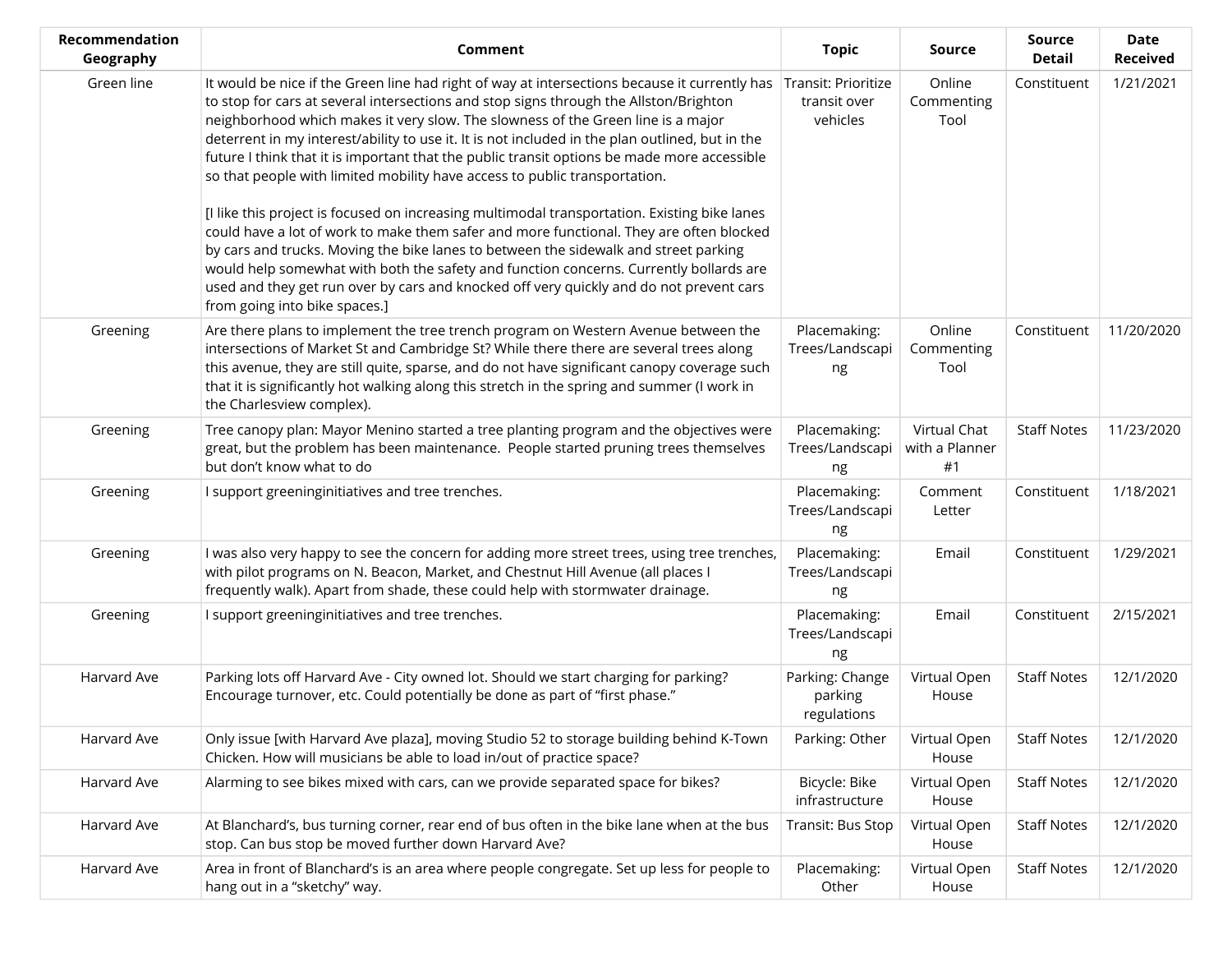| <b>Recommendation</b><br>Geography | <b>Comment</b>                                                                                                                                                                                                                                                                                                                                                                                                                                                                                                                                                                                                                                                                                                                                                                                                                                                                                                                                                                                                                                                      | <b>Topic</b>                                    | Source                                     | <b>Source</b><br><b>Detail</b> | <b>Date</b><br><b>Received</b> |
|------------------------------------|---------------------------------------------------------------------------------------------------------------------------------------------------------------------------------------------------------------------------------------------------------------------------------------------------------------------------------------------------------------------------------------------------------------------------------------------------------------------------------------------------------------------------------------------------------------------------------------------------------------------------------------------------------------------------------------------------------------------------------------------------------------------------------------------------------------------------------------------------------------------------------------------------------------------------------------------------------------------------------------------------------------------------------------------------------------------|-------------------------------------------------|--------------------------------------------|--------------------------------|--------------------------------|
| Harvard Ave                        | As a cyclist, I love the concept of closing the street to vehicles.                                                                                                                                                                                                                                                                                                                                                                                                                                                                                                                                                                                                                                                                                                                                                                                                                                                                                                                                                                                                 | Bicycle: Bike<br>infrastructure                 | Virtual Open<br>House                      | <b>Staff Notes</b>             | 12/1/2020                      |
| Harvard Ave                        | I like the long term plan.                                                                                                                                                                                                                                                                                                                                                                                                                                                                                                                                                                                                                                                                                                                                                                                                                                                                                                                                                                                                                                          | Placemaking:<br><b>Active Areas</b>             | Virtual Open<br>House                      | <b>Staff Notes</b>             | 12/1/2020                      |
| Harvard Ave                        | Uncomfortable biking on Harvard Ave in Allston Village                                                                                                                                                                                                                                                                                                                                                                                                                                                                                                                                                                                                                                                                                                                                                                                                                                                                                                                                                                                                              | Bicycle: Safety                                 | Virtual Open<br>House                      | <b>Staff Notes</b>             | 12/1/2020                      |
| Harvard Ave                        | How many parking spots will be lost on Harvard Ave and [Brighton Ave] with proposed<br>recommendations?                                                                                                                                                                                                                                                                                                                                                                                                                                                                                                                                                                                                                                                                                                                                                                                                                                                                                                                                                             | Parking: Other                                  | Virtual Open<br>House                      | <b>Staff Notes</b>             | 12/1/2020                      |
| Harvard Ave                        | I'm all for limiting SOV traffic and generally making things more difficult for private<br>vehicles, but recommendation #2 is a wonky and somewhat bizarre intervention, since, in<br>my opinion, it doesn't actually solve an existing problem. Firstly, eliminating the main<br>north/south throughway between Brookline and the Mass Pike/Cambridge will only push<br>private vehicles onto more residential streets like Linden and Allston where speeding is<br>more of an issue than on Harvard, where high commercial traffic and pedestrians<br>generally keep speeds lower. Secondly, making Harvard Ave. bus-only presupposes that<br>this section is a chokepoint for the #66--but in my experience, Brigham Circle, the loop<br>through Union Square, and the North Harvard Street Bridge are much worse in this<br>respect. Finally, the pedestrian plaza seems a bit redundant if the Comm. Ave. carriage<br>roads are going to be pedestrianized anyway. Curb extensions and replacing street<br>parking with café seating would be welcome, though. | Other                                           | Online<br>Commenting<br>Tool               | Constituent                    | 12/7/2020                      |
| Harvard Ave                        | Thrilled at the thought of the Harvard Ave bus lane, is it correct that there is no car<br>through traffic through that road?                                                                                                                                                                                                                                                                                                                                                                                                                                                                                                                                                                                                                                                                                                                                                                                                                                                                                                                                       | Transit: Prioritize<br>transit over<br>vehicles | Transit-<br>Focused Chat<br>with a Planner | <b>Staff Notes</b>             | 12/14/2020                     |
| Harvard Ave                        | What about the bus stop that was moved to the opposite corner across comm Ave on<br>Harvard. Is this a temporary move for the construction going on? I have had several<br>complaints from our tenants directly in front of the new bus stop location, which has<br>taken the delivery zone away.                                                                                                                                                                                                                                                                                                                                                                                                                                                                                                                                                                                                                                                                                                                                                                   | Transit: Bus Stop                               | Email                                      | Constituent                    | 1/15/2021                      |
| Harvard Ave                        | I am very concerned about this proposed project concerning Harvard Ave. Removing all<br>that parking in an area that already has a problem with parking will greatly affect many<br>area businesses. Also the many residents will have no overnight parking. There are<br>several large apartment complexes in construction which will also overload the parking<br>situation.<br>Where will delivery trucks park?                                                                                                                                                                                                                                                                                                                                                                                                                                                                                                                                                                                                                                                  | Parking: Change<br>parking<br>regulations       | Email                                      | Constituent                    | 1/15/2021                      |
| Harvard Ave                        | Page 57, under the Long-Term Recommendation: it looks like the proposal is to eliminate<br>the stop pair at Harvard Ave/Brighton Ave and keep the stop pair at Harvard<br>Ave/Commonwealth Ave. Might we consider placing the bus stops somewhere along<br>Harvard St and the pedestrian plaza?                                                                                                                                                                                                                                                                                                                                                                                                                                                                                                                                                                                                                                                                                                                                                                     | Transit: Bus Stop                               | Email                                      | <b>MBTA</b>                    | 1/15/2021                      |
| Harvard Ave                        | Page 57, I see that the recommended location of the inbound Route 66 bus stop at<br>Harvard Ave @ Brighton Ave is in its present location in front of the Blanchard's. I know<br>that, pre-Thanksgiving, BTD met with Blanchard's to discuss this stop. Do we know what<br>came out of this discussion?                                                                                                                                                                                                                                                                                                                                                                                                                                                                                                                                                                                                                                                                                                                                                             | Transit: Bus Stop                               | Email                                      | <b>MBTA</b>                    | 1/15/2021                      |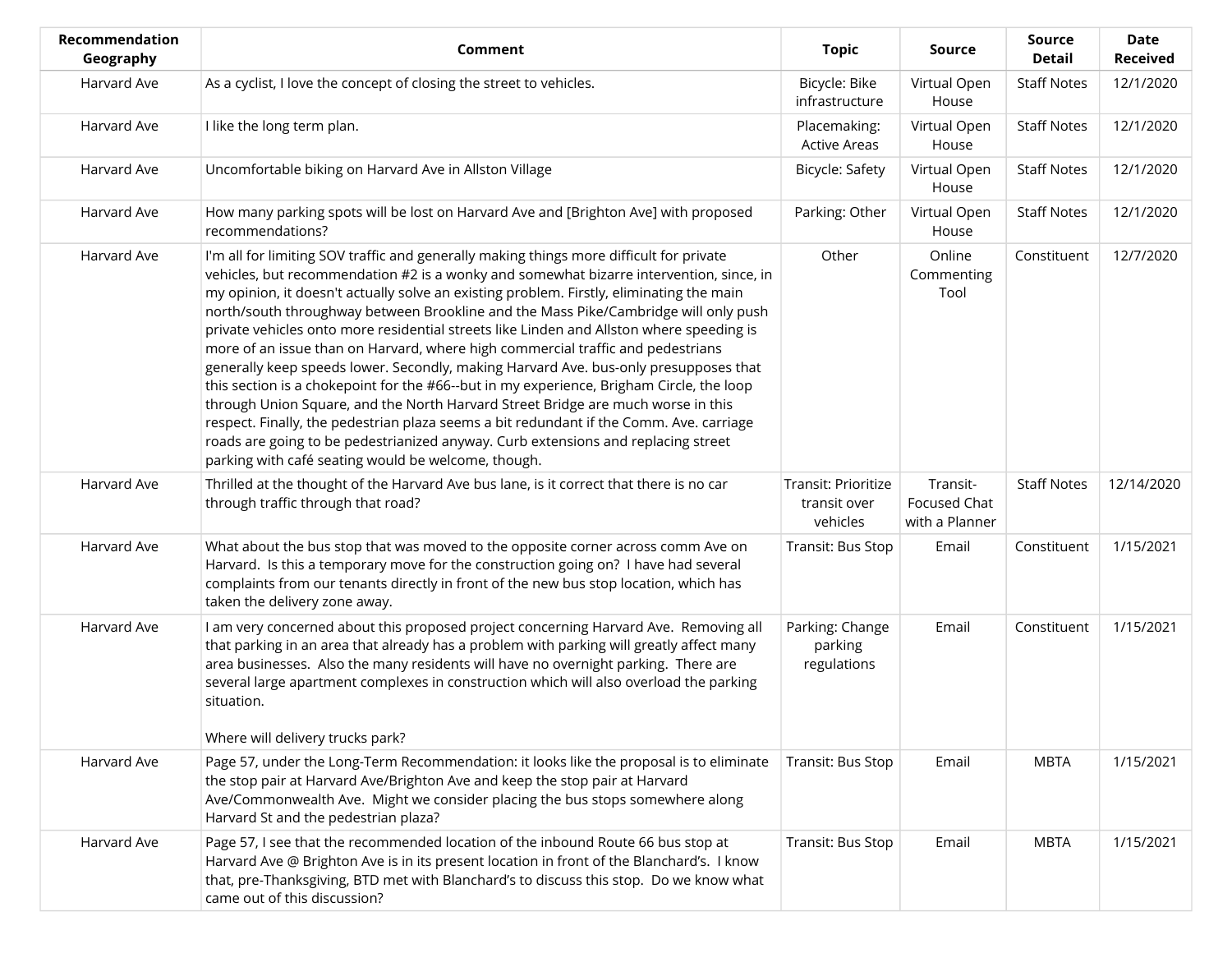| Recommendation<br>Geography | Comment                                                                                                                                                                                                                                                                                                                                                                                   | <b>Topic</b>                              | Source                                        | <b>Source</b><br><b>Detail</b> | <b>Date</b><br><b>Received</b> |
|-----------------------------|-------------------------------------------------------------------------------------------------------------------------------------------------------------------------------------------------------------------------------------------------------------------------------------------------------------------------------------------------------------------------------------------|-------------------------------------------|-----------------------------------------------|--------------------------------|--------------------------------|
| Harvard Ave                 | I support #1, #2, #3, and #4.                                                                                                                                                                                                                                                                                                                                                             | Other                                     | Comment<br>Letter                             | Constituent                    | 1/18/2021                      |
| Harvard Ave                 | Recommendation #2 for a shared bus/bike lane and pedestrian plazafor Harvard Avenue<br>is the boldest suggestion in the whole study. I believe it wouldtransform Harvard Ave. in a<br>radically positive way, and create a vibrant walkablecommercial district that could serve<br>as an example for the entire city.                                                                     | Other                                     | Comment<br>Letter                             | Constituent                    | 1/18/2021                      |
| Harvard Ave                 | Another issue is that the current bus stop placement in front of McDonald's- what is your<br>recommendation for that bus stop in the Plan?                                                                                                                                                                                                                                                | Transit: Bus Stop                         | <b>Allston Village</b><br><b>Main Streets</b> | <b>Staff Notes</b>             | 1/19/2021                      |
| Harvard Ave                 | How can stakeholders on Harvard Ave remain part of the process and not just get<br>something approved without input? Re bus stop relocation in front of Blanchards                                                                                                                                                                                                                        | Other                                     | <b>Allston Village</b><br><b>Main Streets</b> | <b>Staff Notes</b>             | 1/19/2021                      |
| Harvard Ave                 | Concern about business deliveries having issues today and how can we expect to keep<br>changing curbside uses? Specific concern raised about removing parking at the corner of<br>Brighton Avenue and Harvard Ave.                                                                                                                                                                        | Parking: Change<br>parking<br>regulations | <b>Allston Village</b><br>Main Streets        | <b>Staff Notes</b>             | 1/19/2021                      |
| Harvard Ave                 | Comment about Blanchards and removing parking in front of building and any parking<br>removal would be very bad for all of the existing stores and all the vacant stores as well                                                                                                                                                                                                          | Parking: Change<br>parking<br>regulations | <b>Allston Village</b><br><b>Main Streets</b> | <b>Staff Notes</b>             | 1/19/2021                      |
| Harvard Ave                 | The parking lot next to Blanchards is not sufficient for the people in the neighborhood<br>right now                                                                                                                                                                                                                                                                                      | Parking: Other                            | <b>Allston Village</b><br><b>Main Streets</b> | <b>Staff Notes</b>             | 1/19/2021                      |
| Harvard Ave                 | Getting rid of parking spaces on Harvard Ave would hinder business and customers<br>getting to park is a major benefit, but customers come in from outside of Boston all the<br>time! The municipal lots are not managed well at all and some people park in them all day<br>long                                                                                                         | Parking: Change<br>parking<br>regulations | Allston Village<br>Main Streets               | <b>Staff Notes</b>             | 1/19/2021                      |
| Harvard Ave                 | I agree with _____. The parking lots you pointed out get filled often. Unless there can be<br>more parking lots created, removing parking on Harvard Ave. will devastate the area.                                                                                                                                                                                                        | Parking: Change<br>parking<br>regulations | <b>Allston Village</b><br><b>Main Streets</b> | Zoom Chat<br>Log               | 1/19/2021                      |
| Harvard Ave                 | I support bus stop relocation and curb extensions                                                                                                                                                                                                                                                                                                                                         | Other                                     | Email                                         | Constituent                    | 1/19/2021                      |
| Harvard Ave                 | I support eventual shared bus/bike lane and pedestrian plaza. Recommendation #2 for a<br>shared bus/bike lane and pedestrian plaza for Harvard Avenue is the boldest suggestion<br>in the whole study. I believe it would transform Harvard Ave. in a radically positive way,<br>and create a vibrant walkable commercial district that could serve as an example for the<br>entire city. | Placemaking:<br><b>Active Areas</b>       | Email                                         | Constituent                    | 1/19/2021                      |
| Harvard Ave                 | I support placemaking                                                                                                                                                                                                                                                                                                                                                                     | Placemaking:<br>Other                     | Email                                         | Constituent                    | 1/19/2021                      |
| Harvard Ave                 | Love the long term plan for Harvard Ave                                                                                                                                                                                                                                                                                                                                                   | Placemaking:<br>Plaza/Art                 | <b>Allston Village</b><br>Main Streets        | <b>Staff Notes</b>             | 1/19/2021                      |
| Harvard Ave                 | Comment about the parklets- they will not be used how you think they will, because there<br>are people who congregate there. Adding more seating adds a lot more loitering, adding<br>more greenery with someone to tend to them might be a good idea!                                                                                                                                    | Placemaking:<br>Trees/Landscapi<br>ng     | Allston Village<br><b>Main Streets</b>        | <b>Staff Notes</b>             | 1/19/2021                      |
| Harvard Ave                 | Differing needs in the area- would be more accessible to people who aren't as mobile to<br>have benches                                                                                                                                                                                                                                                                                   | Placemaking:<br>Other                     | Allston Village<br>Main Streets               | <b>Staff Notes</b>             | 1/19/2021                      |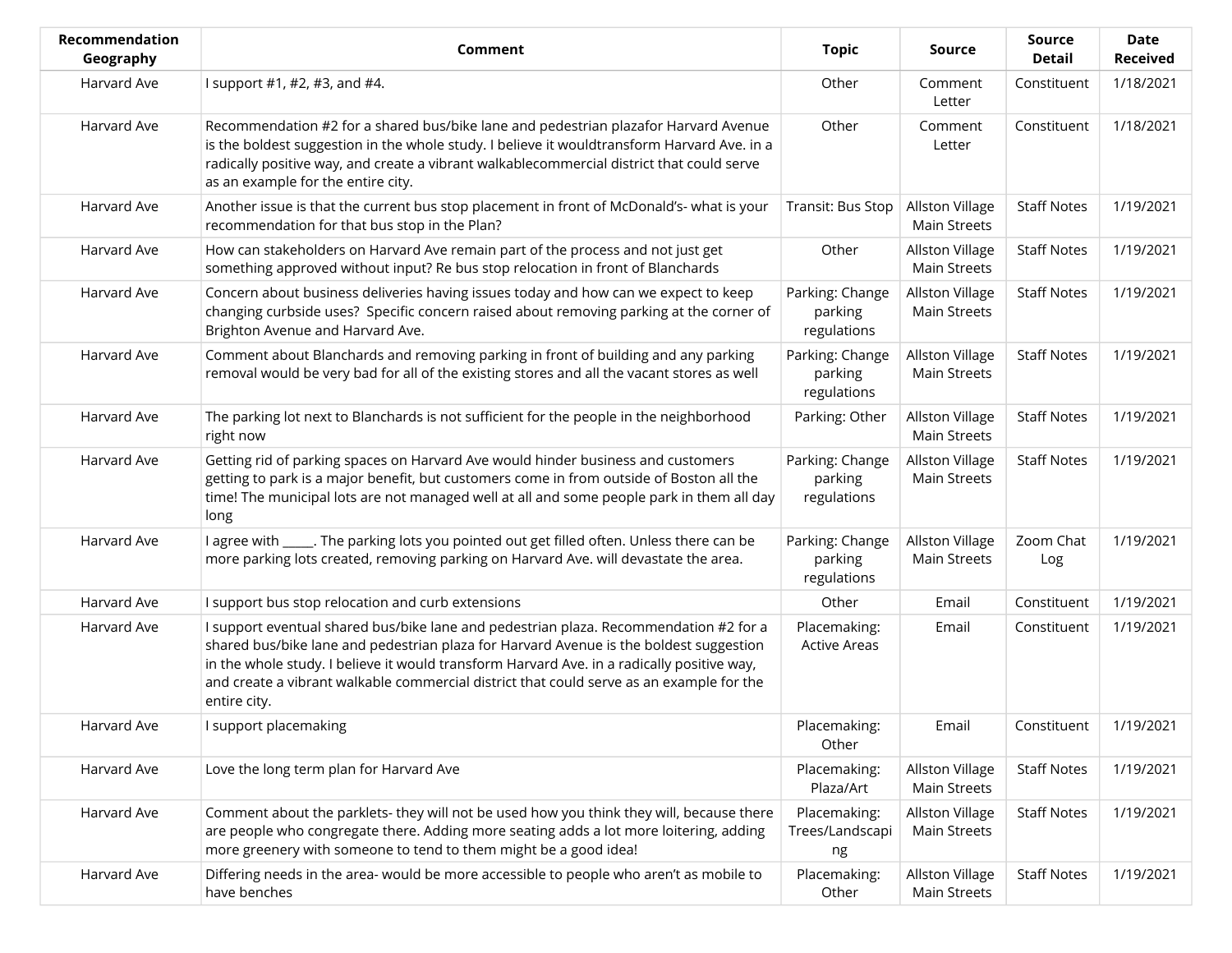| Recommendation<br>Geography | <b>Comment</b>                                                                                                                                                                                                                                                                                                                                                                                                                                                                                                                                                          | <b>Topic</b>                              | <b>Source</b>                                 | Source<br><b>Detail</b> | <b>Date</b><br><b>Received</b> |
|-----------------------------|-------------------------------------------------------------------------------------------------------------------------------------------------------------------------------------------------------------------------------------------------------------------------------------------------------------------------------------------------------------------------------------------------------------------------------------------------------------------------------------------------------------------------------------------------------------------------|-------------------------------------------|-----------------------------------------------|-------------------------|--------------------------------|
| Harvard Ave                 | Concern from many business owners: By installing permanent parklets and other street<br>furniture, there would be more of an opportunity for individuals experiencing<br>homelessness to set up encampments                                                                                                                                                                                                                                                                                                                                                             | Placemaking:<br>Other                     | <b>Allston Village</b><br><b>Main Streets</b> | Zoom Chat<br>Log        | 1/19/2021                      |
| Harvard Ave                 | If the bike lanes and the parking were switched so the bike lane was closer to the curb it<br>would be safer for cyclists and less likely to be blocked (like in the picture of the existing<br>street) Additionally something sturdier than bollards should used to separate bike and car<br>space                                                                                                                                                                                                                                                                     | Bicycle: Bike<br>infrastructure           | Online<br>Commenting<br>Tool                  | Constituent             | 1/21/2021                      |
| Harvard Ave                 | Recommendations 1 & 3 should incorporate protected bike infrastructure. Intersections<br>are where cyclists are most vulnerable and it would be simple and cheap to incorporate<br>bike lanes into these recommendations.                                                                                                                                                                                                                                                                                                                                               | Bicycle: Bike<br>infrastructure           | Online<br>Commenting<br>Tool                  | Constituent             | 2/12/2021                      |
| Harvard Ave                 | Eliminating metered parking in any capacity on Harvard Ave will negatively impact many<br>of the Businesses that rely on street parking, this will cause more difficulties for the stores<br>operating their businesses, especially in the wake of the pandemic.<br>The capacity in the city lot is not sufficient enough even today, with all of the metered<br>parking that currently exists. These problems would only get worse with reduced or<br>eliminated metered parking.<br>Delivery trucks serving businesses will not be able to deliver goods efficiently. | Parking: Change<br>parking<br>regulations | Email                                         | Constituent             | 2/15/2021                      |
| Harvard Ave                 | A dedicated Bus Lane is not practical on such a short street, it will cause even more traffic<br>congestion issues.                                                                                                                                                                                                                                                                                                                                                                                                                                                     | Transit: Bus<br>Lanes                     | Email                                         | Constituent             | 2/15/2021                      |
| Harvard Ave                 | I support bus stop relocation and curb extensions                                                                                                                                                                                                                                                                                                                                                                                                                                                                                                                       | Other                                     | Email                                         | Constituent             | 2/15/2021                      |
| Harvard Ave                 | I support eventual shared bus/bike lane and pedestrian plaza. Recommendation #2 for a<br>shared bus/bike lane and pedestrian plaza for Harvard Avenue is the boldest suggestion<br>in the whole study. I believe it would transform Harvard Ave. in a radically positive way,<br>and create a vibrant walkable commercial district that could serve as an example for the<br>entire city.                                                                                                                                                                               | Placemaking:<br><b>Active Areas</b>       | Email                                         | Constituent             | 2/15/2021                      |
| Harvard Ave                 | I support placemaking                                                                                                                                                                                                                                                                                                                                                                                                                                                                                                                                                   | Placemaking:<br>Other                     | Email                                         | Constituent             | 2/15/2021                      |
| Harvard Ave                 | Double wide sidewalks for outside dinning, is not practical here. This is not the type of<br>area for that type of dinning, especially when considering the type of restaurants that are<br>in the area.                                                                                                                                                                                                                                                                                                                                                                | Placemaking:<br>Plaza/Art                 | Email                                         | Constituent             | 2/15/2021                      |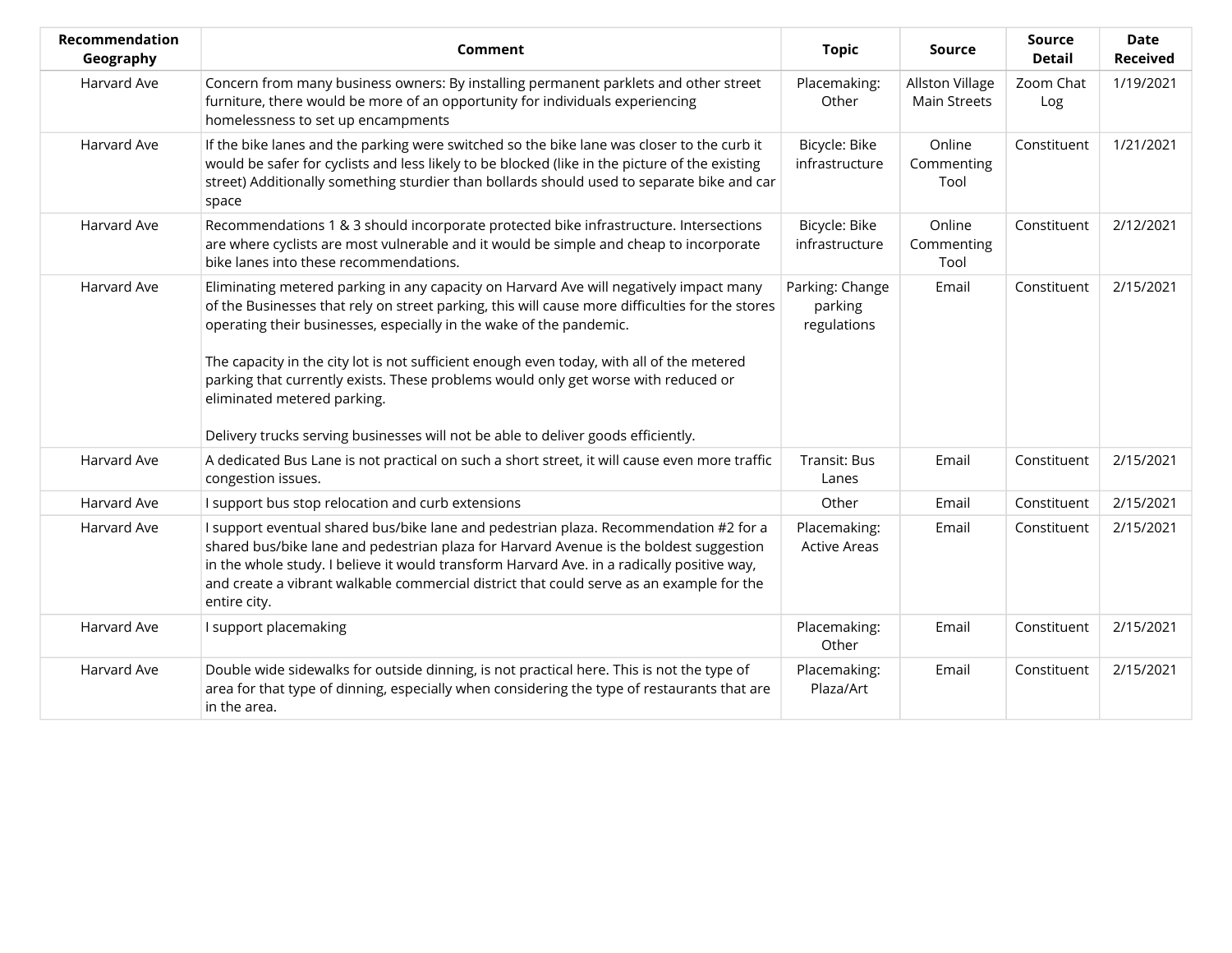| Recommendation<br>Geography | Comment                                                                                                                                                                                                                                                                                                                                                                                                                                                                                                                                                                                                                                                                                                                                                                                                                                                                                                                                                                                                    | <b>Topic</b>                    | Source                               | <b>Source</b><br><b>Detail</b> | <b>Date</b><br><b>Received</b> |
|-----------------------------|------------------------------------------------------------------------------------------------------------------------------------------------------------------------------------------------------------------------------------------------------------------------------------------------------------------------------------------------------------------------------------------------------------------------------------------------------------------------------------------------------------------------------------------------------------------------------------------------------------------------------------------------------------------------------------------------------------------------------------------------------------------------------------------------------------------------------------------------------------------------------------------------------------------------------------------------------------------------------------------------------------|---------------------------------|--------------------------------------|--------------------------------|--------------------------------|
| Harvard<br>Ave/Cambridge St | I'm extremely disappointed that this study does not specifically address the intersection<br>of Harvard Ave and Cambridge Street, which is one of the most dangerous intersections in<br>the entire neighborhood and a key conflict point between peds/cyclists and high-speed<br>vehicle traffic. At the very least, there need to be curb extensions to reduce crossing<br>distances for peds and the high-speed turns often made by vehicles. Even I, an able-<br>bodied young person, cannot cross the intersection diagonally in the time allotted. This is<br>to say nothing of the frequent conflicts between drivers turning left from Cambridge onto<br>Harvard and eastbound traffic on Cambridge Street, which causes road rage, near-<br>accidents, and hazards to pedestrians and cyclists, as turning vehicles often creep into the<br>middle of the intersection and are caught between light cycles, either completing their<br>turns during the walk signal or obstructing the crosswalk. | Pedestrian:<br>Improve safety   | Online<br>Commenting<br>Tool         | Constituent                    | 12/7/2020                      |
|                             | Harvard Ave/Comm Ave Concern from businesses about proposed Comm Ave/Harvard Ave plaza by public works.                                                                                                                                                                                                                                                                                                                                                                                                                                                                                                                                                                                                                                                                                                                                                                                                                                                                                                    | Placemaking:<br>Plaza/Art       | Virtual Chat<br>with a Planner<br>#1 | <b>Staff Notes</b>             | 11/23/2020                     |
| Harvard Avenue              | I support the Mobility Study's recommendations to create a pedestrian plaza and shared<br>bus/bike lanesalong Harvard Avenue in Allston Village. The creation of a pedestrian-<br>centered plaza along HarvardAvenue would serve as a fantastic amenity for Allston<br>residents and for the many small businesses locatedin Allston Village.                                                                                                                                                                                                                                                                                                                                                                                                                                                                                                                                                                                                                                                              | Other                           | Comment<br>Letter                    | Councilor<br>Breadon           | 3/4/2021                       |
| Holton St/Waverly St        | YES! This is so, so necessary. GPA and German School students need to be able to<br>commute safely to school. The current configuration is an accident waiting to happen.                                                                                                                                                                                                                                                                                                                                                                                                                                                                                                                                                                                                                                                                                                                                                                                                                                  | Bicycle: Bike<br>infrastructure | Online<br>Commenting<br>Tool         | Constituent                    | 11/13/2020                     |
| Holton St/Waverly St        | Text says between Franklin St. and Everett St. but the graphic shows between Everett and<br>Antwerp.                                                                                                                                                                                                                                                                                                                                                                                                                                                                                                                                                                                                                                                                                                                                                                                                                                                                                                       | Other                           | Online<br>Commenting<br>Tool         | Constituent                    | 12/7/2020                      |
| Holton St/Waverly St        | The recommendation is for a contra-flow bike lane on Holton Street between Franklin<br>Street and Everett Street, but the map shows that it is between Antwerp and Everett. The<br>contraflow should extend the length of Holton, from Litchfield to Franklin, to limit<br>inconsistencies and breaks in the network, which only create more danger for cyclists and<br>drivers alike.                                                                                                                                                                                                                                                                                                                                                                                                                                                                                                                                                                                                                     | Other                           | Online<br>Commenting<br>Tool         | Constituent                    | 12/28/2020                     |
| Holton St/Waverly St        | I would suggest that a sidewalk level protected bike lane would be much safer for<br>bicyclists to use in place of the recommended contraflow bike lane because it would<br>provide physical protection from oncoming automobiles. Alternatively, flexposts could be<br>recommended to accompany the contraflow bike lane.                                                                                                                                                                                                                                                                                                                                                                                                                                                                                                                                                                                                                                                                                 | Bicycle: Bike<br>infrastructure | Online<br>Commenting<br>Tool         | Constituent                    | 2/12/2021                      |
| <b>Holton Street</b>        | I support creating contra-flow bike lane on Holton                                                                                                                                                                                                                                                                                                                                                                                                                                                                                                                                                                                                                                                                                                                                                                                                                                                                                                                                                         | Bicycle: Bike<br>infrastructure | Email                                | Constituent                    | 2/15/2021                      |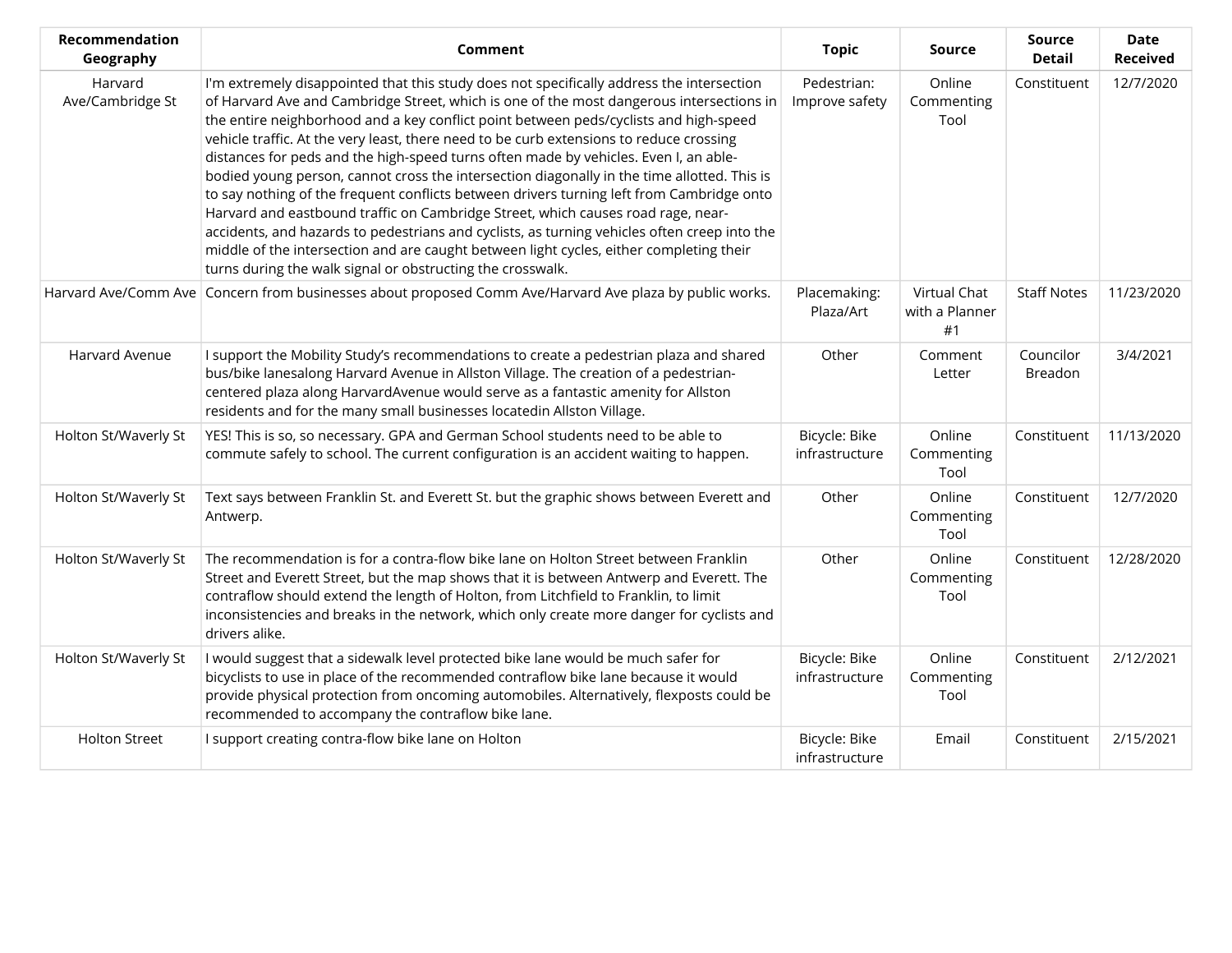| Recommendation<br>Geography | Comment                                                                                                                                                                                                                                                                                                                                                                                                                                                                                                                                                                                                                                                                                                                                                | <b>Topic</b>                           | Source                       | <b>Source</b><br><b>Detail</b> | <b>Date</b><br><b>Received</b> |
|-----------------------------|--------------------------------------------------------------------------------------------------------------------------------------------------------------------------------------------------------------------------------------------------------------------------------------------------------------------------------------------------------------------------------------------------------------------------------------------------------------------------------------------------------------------------------------------------------------------------------------------------------------------------------------------------------------------------------------------------------------------------------------------------------|----------------------------------------|------------------------------|--------------------------------|--------------------------------|
| Implementation              | Finally, we request that the following recommendations be added to the plan: 2. Establish<br>cross-department project team: While the Action Plan lists Lead Agencies specific to each<br>improvement, there is no overarching team accountable to plan deliverables and<br>neighborhood communication. We request that a project team be established to include<br>Boston Transportation Department, BPDA, Office of Neighborhood Services, and<br>Department of Public Works staff. We request that this team:<br>Establish progress metrics for the plan as a whole and produce an annual progress<br>report<br>- Maintain communication channels with the neighborhood through a project website,<br>contact email, and bi-annual public meetings. | Other                                  | Comment<br>Letter            | ABHC                           | 2/15/2021                      |
| Leo Birmingham<br>Parkway   | I love this! This is something my family has talked about for years. Reclaiming the road to<br>expand the park here would be incredible.<br>My only concern is the preservation of the existing trees in the current median, rather<br>than removing them to accommodate the bike lane. But the drawing for 1 may not reflect<br>that actual proposal. The "long term placemaking" option shown in 3 seems more<br>accurate and looks ideal.                                                                                                                                                                                                                                                                                                           | Placemaking:<br><b>Active Areas</b>    | Online<br>Commenting<br>Tool | Constituent                    | 11/13/2020                     |
| Leo Birmingham<br>Parkway   | The pool on LBP is supposed to be rebuilt - having the walkway would facilitate people<br>being to access the pool when it gets reopened                                                                                                                                                                                                                                                                                                                                                                                                                                                                                                                                                                                                               | Pedestrian:<br>Sidewalk/Crosss<br>walk | Virtual Open<br>House        | <b>Staff Notes</b>             | 12/1/2020                      |
| Leo Birmingham<br>Parkway   | What is New Balance paying for re: Leo Birmingham? They committed monies many<br>years ago and I have always wondered where those monies are??                                                                                                                                                                                                                                                                                                                                                                                                                                                                                                                                                                                                         | Other                                  | Virtual Open<br>House        | Zoom Chat<br>Log               | 12/1/2020                      |
| Leo Birmingham<br>Parkway   | I support #1, #2, and #3. The transformation of Leo M Birmingham in this plan looks<br>great.                                                                                                                                                                                                                                                                                                                                                                                                                                                                                                                                                                                                                                                          | Placemaking:<br><b>Active Areas</b>    | Comment<br>Letter            | Constituent                    | 1/18/2021                      |
| Leo Birmingham<br>Parkway   | I support repurpose North Carriageway of Leo Birmingham. The transformation of Leo M<br>Birmingham in this plan looks great.                                                                                                                                                                                                                                                                                                                                                                                                                                                                                                                                                                                                                           | Placemaking:<br><b>Active Areas</b>    | Email                        | Constituent                    | 1/19/2021                      |
| Leo Birmingham<br>Parkway   | I support redesign intersection of Leo Birmingham/Market/Lincoln Street                                                                                                                                                                                                                                                                                                                                                                                                                                                                                                                                                                                                                                                                                | Other                                  | Email                        | Constituent                    | 1/19/2021                      |
| Leo Birmingham<br>Parkway   | There should be sidewalk on both sides of the street                                                                                                                                                                                                                                                                                                                                                                                                                                                                                                                                                                                                                                                                                                   | Pedestrian:<br>Sidewalk/Crosss<br>walk | Online<br>Commenting<br>Tool | Constituent                    | 1/21/2021                      |
| Leo Birmingham<br>Parkway   | I would like to suggest that this section of Leo M Birmingham Parkway be completely<br>closed and replaced with green space and a shared use path. This is a underutilized road<br>with several parallel routes and closing it would benefit the community, those who travel<br>by bike or foot, and would reduce maintenance costs.                                                                                                                                                                                                                                                                                                                                                                                                                   | Placemaking:<br><b>Active Areas</b>    | Online<br>Commenting<br>Tool | Constituent                    | 2/12/2021                      |
| Leo Birmingham<br>Parkway   | I support repurpose North Carriageway of Leo Birmingham. The transformation of Leo M<br>Birmingham in this plan looks great.                                                                                                                                                                                                                                                                                                                                                                                                                                                                                                                                                                                                                           | Placemaking:<br><b>Active Areas</b>    | Email                        | Constituent                    | 2/15/2021                      |
| Leo Birmingham<br>Parkway   | I support redesign intersection of Leo Birmingham/Market/Lincoln Street                                                                                                                                                                                                                                                                                                                                                                                                                                                                                                                                                                                                                                                                                | Other                                  | Email                        | Constituent                    | 2/15/2021                      |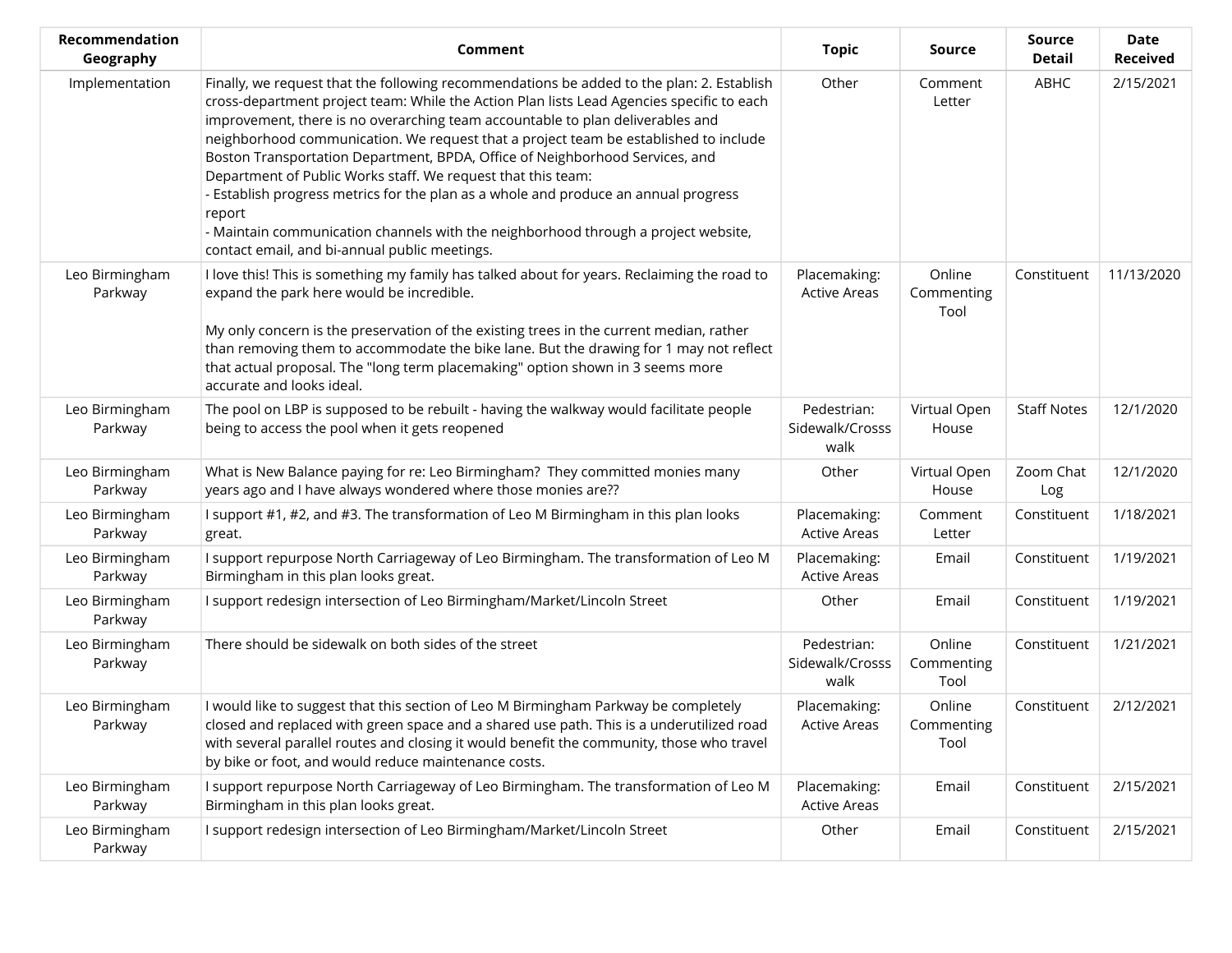| Recommendation<br>Geography | Comment                                                                                                                                                                                                                                                                                                                                                                                                                                                                                                                                                                                                                                                                                                                                                                                                                                                                                                                                                           | <b>Topic</b>                             | <b>Source</b>         | <b>Source</b><br><b>Detail</b> | Date<br><b>Received</b> |
|-----------------------------|-------------------------------------------------------------------------------------------------------------------------------------------------------------------------------------------------------------------------------------------------------------------------------------------------------------------------------------------------------------------------------------------------------------------------------------------------------------------------------------------------------------------------------------------------------------------------------------------------------------------------------------------------------------------------------------------------------------------------------------------------------------------------------------------------------------------------------------------------------------------------------------------------------------------------------------------------------------------|------------------------------------------|-----------------------|--------------------------------|-------------------------|
| Leo Birmingham<br>Parkway   | We particularly support the implementation of the following recommendations: 2. Leo<br>Birmingham Parkway: "A redesign of the intersection of Leo M. Birmingham Parkway/<br>Market Street/Lincoln Street would complement the proposed redesign of Leo<br>Birmingham Parkway to the west. With only one carriageway entering the intersection,<br>the redesign would simplify traffic movements and pedestrian crosswalks. The redesign<br>would also solve the skew for southbound vehicles traveling from Leo Birmingham<br>Parkway onto Market Street" (p.91). The plan also recommends to design and construct a<br>tactical/temporary repurposing of the north carriageway for a two-way bike path.                                                                                                                                                                                                                                                          | Other                                    | Comment<br>Letter     | ABHC                           | 2/15/2021               |
| Lincoln Street              | Look at implementing a HAWK/beacon at Franklin Street Bridge and Lincoln Street                                                                                                                                                                                                                                                                                                                                                                                                                                                                                                                                                                                                                                                                                                                                                                                                                                                                                   | Pedestrian:<br>Improve safety            | Virtual Open<br>House | <b>Staff Notes</b>             | 12/1/2020               |
| Lincoln Street              | Sidewalk on Lincoln Street should be widened to create more space for people using the<br>sidewalk (bikes and peds and baby strollers)                                                                                                                                                                                                                                                                                                                                                                                                                                                                                                                                                                                                                                                                                                                                                                                                                            | Pedestrian:<br>Sidewalk/Crosss<br>walk   | Virtual Open<br>House | <b>Staff Notes</b>             | 12/1/2020               |
| Lincoln Street              | Important to slow traffic on Lincoln Street                                                                                                                                                                                                                                                                                                                                                                                                                                                                                                                                                                                                                                                                                                                                                                                                                                                                                                                       | Vehicle: Reduce<br>speed/calm<br>traffic | Virtual Open<br>House | <b>Staff Notes</b>             | 12/1/2020               |
| Lincoln Street              | Likes the idea of creating a better landing area from the Franklin St Bridge to Lincoln<br>Street                                                                                                                                                                                                                                                                                                                                                                                                                                                                                                                                                                                                                                                                                                                                                                                                                                                                 | Pedestrian:<br>Improve safety            | Virtual Open<br>House | <b>Staff Notes</b>             | 12/1/2020               |
| Lincoln Street              | Lincoln St could become one way and you can dedicate the rest of the space for bike<br>lanes.                                                                                                                                                                                                                                                                                                                                                                                                                                                                                                                                                                                                                                                                                                                                                                                                                                                                     | Bicycle: Bike<br>infrastructure          | Virtual Open<br>House | <b>Staff Notes</b>             | 12/1/2020               |
| Lincoln Street              | The A/B Mobility Study recommends Raised Intersections including on Lincoln St and used<br>Brookline's raised intersections as an example.<br>Based on past experience and similar projects, please give an estimate of the probability<br>of the city implementing such raised intersections.<br>Past experience includes during 2017 our neighborhood went through the long process of<br>a petition, public meetings, our task force meeting with the BTD's commissioner including<br>BTD engineers and elected officials to address the traffic issues in the neighborhood.<br>BTD followed up with a written commitment for a raised crosswalk on Portsmouth St at<br>the entrance to Portsmouth St Park/Playground. It will soon be 2021 and BTD still has not<br>installed the raised crosswalk despite City Councilor Liz Breadon intervening and repeated<br>attempts by the neighborhood to get BTD to honor their 2017 raised crosswalk<br>commitment. | Vehicle: Reduce<br>speed/calm<br>traffic | Email                 | Constituent                    | 12/7/2020               |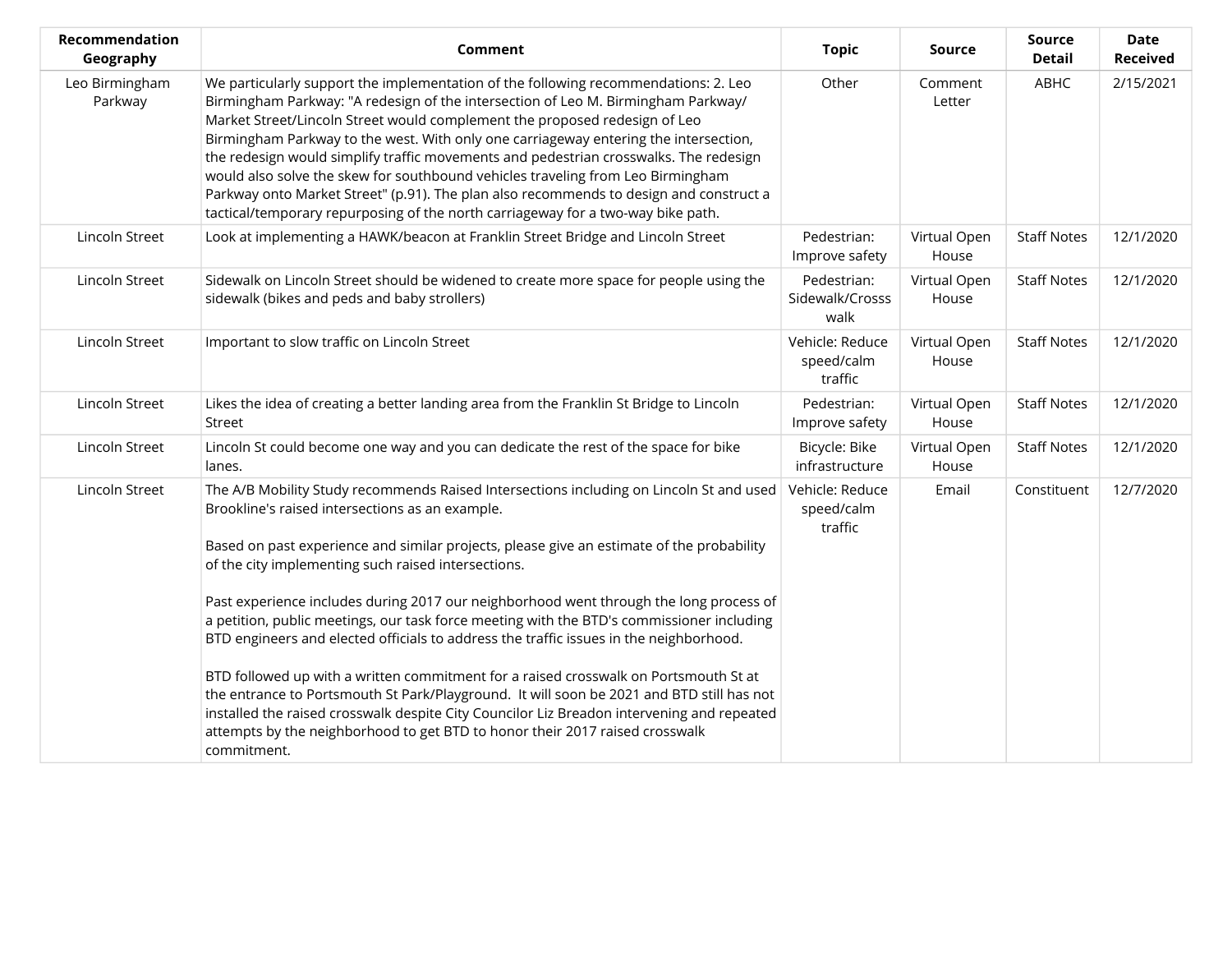| Recommendation<br>Geography | Comment                                                                                                                                                                                                                                                                                                                                                                                                                                                                                                                                                                    | <b>Topic</b>                             | Source                       | <b>Source</b><br><b>Detail</b> | <b>Date</b><br><b>Received</b> |
|-----------------------------|----------------------------------------------------------------------------------------------------------------------------------------------------------------------------------------------------------------------------------------------------------------------------------------------------------------------------------------------------------------------------------------------------------------------------------------------------------------------------------------------------------------------------------------------------------------------------|------------------------------------------|------------------------------|--------------------------------|--------------------------------|
| Lincoln Street              | The A/B Mobility Study recommends returning the one-way section of Lincoln St between<br>Portsmouth St and the intersection with Market St / Birmingham Pkwy.<br>Based on the below, past experience and similar projects, please give an estimate of the<br>probability of this being approved. If approved, please give an estimated timeline and an<br>estimated of the approximate year of completion.                                                                                                                                                                 | Vehicle: Reduce<br>speed/calm<br>traffic | Email                        | Constituent                    | 12/7/2020                      |
|                             | Consider the following:<br>a. Requires narrowing the sidewalk at a busy intersection.<br>b. Possible issues with the bridge over I-90.<br>c. A new parking ramp near the intersection for the condos currently under construction.<br>d. Opposition by home owners and businesses for removing parking at their locations<br>and other issues.<br>e. A Proposed marihuana dispensary near the intersection.<br>f. Requires cooperation between the BTD an DCR.<br>g. BTD has been adamant against this proposal in the past.<br>h. Any other issues the study is aware of. |                                          |                              |                                |                                |
| Lincoln Street              | These are all welcome and badly-needed interventions. Speeding is rampant on Lincoln<br>Street despite the high number of pedestrian crossings at Franklin St. Raised<br>intersections, a wider landing area, and stops signs should be top priorities.                                                                                                                                                                                                                                                                                                                    | Vehicle: Reduce<br>speed/calm<br>traffic | Online<br>Commenting<br>Tool | Constituent                    | 12/7/2020                      |
| Lincoln Street              | I support $#1, #2,$ and $#3.$                                                                                                                                                                                                                                                                                                                                                                                                                                                                                                                                              | Vehicle: Reduce<br>speed/calm<br>traffic | Comment<br>Letter            | Constituent                    | 1/18/2021                      |
| Lincoln Street              | I support<br>install chicanes (curb bump-outs) on Lincoln St<br>enhance access to Franklin St. Bridge from Lincoln Street<br>making Lincoln Street 2-way between Market and Portsmouth Streets                                                                                                                                                                                                                                                                                                                                                                             | Vehicle: Reduce<br>speed/calm<br>traffic | Email                        | Constituent                    | 1/19/2021                      |
| Lincoln Street              | This chapter should justify what logic, if any, dictates that turning Lincoln St from one-way<br>street between Market St and Portsmouth St into two-way will reduce cut-through traffic.<br>It seems likely that this section of one-way street is a traffic calming feature which reduces<br>cut through traffic.                                                                                                                                                                                                                                                        | Vehicle: Reduce<br>speed/calm<br>traffic | Online<br>Commenting<br>Tool | Constituent                    | 2/12/2021                      |
| Lincoln Street              | I suggest that the BPDA recommend a contra-flow bike lane for this section of the street<br>or implementation of a modal filter to restrict automobile cut-throughs.                                                                                                                                                                                                                                                                                                                                                                                                       | Bicycle: Bike<br>infrastructure          | Online<br>Commenting<br>Tool | Constituent                    | 2/12/2021                      |
| Lincoln Street              | I support $#1, #2,$ and $#3.$                                                                                                                                                                                                                                                                                                                                                                                                                                                                                                                                              | Vehicle: Reduce<br>speed/calm<br>traffic | Email                        | Constituent                    | 2/15/2021                      |
| Lincoln Street              | I ask for further clarification of the plans for the inclusion of a bicycle lane on Lincoln<br>Street. What is thetimeframe for the implementation of this bike lane?                                                                                                                                                                                                                                                                                                                                                                                                      | Bicycle: Bike<br>infrastructure          | Comment<br>Letter            | Councilor<br>Breadon           | 3/4/2021                       |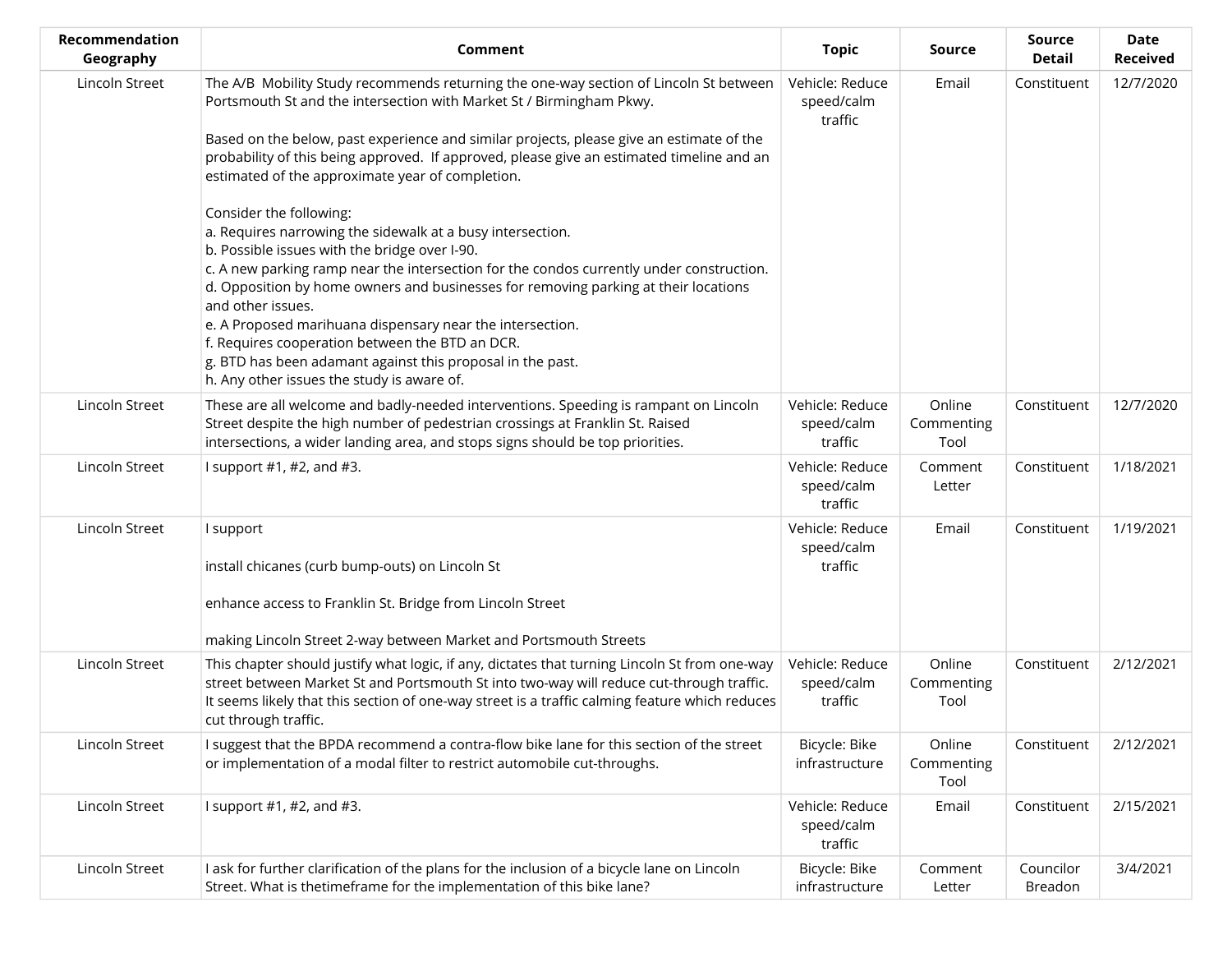| <b>Recommendation</b><br>Geography | Comment                                                                                                                                                                                                                                                                                                                                                                                                                            | <b>Topic</b>                             | <b>Source</b>                          | <b>Source</b><br><b>Detail</b> | Date<br><b>Received</b> |
|------------------------------------|------------------------------------------------------------------------------------------------------------------------------------------------------------------------------------------------------------------------------------------------------------------------------------------------------------------------------------------------------------------------------------------------------------------------------------|------------------------------------------|----------------------------------------|--------------------------------|-------------------------|
| Linden St                          | How does Linden St work? How we will get the extra space?                                                                                                                                                                                                                                                                                                                                                                          | Other                                    | Virtual Open<br>House                  | <b>Staff Notes</b>             | 12/1/2020               |
| Linden St                          | Like wide sidewalks on Linden St, however, concern about the 2-way. Too small for a 2-<br>way. (2 people concerned with this)                                                                                                                                                                                                                                                                                                      | Vehicle: Other                           | Virtual Open<br>House                  | <b>Staff Notes</b>             | 12/1/2020               |
| Linden St                          | 16' travel lane on Linden St is too wide for one-way. Can we leave it one way and just have<br>a bike lane?                                                                                                                                                                                                                                                                                                                        | Bicycle: Bike<br>infrastructure          | Virtual Open<br>House                  | <b>Staff Notes</b>             | 12/1/2020               |
| Linden St                          | How does this widened part of Linden affect the streetscape of Allston Green?                                                                                                                                                                                                                                                                                                                                                      | Placemaking:<br>Trees/Landscapi<br>ng    | Allston Village<br><b>Main Streets</b> | <b>Staff Notes</b>             | 1/19/2021               |
| Linden Street                      | Question - is there sufficient ROW along Linden Street to increase from the current 38'<br>cross-section to the recommended 54' cross-section? If not, are there plans to acquire<br>more space?                                                                                                                                                                                                                                   | Other                                    | Online<br>Commenting<br>Tool           | Constituent                    | 11/19/2020              |
| Linden Street                      | Given that Linden St is a potential route in the bike network, it seems more effective to<br>reallocate sidewalk space to cycling space? 4' from each sidewalk would allow for 8' cycle<br>lane and 8' sidewalks.                                                                                                                                                                                                                  | Bicycle: Bike<br>infrastructure          | Online<br>Commenting<br>Tool           | Constituent                    | 12/28/2020              |
| Linden Street                      | I support #1.                                                                                                                                                                                                                                                                                                                                                                                                                      | Vehicle: Other                           | Comment<br>Letter                      | Constituent                    | 1/18/2021               |
| Linden Street                      | I support the recommendations for widening Linden St to improve auto circulation, study<br>feasibility of bike and ped facilities across Cambridge St                                                                                                                                                                                                                                                                              | Other                                    | Email                                  | Constituent                    | 1/19/2021               |
| Linden Street                      | The stop sign at Linden should be a stop light or be camera enforced. Cars blow through<br>that intersection at full speed which is a danger to bikes and pedestrians.                                                                                                                                                                                                                                                             | Vehicle: Reduce<br>speed/calm<br>traffic | Online<br>Commenting<br>Tool           | Constituent                    | 1/21/2021               |
| Linden Street                      | The existing cross section you provide is 38 ft in total width while the proposed cross<br>section is 54 ft. It would be helpful to explain why the two are different. Because the<br>street is currently being used as a cut through, I would suggest that this chapter should<br>recommend a modal filter on Linden St to prevent motor vehicle cut-throughs while<br>leaving this route accessible to pedestrians and cyclists. | Other                                    | Online<br>Commenting<br>Tool           | Constituent                    | 2/12/2021               |
| Linden Street                      | I support the recommendations for widening Linden St to improve auto circulation, study<br>feasibility of bike and ped facilities across Cambridge St                                                                                                                                                                                                                                                                              | Other                                    | Email                                  | Constituent                    | 2/15/2021               |
| Litchfield St                      | Requested a 4 way stop sign at Duval/Litchfield- multiple crashes recently. Drivers don't<br>even stop at the existing stop signs and there is truck traffic.                                                                                                                                                                                                                                                                      | Vehicle: Reduce<br>speed/calm<br>traffic | Virtual Chat<br>with a Planner<br>#2   | <b>Staff Notes</b>             | 12/10/2020              |
| Lower Allston                      | Question about resident parking restrictions in Lower Allston that happened when Boston Parking: Change<br>Landing came in - any opportunity for visitor parking?                                                                                                                                                                                                                                                                  | parking<br>regulations                   | Virtual Chat<br>with a Planner<br>#1   | <b>Staff Notes</b>             | 11/23/2020              |
| Market St                          | And support for [Faneuil,] Market, and [North Beacon] bike lanes. From me at least.                                                                                                                                                                                                                                                                                                                                                | Bicycle: Bike<br>infrastructure          | Virtual Open<br>House                  | Zoom Chat<br>Log               | 12/1/2020               |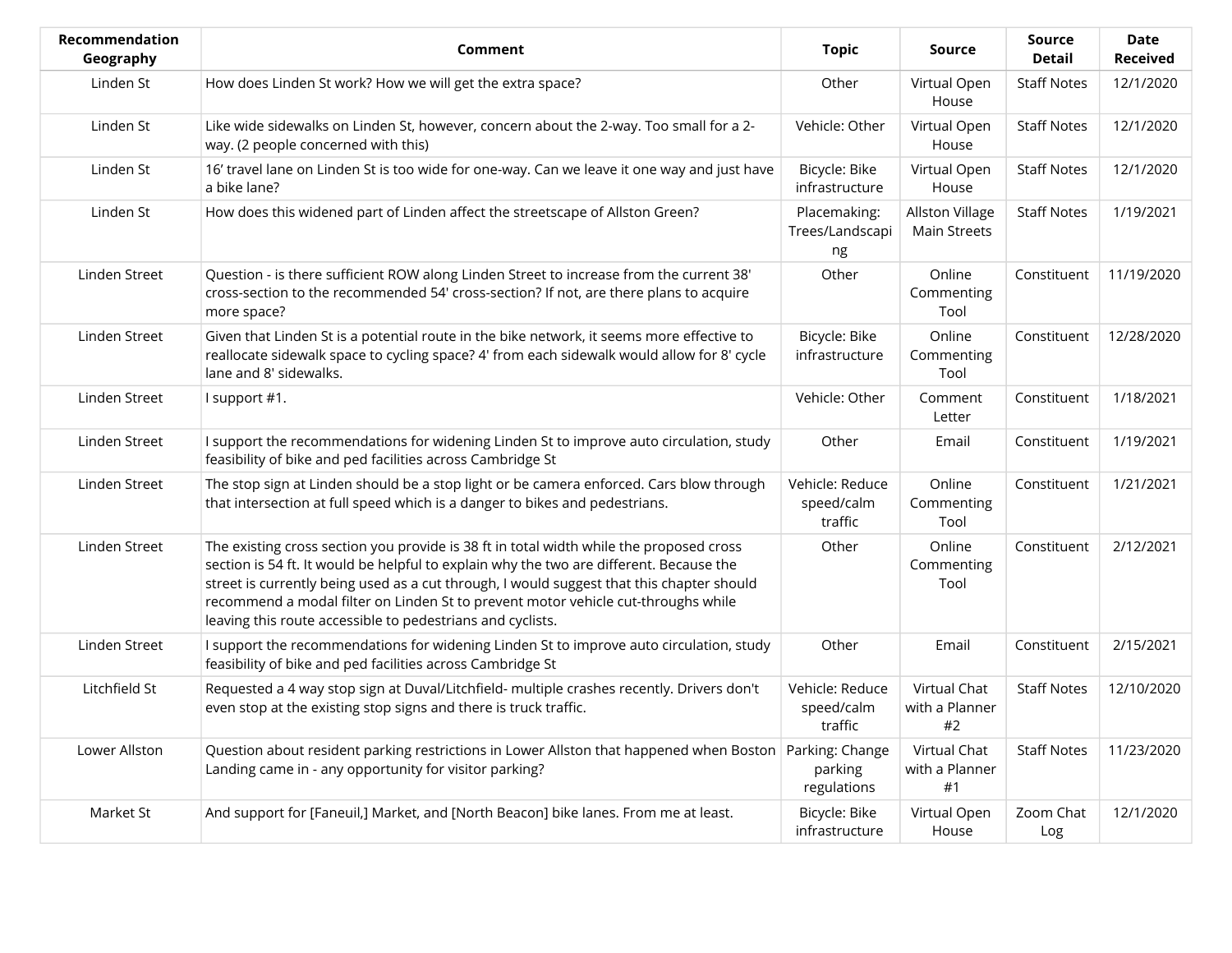| Recommendation<br>Geography       | <b>Comment</b>                                                                                                                                                                                                                                                                                                                                                                                                                                                                      | <b>Topic</b>                                    | Source                       | <b>Source</b><br><b>Detail</b> | <b>Date</b><br><b>Received</b> |
|-----------------------------------|-------------------------------------------------------------------------------------------------------------------------------------------------------------------------------------------------------------------------------------------------------------------------------------------------------------------------------------------------------------------------------------------------------------------------------------------------------------------------------------|-------------------------------------------------|------------------------------|--------------------------------|--------------------------------|
| <b>Municipal Parking Lots</b>     | Improvements to existing municipal lots in Brighton Center and Allston Village. The<br>municipal lots located in both Brighton Center and Allston Village lack signage, and can be<br>difficult to locate if one is not familiar with the area. I ask that the Study team utilize<br>various wayfinding strategies to ensure that residents can identify municipal parking lots.                                                                                                    | Parking: Other                                  | Comment<br>Letter            | Councilor<br>Breadon           | 3/4/2021                       |
| Murdock<br>Street/Sparhawk Street | In much the same way is Saybrook, Dustin and Murdock streets are one way; Glencoe,<br>Etna and Elmira should also be designated one way in whatever direction makes the most<br>sense.<br>E. G. Elmira should be one way east to west to complement Mapleton going one way<br>from west to east.<br>Also, allowing parking on both sides of Murdock all the way to Sparhawk would slow<br>down speeders.                                                                            | Vehicle: Reduce<br>speed/calm<br>traffic        | Online<br>Commenting<br>Tool | Constituent                    | 11/13/2020                     |
| Murdock<br>Street/Sparhawk Street | A left turn lane at Murdock and Sparhawk would also allleviate a busy bottleneck.<br>Please make sure to do something about visibility for drivers exiting Murdock St (either to<br>turn onto Sparhawk St. or to cross the intersection). We can't really see cars that are<br>coming from Warren St.<br>Please also improve visiblity for cars turning from Murdock St on to Cambridge St. The<br>parked cars on Cambridge St make it hard to see what's coming from Cambridge St. | Vehicle: Reduce<br>speed/calm<br>traffic        | Online<br>Commenting<br>Tool | Constituent                    | 11/15/2020                     |
| Murdock<br>Street/Sparhawk Street | I support #1.                                                                                                                                                                                                                                                                                                                                                                                                                                                                       | Vehicle: Reduce<br>speed/calm<br>traffic        | Comment<br>Letter            | Constituent                    | 1/18/2021                      |
| Murdock<br>Street/Sparhawk Street | I support curb extensions at the intersection of Murdock and Sparhawk Streets to make<br>this safer for pedestrians                                                                                                                                                                                                                                                                                                                                                                 | Pedestrian:<br>Improve safety                   | Email                        | Constituent                    | 1/19/2021                      |
| Murdock<br>Street/Sparhawk Street | I support curb extensions at the intersection of Murdock and Sparhawk Streets to make<br>this safer for pedestrians                                                                                                                                                                                                                                                                                                                                                                 | Pedestrian:<br>Improve safety                   | Email                        | Constituent                    | 2/15/2021                      |
| N Beacon St                       | And support for [Faneuil, Market,] and North Beacon bike lanes. From me at least.                                                                                                                                                                                                                                                                                                                                                                                                   | Bicycle: Bike<br>infrastructure                 | Virtual Open<br>House        | Zoom Chat<br>Log               | 12/1/2020                      |
| N Beacon St                       | Page 124, North Beacon recommendations: are there any opportunities for TSP, bus<br>lanes, or queue jumps?                                                                                                                                                                                                                                                                                                                                                                          | Transit: Prioritize<br>transit over<br>vehicles | Email                        | <b>MBTA</b>                    | 1/15/2021                      |
| N Beacon St                       | I support #1.                                                                                                                                                                                                                                                                                                                                                                                                                                                                       | Bicycle: Bike<br>infrastructure                 | Comment<br>Letter            | Constituent                    | 1/18/2021                      |
| N Beacon St                       | I support the proposed bike lanes on N. Beacon St ((a critical part of the parallel AB<br>corridor bike route)                                                                                                                                                                                                                                                                                                                                                                      | Bicycle: Bike<br>infrastructure                 | Email                        | Constituent                    | 1/19/2021                      |
| N Beacon St                       | This street could use a light at the pedestrian crossing because currently cars do not stop<br>for pedestrians there. Also having a bike lane instead of the street parking would be<br>helpful because I have experienced a lot of car aggression as a cyclist on this street                                                                                                                                                                                                      | Vehicle: Reduce<br>speed/calm<br>traffic        | Online<br>Commenting<br>Tool | Constituent                    | 1/21/2021                      |
| N Beacon St                       | I support the proposed bike lanes on N. Beacon St ((a critical part of the parallel AB<br>corridor bike route)                                                                                                                                                                                                                                                                                                                                                                      | Bicycle: Bike<br>infrastructure                 | Email                        | Constituent                    | 2/15/2021                      |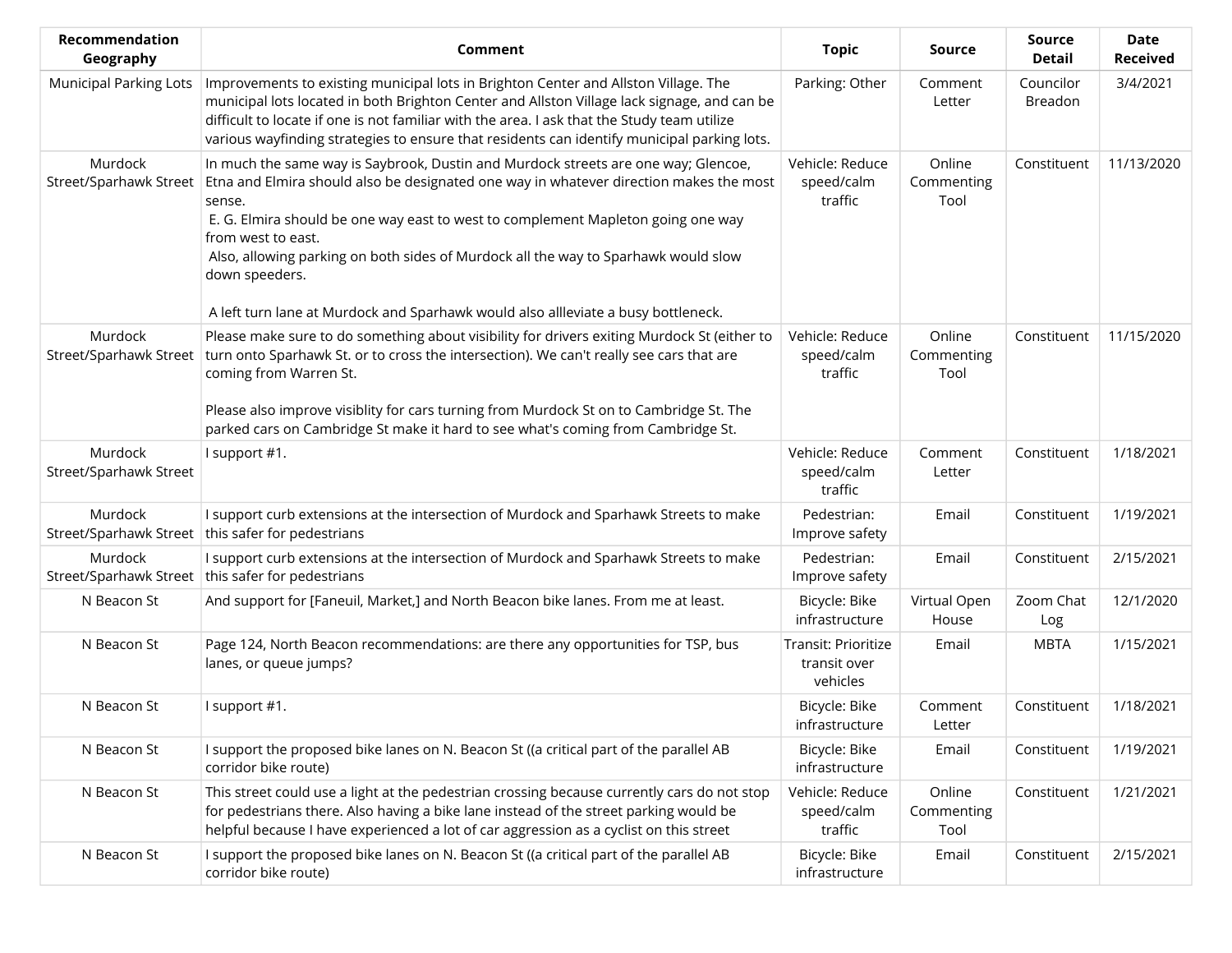| Recommendation<br>Geography | <b>Comment</b>                                                                                                                                                                                                                                                                                                                                                                                                                                                                                                                                                                                                                                                                                                                                                                                                                                                                                                                                                                                                                                                                                                                                                                                                                                                                                                                                    | <b>Topic</b>                             | <b>Source</b>                        | <b>Source</b><br><b>Detail</b> | <b>Date</b><br><b>Received</b> |
|-----------------------------|---------------------------------------------------------------------------------------------------------------------------------------------------------------------------------------------------------------------------------------------------------------------------------------------------------------------------------------------------------------------------------------------------------------------------------------------------------------------------------------------------------------------------------------------------------------------------------------------------------------------------------------------------------------------------------------------------------------------------------------------------------------------------------------------------------------------------------------------------------------------------------------------------------------------------------------------------------------------------------------------------------------------------------------------------------------------------------------------------------------------------------------------------------------------------------------------------------------------------------------------------------------------------------------------------------------------------------------------------|------------------------------------------|--------------------------------------|--------------------------------|--------------------------------|
| N Harvard St                | Recommendation for separated lanes on N Harvard Street from Western Ave to SFR                                                                                                                                                                                                                                                                                                                                                                                                                                                                                                                                                                                                                                                                                                                                                                                                                                                                                                                                                                                                                                                                                                                                                                                                                                                                    | Bicycle: Bike<br>infrastructure          | Virtual Open<br>House                | <b>Staff Notes</b>             | 12/1/2020                      |
| N Harvard St                | Is North Harvard St included in the Western Avenue Study?                                                                                                                                                                                                                                                                                                                                                                                                                                                                                                                                                                                                                                                                                                                                                                                                                                                                                                                                                                                                                                                                                                                                                                                                                                                                                         | Other                                    | Virtual Open<br>House                | <b>Staff Notes</b>             | 12/1/2020                      |
| N Harvard St                | Issues on N Harvard Street re: traffic and bus transit                                                                                                                                                                                                                                                                                                                                                                                                                                                                                                                                                                                                                                                                                                                                                                                                                                                                                                                                                                                                                                                                                                                                                                                                                                                                                            | Transit: Other                           | Virtual Open<br>House                | <b>Staff Notes</b>             | 12/1/2020                      |
| N Harvard St                | North Harvard Street: "it's like a freeway for huge trucks"                                                                                                                                                                                                                                                                                                                                                                                                                                                                                                                                                                                                                                                                                                                                                                                                                                                                                                                                                                                                                                                                                                                                                                                                                                                                                       | Vehicle: Reduce<br>speed/calm<br>traffic | Virtual Open<br>House                | <b>Staff Notes</b>             | 12/1/2020                      |
| N Harvard St                | No improvements are planned for N Harvard St, why not? You have a bunch of other<br>streets nearby that you're looking at. There's a lot of traffic and a lot of construction<br>vehicles that show up everywhere.                                                                                                                                                                                                                                                                                                                                                                                                                                                                                                                                                                                                                                                                                                                                                                                                                                                                                                                                                                                                                                                                                                                                | Vehicle: Reduce<br>Congestion            | Virtual Chat<br>with a Planner<br>#2 | <b>Staff Notes</b>             | 12/10/2020                     |
| N Harvard St                | The loudspeakers on the buses are very annoying                                                                                                                                                                                                                                                                                                                                                                                                                                                                                                                                                                                                                                                                                                                                                                                                                                                                                                                                                                                                                                                                                                                                                                                                                                                                                                   | Transit: Other                           | Virtual Chat<br>with a Planner<br>#2 | <b>Staff Notes</b>             | 12/10/2020                     |
| N Harvard St                | When the outbound and inbound buses stop across the street from each other, it blocks<br>up the street completely (at Franklin St)                                                                                                                                                                                                                                                                                                                                                                                                                                                                                                                                                                                                                                                                                                                                                                                                                                                                                                                                                                                                                                                                                                                                                                                                                | Transit: Bus Stop                        | Virtual Chat<br>with a Planner<br>#2 | <b>Staff Notes</b>             | 12/10/2020                     |
| N Harvard St                | I am disappointed that there are no improvements to North Harvard Street/Barry's<br>Corner by way of the Allston Brighton Mobility Study. This area is omitted from<br>improvement by the AB Mobility study group. From Cambridge Street to Soldiers Field<br>Road, N. Harvard is a main connection across the river to Harvard Sq. via the Rte. 66<br>MBTA bus. This service needs serious improvement. I live on N. Harvard St (since 1972<br>and my house is at a bus stop (Franklin/Kingsley Streets.) so I am very familiar with the<br>problems. Since the Pandemic, there are one after another EMPTY MBTA buses driving<br>on N.Harvard St. The same schedule is used as if there were a full ridership. One bus<br>comes along, followed by another + 2 or 3 more empty buses. This is such a waste of<br>manpower, vehicles and energy, nevermind the noise. The buses sound like a herd of<br>elephants with loud speakers annoucing the route from 11 pm-2 am and again at starting<br>at 5:30 am, and enviromental pollution effects from this heavy industrial traffic. There is a<br>bus stop directly across the street from my house at the Rockland Bank. When all these<br>buses stop opposite each other, it creates a back up and traffic jam. PLEASE MOVE THE<br>BUS STOP IN FRONT OF MY HOUSE TO ALLEVIATE THESE PROBLEMS. | Transit: Bus Stop                        | Email                                | Constituent                    | 2/15/2021                      |
| N Harvard St                | With the imminent developments planned at Barry's corner (the tower Samuels<br>Continuum 2 project, Harvard's ERC, the Baptist Church development across from the<br>Honan-Allston Library, all the huge developments along Westen Ave. such as Nexus, the<br>Skating Club, WBZ-TV, another high rise on the site of the car wash, the Metro Cab site for<br>another high rise apartment building, Lincoln Street, Everett St, the Birmingham Parkway<br>developments--it is OVERWHELMING and quite disturbing to say the least. The residents<br>and homeowners need a real construction mitigation plan to survive all of this over-<br>development being forced upon us. I respectfully implore you to pay attention to us. We<br>urgently need your help.                                                                                                                                                                                                                                                                                                                                                                                                                                                                                                                                                                                     | Other                                    | Email                                | Constituent                    | 2/15/2021                      |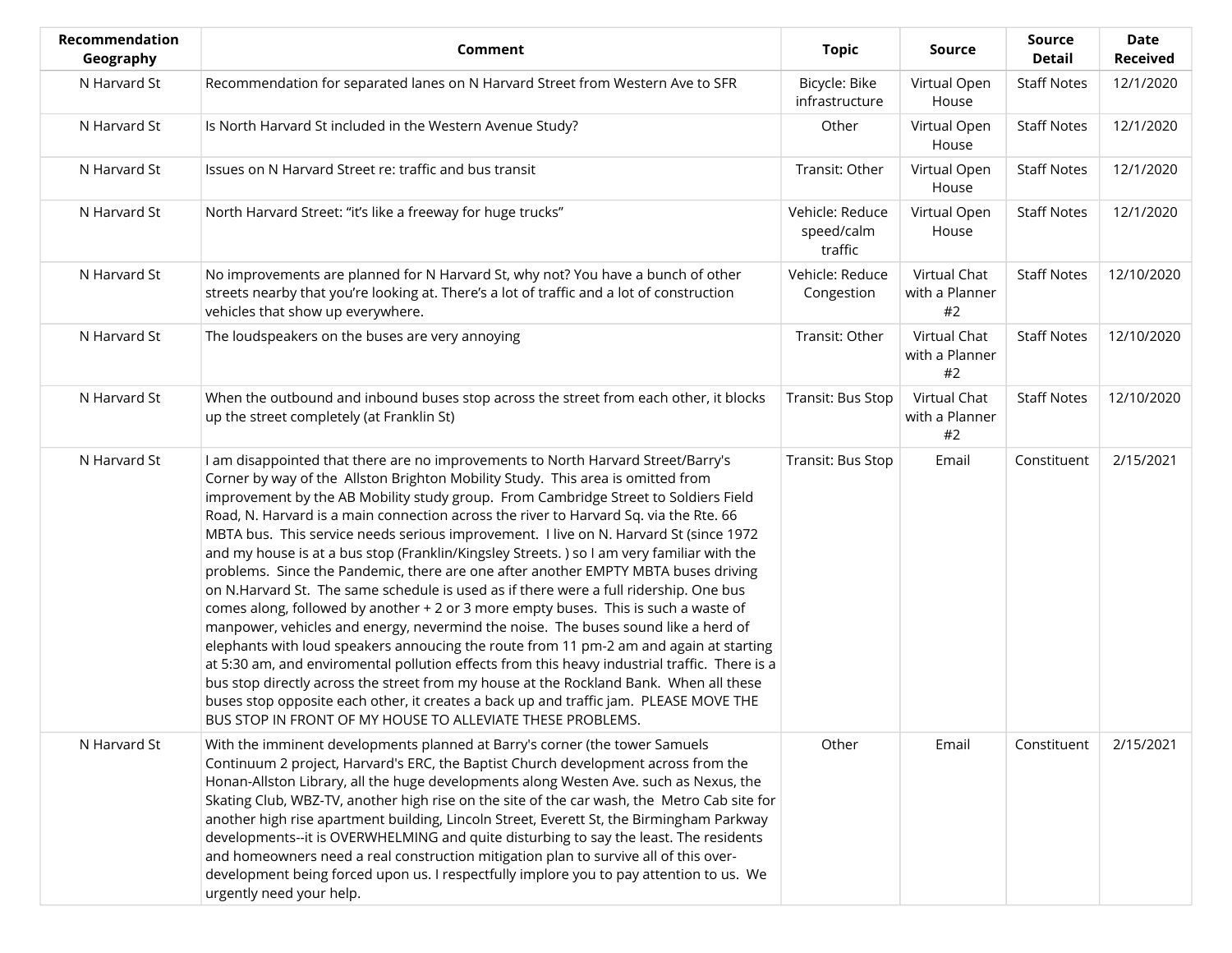| Recommendation<br>Geography | <b>Comment</b>                                                                                                                                                                                                                                                                                                                                                                                                                                                                                                                                                                                                                                                                                                                                                                                                                                                                                                                                                                                                                                                                                                                                                                                                                                                                                                                                                                                                                                                                                                                                                                                                                                                                                                                                                                                                                                                                                                                                                    | <b>Topic</b>                           | Source                       | Source<br><b>Detail</b> | Date<br><b>Received</b> |
|-----------------------------|-------------------------------------------------------------------------------------------------------------------------------------------------------------------------------------------------------------------------------------------------------------------------------------------------------------------------------------------------------------------------------------------------------------------------------------------------------------------------------------------------------------------------------------------------------------------------------------------------------------------------------------------------------------------------------------------------------------------------------------------------------------------------------------------------------------------------------------------------------------------------------------------------------------------------------------------------------------------------------------------------------------------------------------------------------------------------------------------------------------------------------------------------------------------------------------------------------------------------------------------------------------------------------------------------------------------------------------------------------------------------------------------------------------------------------------------------------------------------------------------------------------------------------------------------------------------------------------------------------------------------------------------------------------------------------------------------------------------------------------------------------------------------------------------------------------------------------------------------------------------------------------------------------------------------------------------------------------------|----------------------------------------|------------------------------|-------------------------|-------------------------|
| Oak Square                  | The recommendation falls far short of the opportunity to make real change in Oak Square<br>to be more friendly to families and cyclists. The park remains a disconnected island<br>surrounded by a jumble of crosswalks; the signaled intersections remain dangerous with<br>huge visibility issues for motorists and cyclists alike; and pedestrian safety at the<br>Faneuil/Bigelow intersection by the library remains questionable at best.<br>I urge the BPDA to re-visit with the original draft released last year regarding placemaking<br>in the middle of the square and re-aligning some of the intersections to promote better<br>traffic flow and visibility in the square.                                                                                                                                                                                                                                                                                                                                                                                                                                                                                                                                                                                                                                                                                                                                                                                                                                                                                                                                                                                                                                                                                                                                                                                                                                                                          | Other                                  | Online<br>Commenting<br>Tool | Constituent             | 11/16/2020              |
| Oak Square                  | Oak square- short term parking, how long, how it will be managed, and if business owners<br>are on board?                                                                                                                                                                                                                                                                                                                                                                                                                                                                                                                                                                                                                                                                                                                                                                                                                                                                                                                                                                                                                                                                                                                                                                                                                                                                                                                                                                                                                                                                                                                                                                                                                                                                                                                                                                                                                                                         | Parking: Flex<br>Zone                  | Virtual Open<br>House        | <b>Staff Notes</b>      | 12/1/2020               |
| Oak Square                  | Multiple folks happy to see the oak square crosswalk between YMCA and Dunkin' Donuts                                                                                                                                                                                                                                                                                                                                                                                                                                                                                                                                                                                                                                                                                                                                                                                                                                                                                                                                                                                                                                                                                                                                                                                                                                                                                                                                                                                                                                                                                                                                                                                                                                                                                                                                                                                                                                                                              | Pedestrian:<br>Sidewalk/Crosss<br>walk | Virtual Open<br>House        | <b>Staff Notes</b>      | 12/1/2020               |
| Oak Square                  | Why weren't there any recommendations for bicycle infrastructure improvements in Oak<br>Square? The rotary is dangerous on a bike, because many cars speed through it from<br>Tremont St onto Washington St heading towards Brighton Center.                                                                                                                                                                                                                                                                                                                                                                                                                                                                                                                                                                                                                                                                                                                                                                                                                                                                                                                                                                                                                                                                                                                                                                                                                                                                                                                                                                                                                                                                                                                                                                                                                                                                                                                      | Bicycle: Bike<br>infrastructure        | Virtual Open<br>House        | Zoom Chat<br>Log        | 12/1/2020               |
| Oak Square                  | I appreciate that the planners really DID listen to the comments most of us in Oak Square<br>had about the original proposals, and did indeed change the draft recommendations<br>accordingly.                                                                                                                                                                                                                                                                                                                                                                                                                                                                                                                                                                                                                                                                                                                                                                                                                                                                                                                                                                                                                                                                                                                                                                                                                                                                                                                                                                                                                                                                                                                                                                                                                                                                                                                                                                    | Other                                  | Online<br>Commenting<br>Tool | Constituent             | 12/16/2020              |
| Oak Square                  | During our last lively in-person Oak Square workshop in March, we agreed any changes to<br>Oak Square parking proposals would first be discussed by BPDA with businesses on the<br>spot -- I do not have the impression that this has yet been able to happen (perhaps owing<br>to Covid?)! The owners and managers of businesses located between Breck Ave. and<br>Nonantum St. (the block extending from Oak Square Liquors to Energize) and others<br>nearby (in the block from Fiorella's to City Tails) desperately need that modest amount of<br>parking for their workers. This we're told is their priority, not the proposed reserved pick<br>up/ drop off" loading zone. And similarly for those on the northern side of Oak Sq. from<br>Thai North to Pizza Etc., parking spots are the rare commodity, also for adjacent<br>neighbors: the staff and patrons of the Faneuil Branch Library who will already lose<br>earlier-available on-site parking owing to the major Library expansion project right now<br>underway. So this is already an extremely parking-scarce situation that would only be<br>exacerbated by eliminating any current parking for the suggested exclusive "food<br>delivery" zone!<br>In sum, I myself and many others in our community (including businesses and not-for-<br>profit entities in the vicinity) strongly oppose the 1) "pickup/ drop off" loading zone and 2)<br>food delivery zone recommendations mentioned in the latest draft A-B Mobility Plan on<br>page 109. As one long-standing business owner in Oak Square has said, citing a tried-and-<br>true adage: "If it ain't broke, don't fix it!" I along with numerous neighbors thus exhort you<br>to expunge from your A-B Mobility Plan these euphemistically-labelled "diversifying the<br>on-street parking" recommendations which are really negative-impact bad ideas<br>concerning these Oak Square business and community learning-hub blocks! | Parking: Flex<br>Zone                  | Email                        | Constituent             | 1/13/2021               |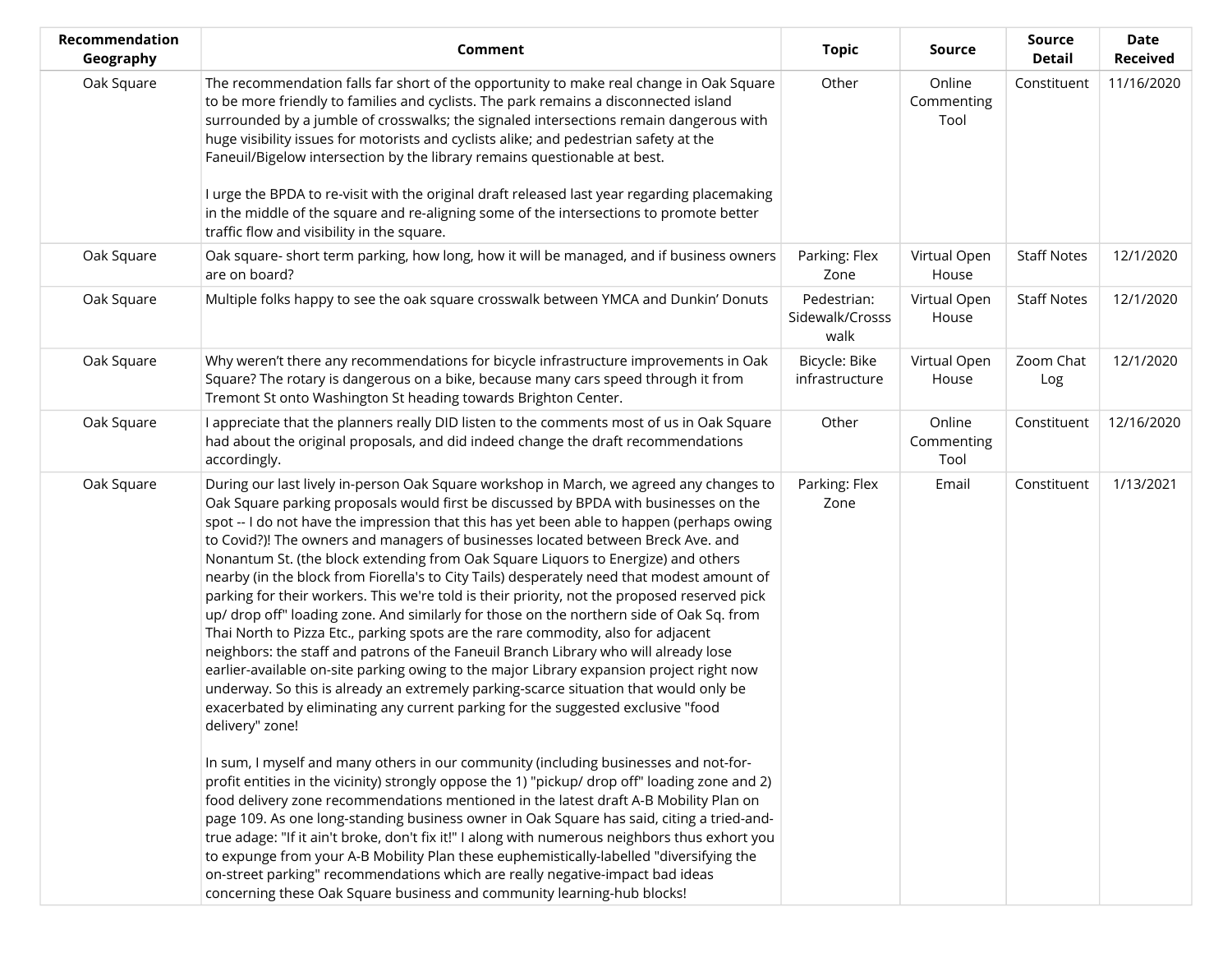| <b>Recommendation</b><br>Geography | Comment                                                                                                                                                                                                                                                                                                                                                                                                                                                                                                                                                                                                                                                                                                                                                                                                                                                                                                                                                                                                                                                                                                                          | <b>Topic</b>                              | <b>Source</b> | <b>Source</b><br><b>Detail</b> | <b>Date</b><br><b>Received</b> |
|------------------------------------|----------------------------------------------------------------------------------------------------------------------------------------------------------------------------------------------------------------------------------------------------------------------------------------------------------------------------------------------------------------------------------------------------------------------------------------------------------------------------------------------------------------------------------------------------------------------------------------------------------------------------------------------------------------------------------------------------------------------------------------------------------------------------------------------------------------------------------------------------------------------------------------------------------------------------------------------------------------------------------------------------------------------------------------------------------------------------------------------------------------------------------|-------------------------------------------|---------------|--------------------------------|--------------------------------|
| Oak Square                         | By contrast, absolutely welcome are BPDA's specific proposals of two raised crosswalks<br>and rectangular rapid flashing beacons (not the other options) to slow down traffic that<br>often arrives at most treacherous speeds into Oak Square! This is crucial for safety in our<br>community, thus a spot-on cost-beneficial set of pedestrian-friendly BPDA<br>recommendations. These suggestions naturally met with great enthusiasm in our<br>interactive March Workshop with you!                                                                                                                                                                                                                                                                                                                                                                                                                                                                                                                                                                                                                                          | Pedestrian:<br>Sidewalk/Crosss<br>walk    | Email         | Constituent                    | 1/13/2021                      |
| Oak Square                         | Conversations also need to actively include the needs of neighborhood businesses.<br>Parking and pedestrian access are important to the viability of businesses in our<br>neighborhood, and having them is in turn very important to the surrounding community.<br>Elimination of parking spaces is simply not business friendly. We already have difficulty<br>retaining businesses in and around Oak Square, and the plan so far will exacerbate<br>existing problems.                                                                                                                                                                                                                                                                                                                                                                                                                                                                                                                                                                                                                                                         | Parking: Change<br>parking<br>regulations | Email         | Constituent                    | 1/15/2021                      |
| Oak Square                         | I want to again emphasize that the streets in and around Oak Square -- at least in<br>"normal" times -- seem to be getting ripped up constantly. I've asked a couple of our<br>neighborhood elected officials about this, and I realize that there is a lot of complexity<br>around trying to control the ability of utilities & others to tear apart the roads. Still, that<br>remains as an issue that must be addressed in some way. We simply can't afford to spend<br>millions of dollars on reworking the neighborhood street only to have this work ripped<br>apart within weeks of the completion (if not sooner).<br>The starting point for your study needs to include conversations with utilities & road<br>construction consultants. We need a better handle on what is anticipated for future road<br>work and how plans can in some way incorporate these kinds of needs. I see well-<br>maintained road surfaces as the best way to promote bike use. A bike lane, especially one<br>that is just painted on, is a wasted effort if the road is about to be ripped open and then<br>badly patched back together. | Other                                     | Email         | Constituent                    | 1/15/2021                      |
| Oak Square                         | Page 109, for the Oak Square recommendations: at one time I recall seeing a major<br>redesign of Oak Square. Is there a reason that redesign wasn't proposed?                                                                                                                                                                                                                                                                                                                                                                                                                                                                                                                                                                                                                                                                                                                                                                                                                                                                                                                                                                    | Other                                     | Email         | <b>MBTA</b>                    | 1/15/2021                      |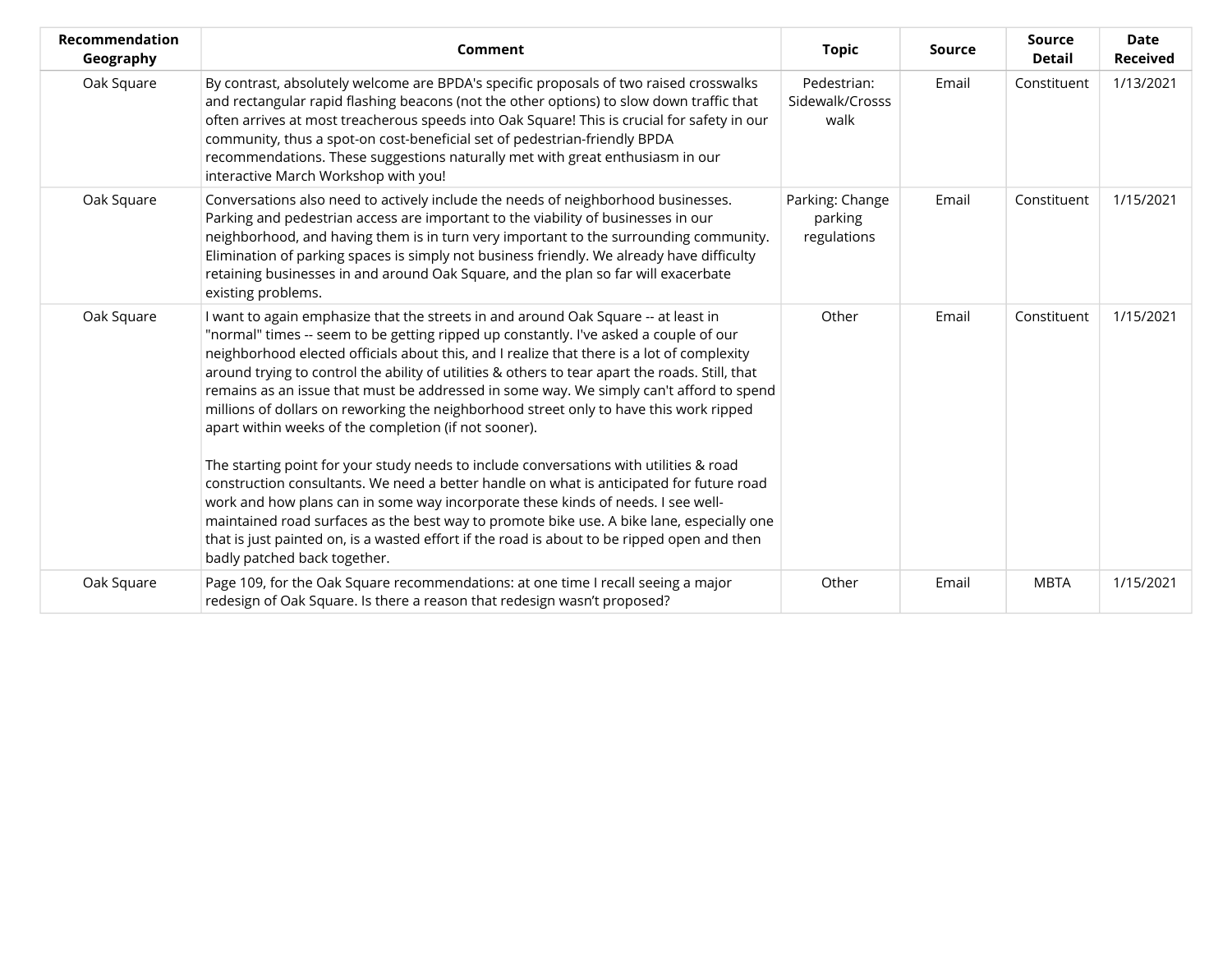| Recommendation<br>Geography | <b>Comment</b>                                                                                                                                                                                                                                                                                                                                                                                                                                                                                                                                                                                                                                                                                                                                                                                                                                                                                                                                                                                                                                     | <b>Topic</b>                              | <b>Source</b>                | <b>Source</b><br><b>Detail</b> | <b>Date</b><br><b>Received</b> |
|-----------------------------|----------------------------------------------------------------------------------------------------------------------------------------------------------------------------------------------------------------------------------------------------------------------------------------------------------------------------------------------------------------------------------------------------------------------------------------------------------------------------------------------------------------------------------------------------------------------------------------------------------------------------------------------------------------------------------------------------------------------------------------------------------------------------------------------------------------------------------------------------------------------------------------------------------------------------------------------------------------------------------------------------------------------------------------------------|-------------------------------------------|------------------------------|--------------------------------|--------------------------------|
| Oak Square                  | There are a few issues I'd like to bring up about the mobility study as it relates to Oak<br>Square and Faneuil St. As always, where are people going to park to enter(not pick up<br>from) local businesses like Oak Square Liquor, Fiorella's, Pizza,Etc., Thai North, Last Drop,<br>to name a few? The study eliminates parking around Oak Square and on portions of<br>Faneuil St. in favor of bike lanes. The parking study for the entire project chose 4 to 8 pm<br>as prime time for studying the parking situation. In most of AB it seems a better window<br>to see the real musical chairs game we all play for parking spaces to be 8am to 1 pm,<br>when all buses are running, people are dropping off kids to PSF and dogs to groomers,<br>delivery trucks are arriving, the YMCA and library patrons are coming and going. The fact<br>that there are two private parking lots in the area does not help anyone utilize the<br>businesses.<br>If parking is to be removed for bike lanes, maybe Boston Planning Board could come up | Parking: Change<br>parking<br>regulations | Email                        | Constituent                    | 1/16/2021                      |
|                             | with one or two small public parking lots in the area. If the answer is that if parking exists,<br>more cars will come to fill those spaces(OMG!), I say to look at the parking lots in Coolidge<br>Corner for examples of good planning. Some of these parking areas are even available to<br>apartment renters to buy passes between 8 pm and 7:30 am so they can get their cars off<br>the street overnight, another problem created by the removal of spaces around the<br>Square. Oak Square, and all of Brighton, has many families. That means a car for<br>transporting kids, grocery shopping, errand running.                                                                                                                                                                                                                                                                                                                                                                                                                            |                                           |                              |                                |                                |
|                             | The high hills surrounding Oak Square prevent easy access to public transportation close<br>enough to one's home to handle multiple bags and accompanying children. Just answer<br>this. How many of you do not own a car and, if you do own one, how many of you feel you<br>can get to work on schedule by opting for public transit or will go grocery shopping<br>without a car? Please be honest.                                                                                                                                                                                                                                                                                                                                                                                                                                                                                                                                                                                                                                             |                                           |                              |                                |                                |
| Oak Square                  | It also seems better to reevaluate the directions of the one way streets between Fairbanks<br>and the YMCA to help eliminate some bottlenecks.                                                                                                                                                                                                                                                                                                                                                                                                                                                                                                                                                                                                                                                                                                                                                                                                                                                                                                     | Vehicle: Reduce<br>Congestion             | Email                        | Constituent                    | 1/16/2021                      |
| Oak Square                  | You can not possibly eliminate any parking spots in our neighborhood!! Especially in light<br>of transforming previous single family homes into multi unit development. Parking is<br>desperately inadequate.<br>How about building a public parking garage in our area instead of any more luxury<br>condos                                                                                                                                                                                                                                                                                                                                                                                                                                                                                                                                                                                                                                                                                                                                       | Parking: Change<br>parking<br>regulations | Online<br>Commenting<br>Tool | Constituent                    | 1/16/2021                      |
| Oak Square                  | Adding an enhanced crosswalk on Faneuil Street at Bigelow Street would help slow down<br>traffic entering Oak Square. This is a location that I traverse daily, and drivers most often<br>do not stop (unless I am walking the dog, who gets all kind of deference.) Please consider<br>this strategy for either the one linking the Pentecostal church and the YMCA, or the one<br>between the northeast traffic island and the Faneuil Branch Library.                                                                                                                                                                                                                                                                                                                                                                                                                                                                                                                                                                                           | Pedestrian:<br>Sidewalk/Crosss<br>walk    | Online<br>Commenting<br>Tool | Constituent                    | 1/16/2021                      |
| Oak Square                  | I support #1.                                                                                                                                                                                                                                                                                                                                                                                                                                                                                                                                                                                                                                                                                                                                                                                                                                                                                                                                                                                                                                      | Parking: Change<br>parking<br>regulations | Comment<br>Letter            | Constituent                    | 1/18/2021                      |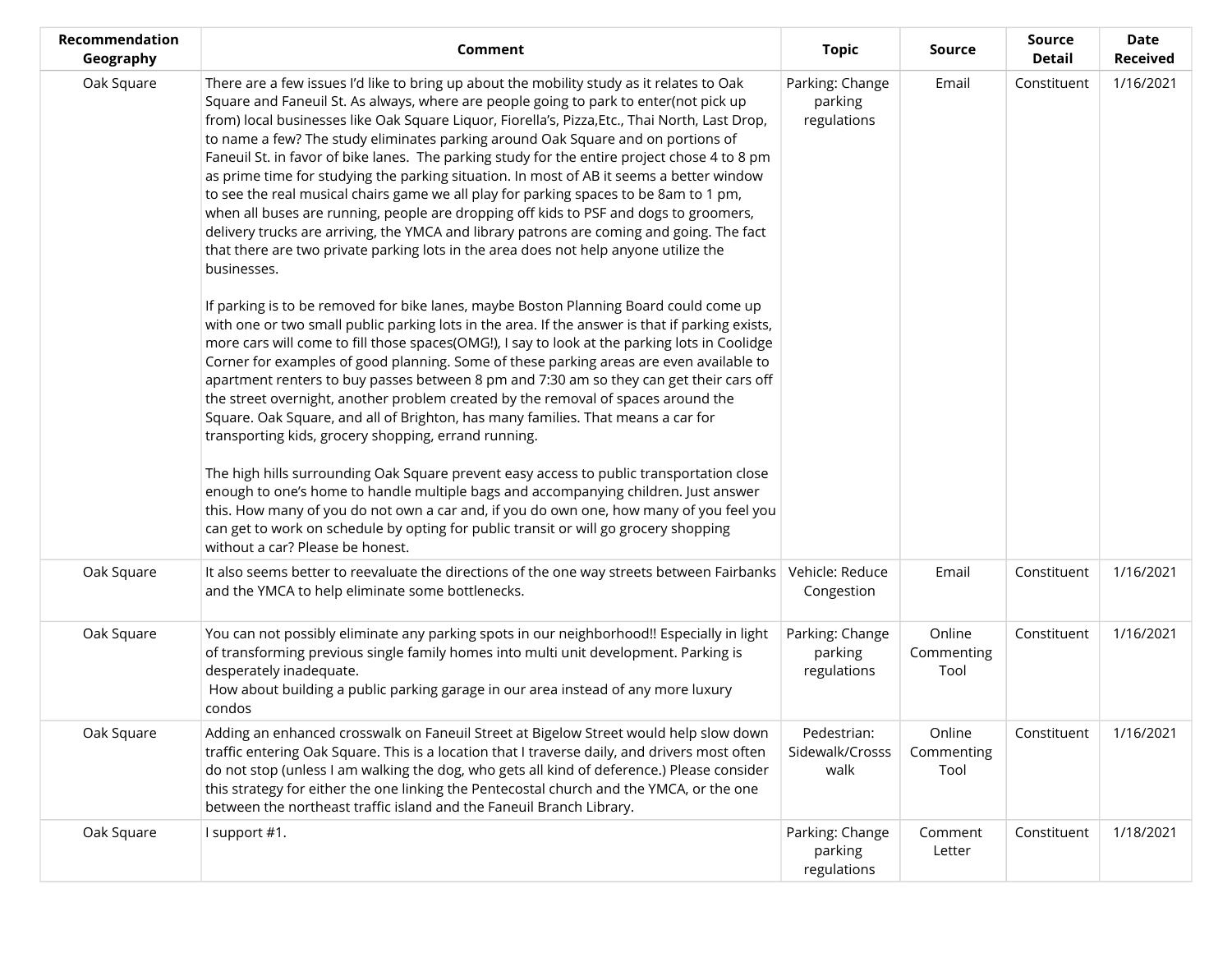| Recommendation<br>Geography | <b>Comment</b>                                                                                                                                                                                                                                                                                                                                                                                                                                                                                                                                                                                                                                                                          | <b>Topic</b>                              | Source                       | <b>Source</b><br><b>Detail</b> | <b>Date</b><br><b>Received</b> |
|-----------------------------|-----------------------------------------------------------------------------------------------------------------------------------------------------------------------------------------------------------------------------------------------------------------------------------------------------------------------------------------------------------------------------------------------------------------------------------------------------------------------------------------------------------------------------------------------------------------------------------------------------------------------------------------------------------------------------------------|-------------------------------------------|------------------------------|--------------------------------|--------------------------------|
| Oak Square                  | I support the [proposed pedestrian crossings] and loading zones                                                                                                                                                                                                                                                                                                                                                                                                                                                                                                                                                                                                                         | Parking: Change<br>parking<br>regulations | Email                        | Constituent                    | 1/19/2021                      |
| Oak Square                  | I support the proposed pedestrian crossings and [loading zones]                                                                                                                                                                                                                                                                                                                                                                                                                                                                                                                                                                                                                         | Pedestrian:<br>Sidewalk/Crosss<br>walk    | Email                        | Constituent                    | 1/19/2021                      |
| Oak Square                  | We are a good, solid, small community of residents, both owners and renters, who would<br>like to keep businesses in business. It will be a slippery slope, to eliminate parking, and<br>the effect it would have on LOCAL businesses. (Don't we want the business owners, who<br>are trying to support themselves, to succeed?) We want them to be an active merchant in<br>Oak Square, and not be limited for business, because of parking elimination<br>I oppose all of the parking elimination proposals for Oak Square, Brighton.                                                                                                                                                 | Parking: Change<br>parking<br>regulations | Email                        | Constituent                    | 2/12/2021                      |
| Oak Square                  | This chapter does not address bicycle safety at this intersection and I feel that it should<br>given the LTS level and number of bicycle crashes in the area.                                                                                                                                                                                                                                                                                                                                                                                                                                                                                                                           | Bicycle: Safety                           | Online<br>Commenting<br>Tool | Constituent                    | 2/12/2021                      |
| Oak Square                  | I endorse the raised crosswalk and speed bump recommendations                                                                                                                                                                                                                                                                                                                                                                                                                                                                                                                                                                                                                           | Pedestrian:<br>Sidewalk/Crosss<br>walk    | Email                        | Constituent                    | 2/14/2021                      |
| Oak Square                  | while opposing those that exchange parking spaces for delivery zones.<br>I live near and frequent Oak Square for its shops, library, and bank ATM. I need to park<br>and now struggle to find a parking spot. I think the reduction of parking places<br>jeopardizes the businesses that serve us.<br>Please consider removing any efforts to reduce street parking in Oak Square.                                                                                                                                                                                                                                                                                                      | Parking: Change<br>parking<br>regulations | Email                        | Constituent                    | 2/14/2021                      |
| Oak Square                  | As a long time resident of Oak Square, we have witnessed many small business failings<br>from the very limited parking choices in Oak Square directly on Washington St, Tremont St<br>and Faneuil St. Numerous store fronts and businesses only have street parking available<br>to their customers. There is a large rental population here that rely on these above<br>mentioned streets for parking. Removing these options will have a huge impact on the<br>already overburdened availability for parking from residents and customers.<br>I feel more restrictions and less parking options, will have a devastating impact on the<br>remaining small business trying to survive. | Parking: Change<br>parking<br>regulations | Email                        | Constituent                    | 2/14/2021                      |
| Oak Square                  | I support the [proposed pedestrian crossings] and loading zones                                                                                                                                                                                                                                                                                                                                                                                                                                                                                                                                                                                                                         | Parking: Change<br>parking<br>regulations | Email                        | Constituent                    | 2/15/2021                      |
| Oak Square                  | I support the proposed pedestrian crossings and [loading zones]                                                                                                                                                                                                                                                                                                                                                                                                                                                                                                                                                                                                                         | Pedestrian:<br>Sidewalk/Crosss<br>walk    | Email                        | Constituent                    | 2/15/2021                      |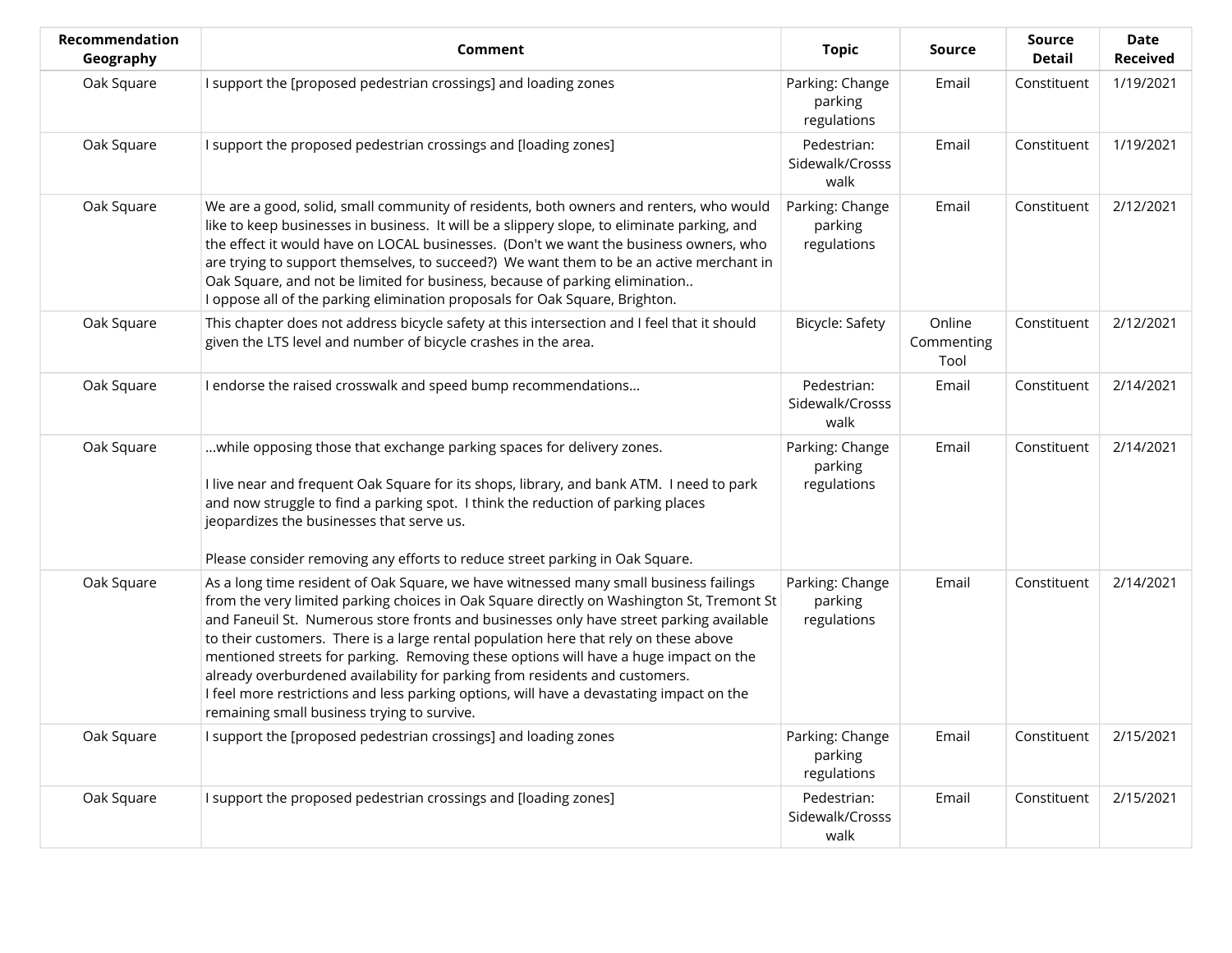| Recommendation<br>Geography | Comment                                                                                                                                                                                                                                                                                                                                                                                                                                                                                                                                                                                                                                                                                                                                                                                                                                                            | <b>Topic</b>                              | Source                               | <b>Source</b><br><b>Detail</b> | <b>Date</b><br><b>Received</b> |
|-----------------------------|--------------------------------------------------------------------------------------------------------------------------------------------------------------------------------------------------------------------------------------------------------------------------------------------------------------------------------------------------------------------------------------------------------------------------------------------------------------------------------------------------------------------------------------------------------------------------------------------------------------------------------------------------------------------------------------------------------------------------------------------------------------------------------------------------------------------------------------------------------------------|-------------------------------------------|--------------------------------------|--------------------------------|--------------------------------|
| Oak Square                  | What, exactly, are the proposed "food delivery area" and "pick up/drop off zone?" So<br>many businesses, especially restaurants, are having a tough time due to the pandemic. I<br>think short-term parking would help them, balanced so that it serves the needs of all<br>customers. Maybe 15 or 30 minutes limits might be the right amount, perhaps up to an<br>hour. Ask the businesses what their customers need. Perhaps the commercial block along<br>Tremont Street, opposite Presentation School, should have short-term parking. Also, it<br>should be simple, creating a new terminology of "areas" and "zones" is confusing. I<br>support whatever the business community believes will help them.                                                                                                                                                    | Parking: Change<br>parking<br>regulations | Online<br>Commenting<br>Tool         | Constituent                    | 2/15/2021                      |
| Oak Square                  | Given ongoing confusion in regards to the parking adjustments proposed for Oak Square,<br>I ask that the Allston-Brighton Mobility Study team provide further clarification of this<br>proposal to area residents. This clarification should make clear that the current<br>recommendations do not propose to remove parking spaces in Oak Square, but rather<br>propose to convert specific parking spaces to short-term spaces so as to improve parking<br>circulation in the area. Further information in regards to the number of parking spaces<br>that will be impacted by this proposal and the parking time limits associated with these<br>spots should be provided to residents. Additional clarification as to whether impacted<br>spots will still allow for overnight residential parking after local business has closed<br>should also be provided. | Parking: Change<br>parking<br>regulations | Comment<br>Letter                    | Councilor<br>Breadon           | 3/4/2021                       |
| Other                       | Construction impacts are going to continue to grow and grow and grow, especially with<br>the Mass Pike project                                                                                                                                                                                                                                                                                                                                                                                                                                                                                                                                                                                                                                                                                                                                                     | Vehicle: Reduce<br>Congestion             | Virtual Chat<br>with a Planner<br>#2 | <b>Staff Notes</b>             | 12/10/2020                     |
| Other                       | Developments should have lower parking ratios, but apparently residents in those<br>developments get resident permits                                                                                                                                                                                                                                                                                                                                                                                                                                                                                                                                                                                                                                                                                                                                              | Parking: Other                            | Virtual Chat<br>with a Planner<br>#2 | <b>Staff Notes</b>             | 12/10/2020                     |
| Packard's Corner            | Finally, I also ask the Study team toconsider the possibility of implementing placemaking<br>strategies in Packard's Corner.                                                                                                                                                                                                                                                                                                                                                                                                                                                                                                                                                                                                                                                                                                                                       | Placemaking:<br>Other                     | Comment<br>Letter                    | Councilor<br>Breadon           | 3/4/2021                       |
| Parsons Street              | Thank for the updated draft of the mobility study. As a voting member of the BAIA, I get<br>lots of feedback from my synagogue members on various issues, and one that many<br>people are interested in and have told me about is the question: how do we get a stop<br>sign, stop light at the corner of Parsons Ave and Bennett St. [The synagogue is currently at<br>this intersection with lots of little children crossing both in the daytime and late on Friday<br>night. I myself commented in the first round of comments, and so I am VERY happy to see<br>PAGE 119 that Parsons is being labeled a "traffic calming corridor." It is unclear to me<br>which intersection on Parsons is being indicated by the pink dot for an "enhance<br>crosswalk." Please let me know and I will share with my synagogue. Thank you.]                                | Vehicle: Reduce<br>speed/calm<br>traffic  | Email                                | Constituent                    | 11/13/2020                     |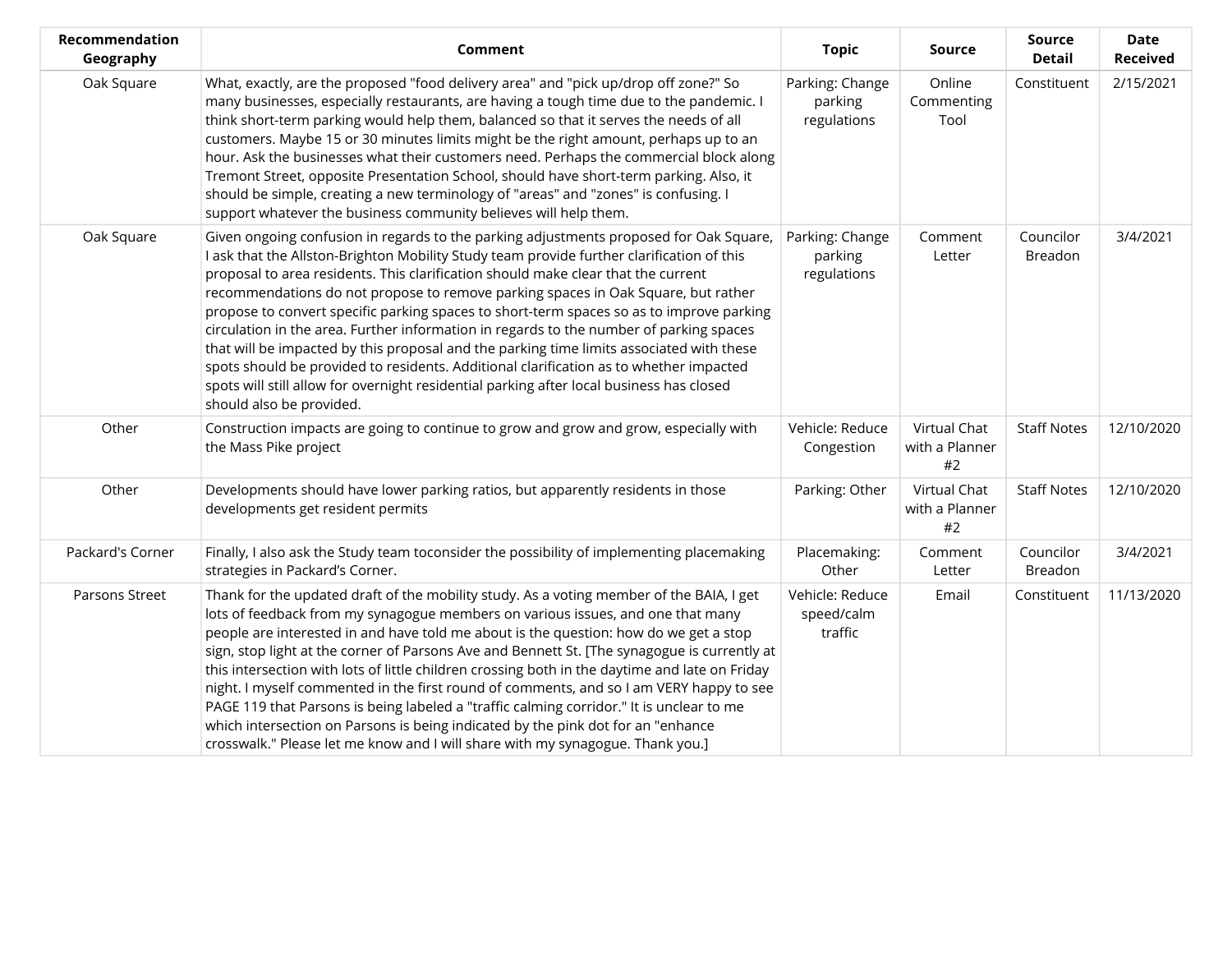| Recommendation<br>Geography | Comment                                                                                                                                                                                                                                                                                                                                                                                                                                                                                                                                                                                                                                                                                                                                                                                                                             | <b>Topic</b>                             | <b>Source</b>                        | <b>Source</b><br><b>Detail</b> | <b>Date</b><br><b>Received</b> |
|-----------------------------|-------------------------------------------------------------------------------------------------------------------------------------------------------------------------------------------------------------------------------------------------------------------------------------------------------------------------------------------------------------------------------------------------------------------------------------------------------------------------------------------------------------------------------------------------------------------------------------------------------------------------------------------------------------------------------------------------------------------------------------------------------------------------------------------------------------------------------------|------------------------------------------|--------------------------------------|--------------------------------|--------------------------------|
| Parsons Street              | [Thank for the updated draft of the mobility study. As a voting member of the BAIA, I get<br>lots of feedback from my synagogue members on various issues, and one that many<br>people are interested in and have told me about is the question: how do we get a stop<br>sign, stop light at the corner of Parsons Ave and Bennett St.] The synagogue is currently at<br>this intersection with lots of little children crossing both in the daytime and late on Friday<br>night. I myself commented in the first round of comments, and so I am VERY happy to see<br>PAGE 119 that Parsons is being labeled a "traffic calming corridor." It is unclear to me<br>which intersection on Parsons is being indicated by the pink dot for an "enhance<br>crosswalk." Please let me know and I will share with my synagogue. Thank you. | Vehicle: Reduce<br>speed/calm<br>traffic | Email                                | Constituent                    | 11/13/2020                     |
| Placemaking                 | Placemaking aspect a favorite part of this plan. Worked out during COVID. Should make<br>this permanent.                                                                                                                                                                                                                                                                                                                                                                                                                                                                                                                                                                                                                                                                                                                            | Placemaking:<br>Other                    | Virtual Open<br>House                | <b>Staff Notes</b>             | 12/1/2020                      |
| Placemaking                 | Time frame for placemaking?                                                                                                                                                                                                                                                                                                                                                                                                                                                                                                                                                                                                                                                                                                                                                                                                         | Placemaking:<br>Other                    | Virtual Open<br>House                | <b>Staff Notes</b>             | 12/1/2020                      |
| Placemaking                 | Placemaking. Connecting all the places of interest. How are we going to connect them?<br>The Parks are off the beaten path.                                                                                                                                                                                                                                                                                                                                                                                                                                                                                                                                                                                                                                                                                                         | Placemaking:<br>Wayfinding               | Virtual Open<br>House                | <b>Staff Notes</b>             | 12/1/2020                      |
| Placemaking                 | As reflected in the Mobility Study's recommendations, there is great opportunity to<br>improve public space in both Allston and Brighton through placemaking and greening<br>initiatives. This is particularly true for many of Allston-Brighton's major intersections and<br>'squares,' which have often been neglected in comparison to those in Somerville and<br>Cambridge. If possible, I ask that some of these placemaking initiatives (i.e. the initiatives<br>proposed for Leo Birmingham Parkway, Cleveland Circle, parts of Harvard Avenue) be<br>implemented even by temporary means by this summer to serve residents seeking<br>outdoor space during the ongoing pandemic. I also ask that the Mobility Study team<br>incorporate commissioned work from neighborhood artists in these placemaking<br>initiatives.    | Placemaking:<br>Other                    | Comment<br>Letter                    | Councilor<br>Breadon           | 3/4/2021                       |
| Plan Content                | In Fig 10, it's very hard to distinguish between existing neighborways and existing bike<br>lanes (same color), and proposed neighborly and proposed bike lanes (same color). Is the<br>map indicating that N Harvard is a neighborhway or bicycle lane?                                                                                                                                                                                                                                                                                                                                                                                                                                                                                                                                                                            | Other                                    | Online<br>Commenting<br>Tool         | Constituent                    | 12/28/2020                     |
| Plan Content                | Page 114, for the Brighton Center recommendations: it doesn't look like the street design<br>is integrating the proposed bus lanes east of Parsons St                                                                                                                                                                                                                                                                                                                                                                                                                                                                                                                                                                                                                                                                               | Other                                    | Email                                | <b>MBTA</b>                    | 1/15/2021                      |
| Plan Content                | Pages 51, 67, 108, 113 note that Route 503 is currently suspended.                                                                                                                                                                                                                                                                                                                                                                                                                                                                                                                                                                                                                                                                                                                                                                  | Other                                    | Email                                | <b>MBTA</b>                    | 1/15/2021                      |
| Plan Content                | Page 32, the section on Transit Network Gap references Figure 12 when it should<br>reference Figure 11.                                                                                                                                                                                                                                                                                                                                                                                                                                                                                                                                                                                                                                                                                                                             | Other                                    | Email                                | <b>MBTA</b>                    | 1/15/2021                      |
| Plan Content                | Page 32, the section on Transit Network Gap references a gap between Union Square and<br>the Cambridge Street bridge, but Routes 64 and 66 travel between these two points, so I'<br>m not sure what gap they are referring to. Perhaps they mean to reference a gap between<br>Cambridge and the Washington St/Cambridge St corridor south of Beacon St?                                                                                                                                                                                                                                                                                                                                                                                                                                                                           | Other                                    | Email                                | <b>MBTA</b>                    | 1/15/2021                      |
| <b>Planning Process</b>     | A missed opportunity was not reaching out to the Veronica Smith Center                                                                                                                                                                                                                                                                                                                                                                                                                                                                                                                                                                                                                                                                                                                                                              | Other                                    | Virtual Chat<br>with a Planner<br>#1 | <b>Staff Notes</b>             | 11/23/2020                     |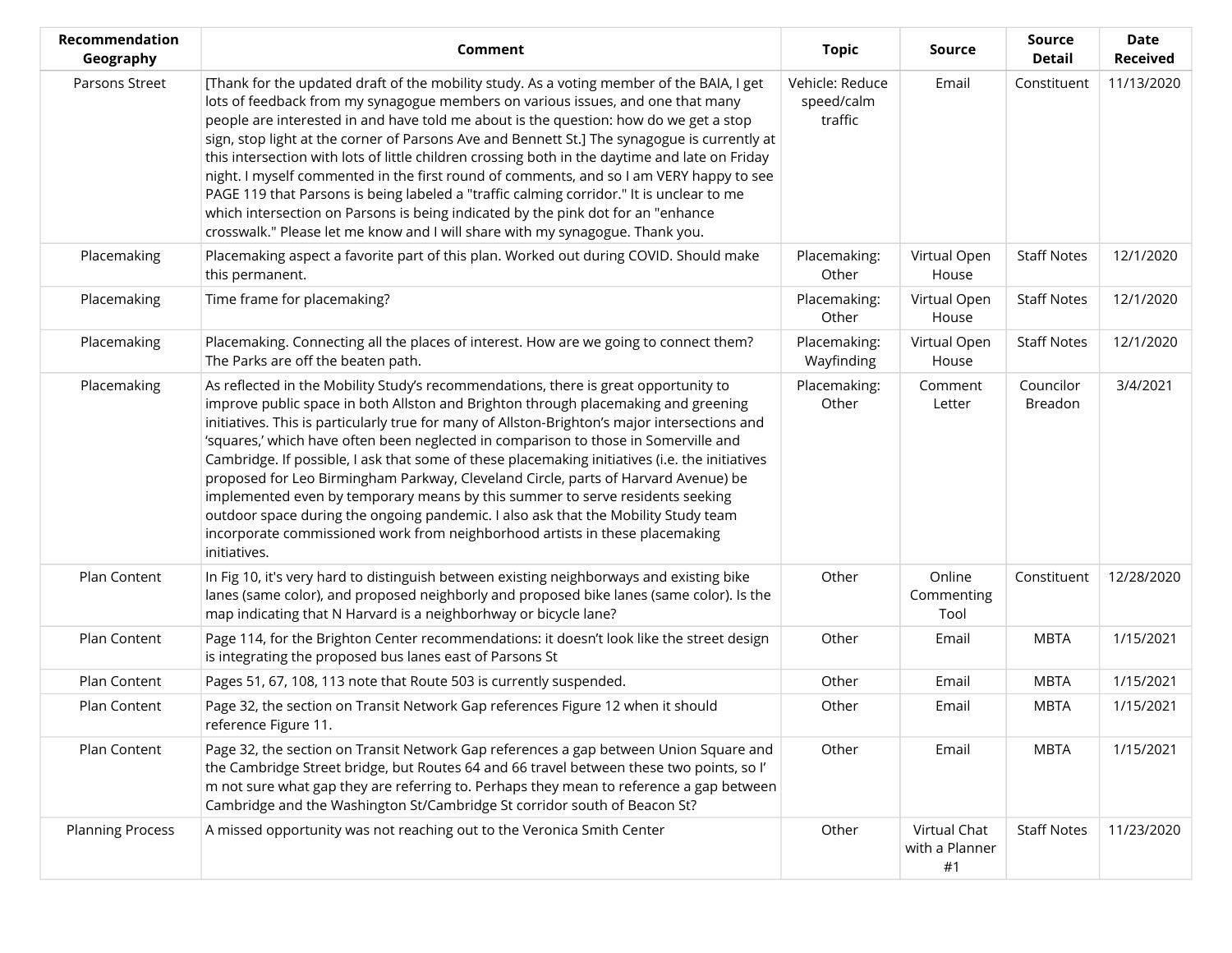| <b>Recommendation</b><br>Geography | Comment                                                                                                                                                                                                                                                                                                                                                                                                                             | <b>Topic</b>                           | Source                               | <b>Source</b><br><b>Detail</b> | Date<br><b>Received</b> |
|------------------------------------|-------------------------------------------------------------------------------------------------------------------------------------------------------------------------------------------------------------------------------------------------------------------------------------------------------------------------------------------------------------------------------------------------------------------------------------|----------------------------------------|--------------------------------------|--------------------------------|-------------------------|
| <b>Planning Process</b>            | Reach out to the 2Life communities for another population                                                                                                                                                                                                                                                                                                                                                                           | Other                                  | Virtual Chat<br>with a Planner<br>#1 | <b>Staff Notes</b>             | 11/23/2020              |
| <b>Planning Process</b>            | How are you incorporating IAGs at all?                                                                                                                                                                                                                                                                                                                                                                                              | Other                                  | Virtual Chat<br>with a Planner<br>#1 | <b>Staff Notes</b>             | 11/23/2020              |
| <b>Planning Process</b>            | Who is going to help with the Western Avenue Corridor Study?                                                                                                                                                                                                                                                                                                                                                                        | Other                                  | Virtual Open<br>House                | <b>Staff Notes</b>             | 12/1/2020               |
| <b>Planning Process</b>            | The Action Plan. Is it available online?                                                                                                                                                                                                                                                                                                                                                                                            | Other                                  | Virtual Open<br>House                | <b>Staff Notes</b>             | 12/1/2020               |
| <b>Planning Process</b>            | What does the Action Plan involve?                                                                                                                                                                                                                                                                                                                                                                                                  | Other                                  | Virtual Open<br>House                | <b>Staff Notes</b>             | 12/1/2020               |
| <b>Planning Process</b>            | This is great stuff. Where is the over the top thinking, the big ideas?                                                                                                                                                                                                                                                                                                                                                             | Other                                  | Virtual Open<br>House                | <b>Staff Notes</b>             | 12/1/2020               |
| <b>Planning Process</b>            | Is it possible for IAGs to recommend transportation improvement proejcts for developers<br>to contribute to and implement?                                                                                                                                                                                                                                                                                                          | Other                                  | Virtual Chat<br>with a Planner<br>#2 | <b>Staff Notes</b>             | 12/10/2020              |
| <b>Planning Process</b>            | How many of these projects are pie in the sky?                                                                                                                                                                                                                                                                                                                                                                                      | Other                                  | Virtual Chat<br>with a Planner<br>#2 | <b>Staff Notes</b>             | 12/10/2020              |
| Shuttle                            | As part of the St. Gabe's IAG, there were questions about parking on the St. Gabe's site<br>and the related shuttle. What is the City's stance on opening this to the public? Concern<br>about MassDOT using a publicly accessible shuttle as an excuse to not expand service.<br>Also, how does the Allston-Brighton TMA get involved?                                                                                             | Transit: Other                         | Virtual Chat<br>with a Planner<br>#1 | <b>Staff Notes</b>             | 11/23/2020              |
| Soldiers Field Road                | Suggest a shared use path inbound from LBP along SFR to North Harvard Street - improve<br>walking/biking conditions - alternative to Dudley Path                                                                                                                                                                                                                                                                                    | Bicycle: Bike<br>infrastructure        | Virtual Open<br>House                | <b>Staff Notes</b>             | 12/1/2020               |
| Soldiers Field Road                | Inbound bike lane on SFR from Leo B Road to Harvard St. One of our neighbors got hit by<br>a bus and fought a concussion. Along SFR parallel to the Dudley path. All the development<br>happening there might open new opportunities there.                                                                                                                                                                                         | Bicycle: Bike<br>infrastructure        | Virtual Open<br>House                | <b>Staff Notes</b>             | 12/1/2020               |
| Soldiers Field Road<br>Crossings   | At grade crossing on SFR. Telford- bridge. Everett St will be an at grade crossing. Is there a<br>timeline for that?                                                                                                                                                                                                                                                                                                                | Pedestrian:<br>Improve safety          | Virtual Open<br>House                | <b>Staff Notes</b>             | 12/1/2020               |
| Soldiers Field Road<br>Crossings   | Was there any assessment of installing a crossing b/t Arsenal and N. Beacon Sts? There is<br>more housing development proposed in that section north of the Pike. Paul D White path<br>is currently barricaded from the shops on the south side of SFR, so the only customers<br>who can access those shops are by car or bus. A new crossing would allow greater access<br>to the path from those shops, and for future residents. | Pedestrian:<br>Sidewalk/Crosss<br>walk | Online<br>Commenting<br>Tool         | Constituent                    | 12/28/2020              |
| Soldiers Field Road<br>Crossings   | I support #1 (ABCDE all crossways).                                                                                                                                                                                                                                                                                                                                                                                                 | Pedestrian:<br>Other                   | Comment<br>Letter                    | Constituent                    | 1/18/2021               |
| Soldiers Field Road<br>Crossings   | I support all the proposed road crossings - these are very important for safe access to the<br>river for AB residents                                                                                                                                                                                                                                                                                                               | Pedestrian:<br>Other                   | Email                                | Constituent                    | 1/19/2021               |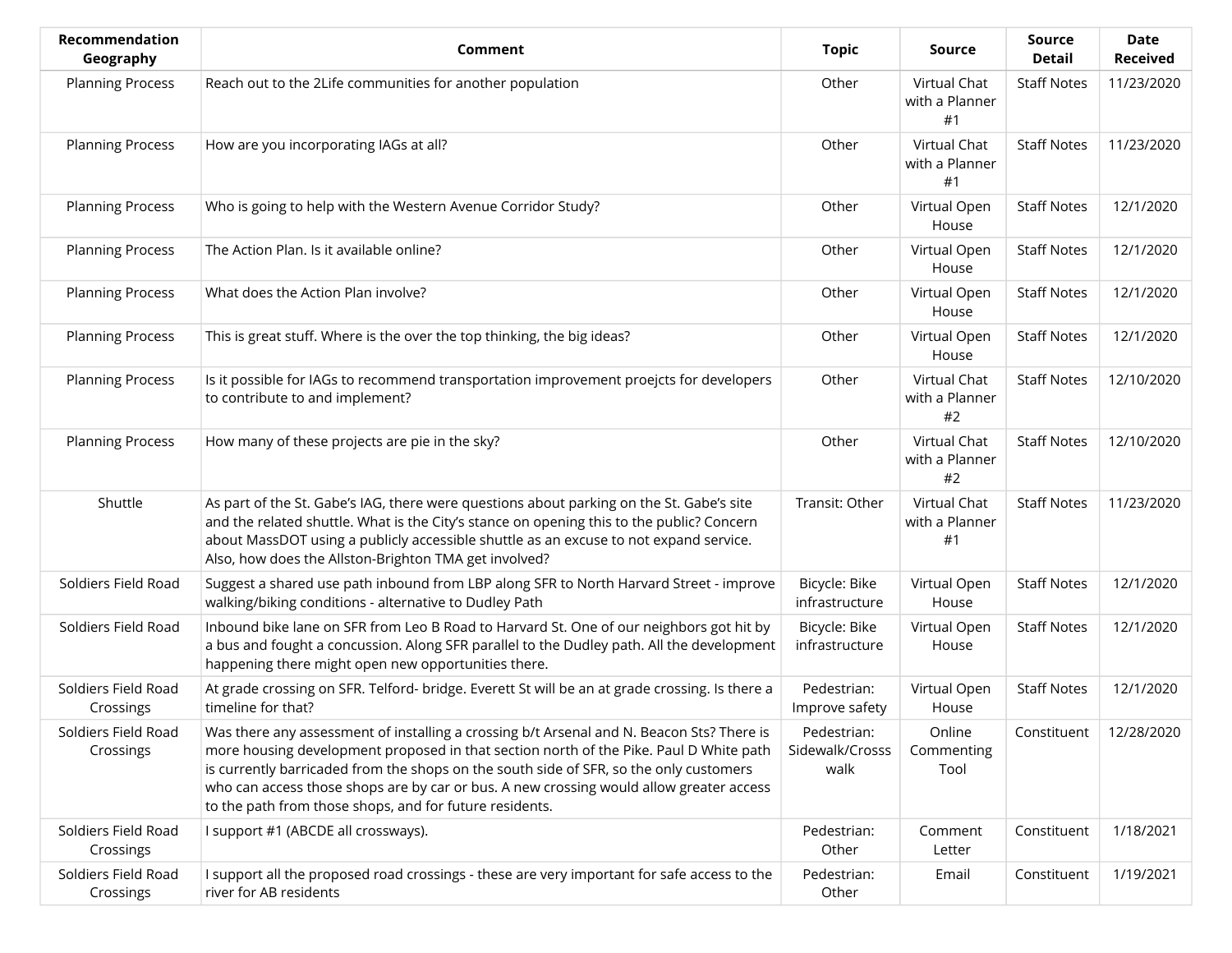| Recommendation<br>Geography      | Comment                                                                                                                                                                                                                                                                                                                                                                                                                                                                        | <b>Topic</b>                             | Source                       | <b>Source</b><br><b>Detail</b> | <b>Date</b><br><b>Received</b> |
|----------------------------------|--------------------------------------------------------------------------------------------------------------------------------------------------------------------------------------------------------------------------------------------------------------------------------------------------------------------------------------------------------------------------------------------------------------------------------------------------------------------------------|------------------------------------------|------------------------------|--------------------------------|--------------------------------|
| Soldiers Field Road<br>Crossings | More stop lights and crosswalks on this road! The pedestrian overpasses are awful,<br>they're not functional for bikes and would be very difficult for people with mobility<br>problems to navigate. Additionally, it would be nice to see Soldiers Field Road slowed and<br>or have a bus lane added so that the park could be more easily accessed and to reduce<br>noise and environmental pollution exposure to parkgoers                                                  | Other                                    | Online<br>Commenting<br>Tool | Constituent                    | 1/21/2021                      |
| Soldiers Field Road<br>Crossings | The proposed Soldiers Field Road crossings are extremely important. Three of them have<br>been long discussed and planned, I believe, as part of the Harvard developments (Everett,<br>Smith Field, and Telford Street). With the immense amount of residential development<br>occurring in North Allston and across the Mass Pike (e.g., Allston Yards), these crossings<br>are critical.                                                                                     | Pedestrian:<br>Other                     | Email                        | Constituent                    | 1/29/2021                      |
| Soldiers Field Road<br>Crossings | A re-designed intersection at North Beacon St./Nonantum Road/Soldiers Field Road with<br>some kind of pedestrian crossing would be extremely helpful. Right now it is just<br>impossible, so I never use it except in a car, and no one I know would try to get across<br>there on bike or foot. It's really bad, but I don't know how it could be improved, and the<br>study doesn't really make a recommendation.                                                            | Vehicle: Reduce<br>speed/calm<br>traffic | Email                        | Constituent                    | 1/29/2021                      |
| Soldiers Field Road<br>Crossings | This chapter should consider the benefits of reducing the number of lanes on Soldier's<br>field road in the study area, which would in turn simplify and reduce the cost of the<br>discussed pedestrian crossings.                                                                                                                                                                                                                                                             | Vehicle: Other                           | Online<br>Commenting<br>Tool | Constituent                    | 2/12/2021                      |
| Soldiers Field Road<br>Crossings | I support all the proposed road crossings - these are very important for safe access to the<br>river for AB residents                                                                                                                                                                                                                                                                                                                                                          | Pedestrian:<br>Other                     | Email                        | Constituent                    | 2/15/2021                      |
| Soldiers Field Road<br>Crossings | 2) Add a pedestrian bridge to connect Smith Field to Herter Park (reinforce the<br>recommendation in Draft Plan's Section 6, Area-Specific Recommendations,, item C).                                                                                                                                                                                                                                                                                                          | Pedestrian:<br>Sidewalk/Crosss<br>walk   | Online<br>Commenting<br>Tool | Constituent                    | 2/16/2021                      |
| <b>Traffic Calming</b>           | The traffic calming measures need to be expanded to more locations in the Brighton area.<br>Sutherland road is a race track and where it intersects Commonwealth Ave is dangerous.<br>At that intersection is crosswalk that is misaligned with the MBTA station, parking on<br>Comm ave blocks the view from Sutherland road forcing cars to pull into the crosswalk,<br>past the stop sign to see. Additionally, cars DO NOT stop for the cross walk at the MBTA<br>station. | Vehicle: Reduce<br>speed/calm<br>traffic | Online<br>Commenting<br>Tool | Constituent                    | 11/13/2020                     |
| <b>Traffic Calming</b>           | The Neighborhood Slow Streets is fantastic and consistently under-funded, having to turn<br>away applications. If the City is going to encourage communities to actively participate in<br>creating safe streets, then the City also needs to fully fund that opportunity and not pit<br>communities against each other for a safety resource that they all have an equal right to.                                                                                            | Vehicle: Reduce<br>speed/calm<br>traffic | Online<br>Commenting<br>Tool | Constituent                    | 12/28/2020                     |
| <b>Traffic Calming</b>           | I support the proposed traffic calming measures on slower neighborhood streets in<br><b>Brighton</b>                                                                                                                                                                                                                                                                                                                                                                           | Vehicle: Reduce<br>speed/calm<br>traffic | Email                        | Constituent                    | 1/19/2021                      |
| <b>Traffic Calming</b>           | Decreasing speed limits is fantastic as long as it is enforced. Cars in the Allston/Brighton<br>neighborhood generally go well over posted speed limits and also run traffic lights<br>without apparent consequences. Stricter enforcement of distracted driving would also<br>help increase bike and pedestrian safety and work towards a vision zero Boston.                                                                                                                 | Vehicle: Reduce<br>speed/calm<br>traffic | Online<br>Commenting<br>Tool | Constituent                    | 1/21/2021                      |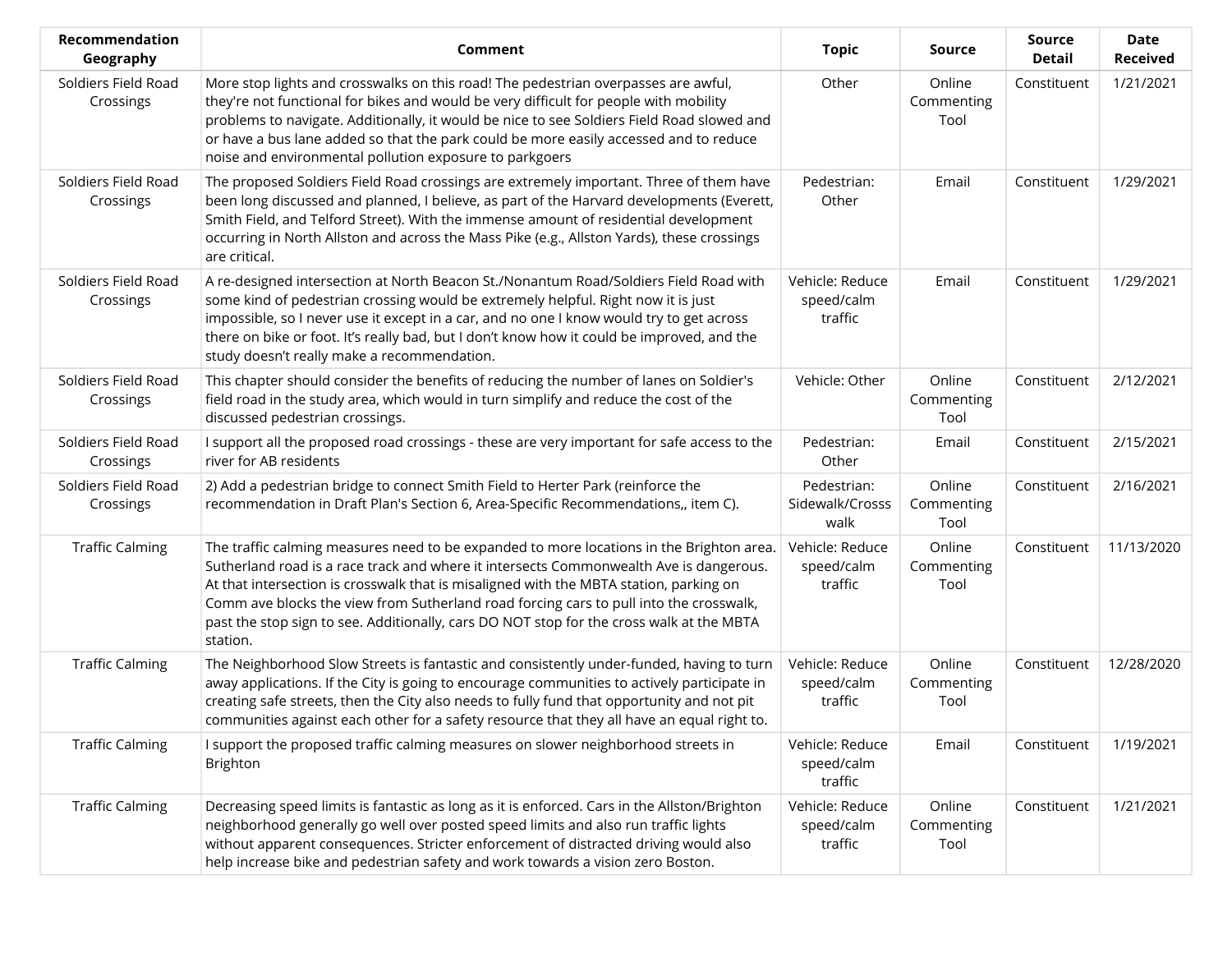| Recommendation<br>Geography | Comment                                                                                                                                                                                                                                                                                                                                                                                                                                | <b>Topic</b>                             | Source                       | <b>Source</b><br><b>Detail</b> | <b>Date</b><br><b>Received</b> |
|-----------------------------|----------------------------------------------------------------------------------------------------------------------------------------------------------------------------------------------------------------------------------------------------------------------------------------------------------------------------------------------------------------------------------------------------------------------------------------|------------------------------------------|------------------------------|--------------------------------|--------------------------------|
| <b>Traffic Calming</b>      | Yes! Anything to slow traffic especially on Faneuil and Arlington Streets is good. I would<br>like to see flashing stop signs at Arlington and South Hobart Streets if possible - cars on<br>Arlington Street routinely drive right through that intersection past the stop signs.                                                                                                                                                     | Vehicle: Reduce<br>speed/calm<br>traffic | Email                        | Constituent                    | 1/29/2021                      |
|                             | I'm not sure the round-about at the intersection of Faneiul and Arlington Streets will make<br>a much difference in speed, especially for cars going east from Faneiul to Arlington Streets<br>which is where the biggest problem is I believe (I walk by this intersection almost every<br>day). But I defer to the street designers if they think it will slow cars down. Maybe if you<br>could just put up stop signs or something? |                                          |                              |                                |                                |
| <b>Traffic Calming</b>      | 4. Use of speed bumps<br>When using speed bumps as part of traffic calming, please use a design which allows<br>bicycles to avoid going over them. They can be quite abrupt. Best is if they can be avoided<br>entirely as a traffic calming measure.                                                                                                                                                                                  | Vehicle: Reduce<br>speed/calm<br>traffic | Email                        | Constituent                    | 2/12/2021                      |
| <b>Traffic Calming</b>      | This chapter has discussed but not recommended limiting vehicular access through<br>physical barriers (sometimes referred to as "modal filters"). I am certain that there are<br>opportunities to calm traffic within the study area using modal filters, so I am<br>disappointed that these opportunities have not been identified in this chapter and I would<br>encourage the authors to broaden their thinking.                    | Vehicle: Reduce<br>speed/calm<br>traffic | Online<br>Commenting<br>Tool | Constituent                    | 2/12/2021                      |
| <b>Traffic Calming</b>      | I support the proposed traffic calming measures on slower neighborhood streets in<br><b>Brighton</b>                                                                                                                                                                                                                                                                                                                                   | Vehicle: Reduce<br>speed/calm<br>traffic | Email                        | Constituent                    | 2/15/2021                      |
| Transit                     | How does COVID affect the MBTA cuts?                                                                                                                                                                                                                                                                                                                                                                                                   | Transit: Other                           | Virtual Open<br>House        | <b>Staff Notes</b>             | 12/1/2020                      |
| <b>Transit Policy</b>       | I do not recommend that the bus lane enforcement pilot rely on law enforcement, and<br>ABHC's Transportation Committee will not support this method in the policy proposal. I<br>recommend that BTD work with ABHC, Livable Streets Alliance, and the Vision Zero<br>Coalition to develop an enforcement model that is managed by civilians (parking<br>enforcement, ambassadors etc). and camera enforcement.                         | Transit: Other                           | Online<br>Commenting<br>Tool | Constituent                    | 12/28/2020                     |
| <b>Transit Policy</b>       | On p. 37 'Brighton Center Information,' the plan states: "Work with MBTA to develop the<br>appropriate app and algorithms to produce this customer-facing data." Who is tasked<br>with this recommendation? What is the recommended timeline and funding source?                                                                                                                                                                       | Transit: Other                           | Online<br>Commenting<br>Tool | Constituent                    | 12/28/2020                     |
| <b>Transit Policy</b>       | New Off-Board Fare Collection Pilot', which requires the drivers to confirm, won't be<br>effective with the future all-door boarding system                                                                                                                                                                                                                                                                                            | Transit: Other                           | Online<br>Commenting<br>Tool | Constituent                    | 12/28/2020                     |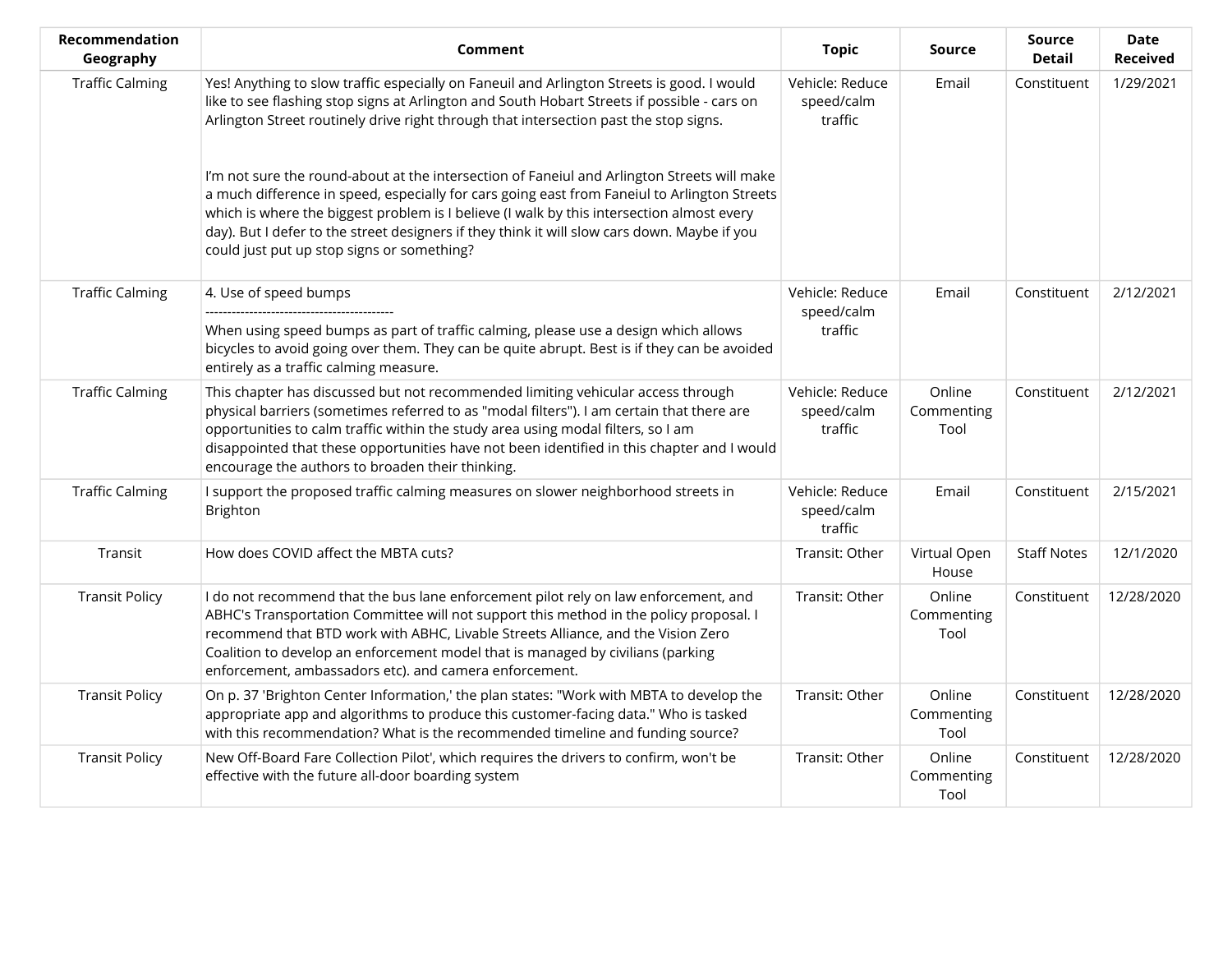| Recommendation<br>Geography | <b>Comment</b>                                                                                                                                                                                                                                                                                                                                                                                                                                                                                                                                                                                                                                                                                                                                                                                                                                                                                                                                                       | <b>Topic</b>      | <b>Source</b>                | <b>Source</b><br><b>Detail</b> | <b>Date</b><br><b>Received</b> |
|-----------------------------|----------------------------------------------------------------------------------------------------------------------------------------------------------------------------------------------------------------------------------------------------------------------------------------------------------------------------------------------------------------------------------------------------------------------------------------------------------------------------------------------------------------------------------------------------------------------------------------------------------------------------------------------------------------------------------------------------------------------------------------------------------------------------------------------------------------------------------------------------------------------------------------------------------------------------------------------------------------------|-------------------|------------------------------|--------------------------------|--------------------------------|
| <b>Transit Policy</b>       | ABHC's Transportation Committee does not support the recommendation to "Ensure that<br>new and pending development agreements require that developers join the ABTMA and<br>participate in a joint transit connector fixed route service." (p.40). This encourages a two-<br>tiered, privatized system that decreases investment in our public transit system.<br>Developers should be encouraged, not discouraged, to fund the MBTA and BTD/BPDA<br>should work instead to establish feasible funding mechanisms to the MBTA. New shuttles<br>should be established only as a last resort if demand is clear along routes and within gaps<br>not currently served by the MBTA. While 'examine public access' is also a<br>recommendation, it is does not guarantee this outcome and still allows for a privatized<br>system to be operationalized and funded. It's too slippery a slope.                                                                            | Transit: Other    | Online<br>Commenting<br>Tool | ABHC                           | 12/28/2020                     |
| <b>Transit Policy</b>       | Page 32, in the section on Bus Stop Modifications: the section should also note the<br>general preference for far-side bus stop locations.                                                                                                                                                                                                                                                                                                                                                                                                                                                                                                                                                                                                                                                                                                                                                                                                                           | Transit: Bus Stop | Email                        | <b>MBTA</b>                    | 1/15/2021                      |
| <b>Transit Policy</b>       | Page 37, for the Brighton Center pilot: the City would need to work with the Customer<br>Technology division to procure an E-Ink sign                                                                                                                                                                                                                                                                                                                                                                                                                                                                                                                                                                                                                                                                                                                                                                                                                                | Transit: Other    | Email                        | <b>MBTA</b>                    | 1/15/2021                      |
| <b>Transit Policy</b>       | Page 37, for the Green Line Transfer pilot: the City would need to work with the<br>Operations Technology division to figure out how to make these types of announcements<br>onboard buses                                                                                                                                                                                                                                                                                                                                                                                                                                                                                                                                                                                                                                                                                                                                                                           | Transit: Other    | Email                        | <b>MBTA</b>                    | 1/15/2021                      |
| <b>Transit Policy</b>       | Page 37, for the Off-Board Fare Collection pilot: the City would need to work with the AFC<br>office to make sure anything lines up with future fare technology                                                                                                                                                                                                                                                                                                                                                                                                                                                                                                                                                                                                                                                                                                                                                                                                      | Transit: Other    | Email                        | <b>MBTA</b>                    | 1/15/2021                      |
| <b>Transit Policy</b>       | I support improved enforcement on bus lanes. I support improved information tohelp<br>transit riders make decisions on vehicles and at stops.                                                                                                                                                                                                                                                                                                                                                                                                                                                                                                                                                                                                                                                                                                                                                                                                                        | Transit: Other    | Comment<br>Letter            | Constituent                    | 1/18/2021                      |
| <b>Transit Policy</b>       | I also appreciate and support the various transit modifications described in the Area-Wide<br>and Network Recommendations, including bus priority lane enforcement, improved<br>signage and information systems, and coordination of the various new shuttle services. It<br>would be really excellent to have new connections to Longwood and Nubian Square, and<br>more frequent connections to Kendall Square. It's unclear to me what the MBTA is going<br>to do in the near or long term future, but I sincerely hope they will get on board (no pun<br>intended) with the AB Mobility Plan to help make bus travel more efficient and speedy.<br>The Brighton Ave bus lanes are fantastic (I was happy to be passed by the 57 one day<br>when I had to drive down there), and I look forward to seeing the bus-only lanes along the<br>whole of the AB Transit Corridor.                                                                                       | Transit: Other    | Email                        | Constituent                    | 1/29/2021                      |
| <b>Transit Policy</b>       | We request that the following changes be made to two key study recommendations: 1.<br>New Private Transit Options: "The City will encourage participation in the Allston-Brighton<br>TMA (ABTMA) and fund a study to further study the potential for joint shuttle operations<br>in the neighborhood" (p.40). We have an opportunity to better fund our existing transit<br>system, yet this recommendation encourages a two-tiered, privatized system. While<br>"examine public access" is included in the recommendation, it still allows for a privatized<br>system to be operationalized and funded. Developers should be encouraged, not<br>discouraged, to fund the MBTA and the City should work to establish feasible funding<br>mechanisms to the MBTA. New shuttles should be established only as a last resort, if<br>demand is clear along routes and within gaps not currently served by the MBTA, and if it<br>is free and open to the general public. | Transit: Other    | Comment<br>Letter            | ABHC                           | 2/15/2021                      |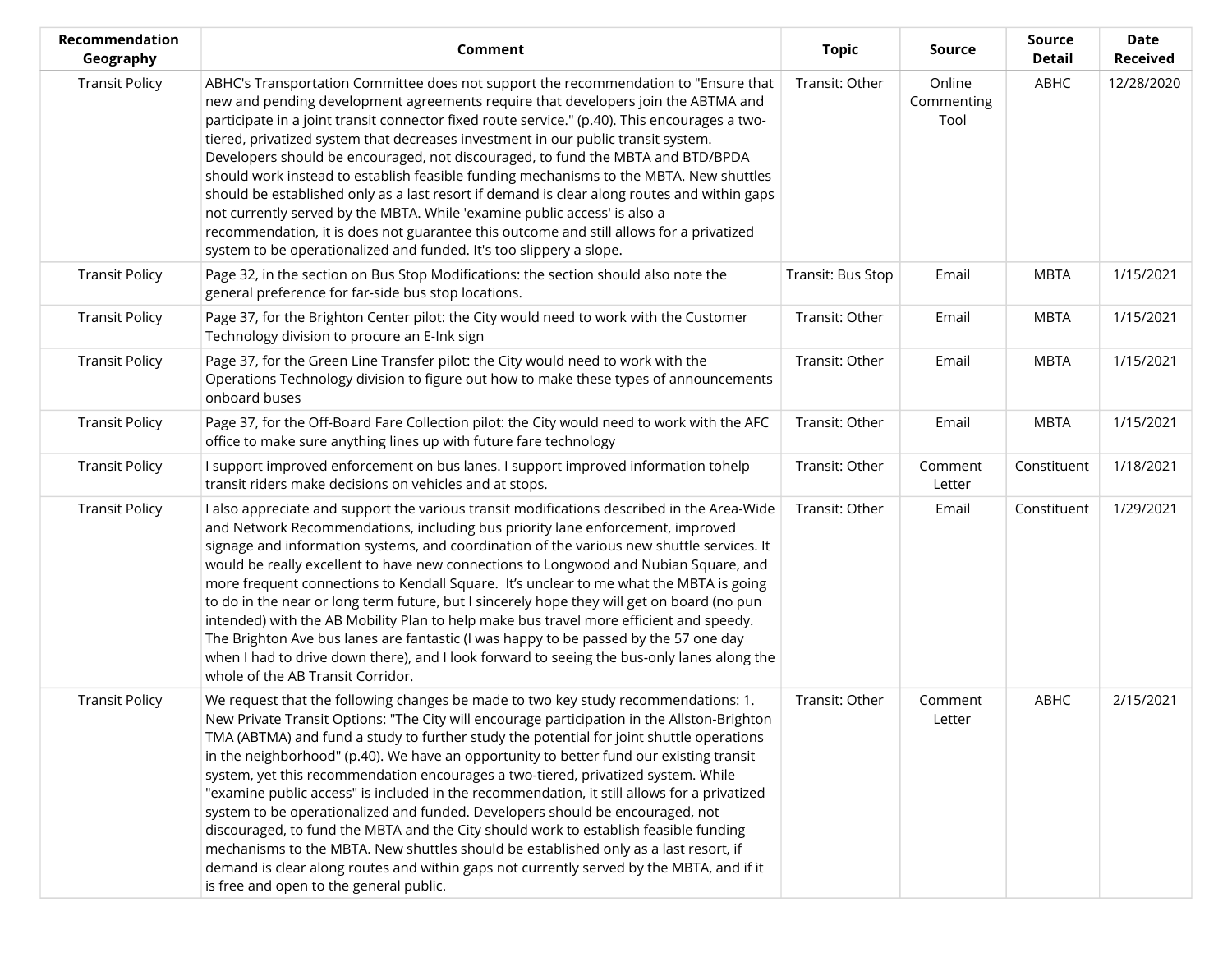| Recommendation<br>Geography | Comment                                                                                                                                                                                                                                                                                                                                                                                                                                                                                                                                                                                                                                                                                                                                                                                                                                                                                                                                                                                                                              | <b>Topic</b>                | <b>Source</b>     | Source<br><b>Detail</b>     | <b>Date</b><br><b>Received</b> |
|-----------------------------|--------------------------------------------------------------------------------------------------------------------------------------------------------------------------------------------------------------------------------------------------------------------------------------------------------------------------------------------------------------------------------------------------------------------------------------------------------------------------------------------------------------------------------------------------------------------------------------------------------------------------------------------------------------------------------------------------------------------------------------------------------------------------------------------------------------------------------------------------------------------------------------------------------------------------------------------------------------------------------------------------------------------------------------|-----------------------------|-------------------|-----------------------------|--------------------------------|
| <b>Transit Policy</b>       | I support improved enforcement on bus lanes. I support improved information tohelp<br>transit riders make decisions on vehicles and at stops.                                                                                                                                                                                                                                                                                                                                                                                                                                                                                                                                                                                                                                                                                                                                                                                                                                                                                        | Transit: Other              | Email             | Constituent                 | 2/15/2021                      |
| <b>Transit Policy</b>       | We request that the following changes be made to two key study recommendations: 2.<br>Use of law enforcement to enforce Brighton Ave bus lane use: As part of a pilot program<br>to understand the impact of bus lane violations on bus on-time arrivals, the City would<br>employ "BPD cruisers, BPD officers on foot or bicycle, bus-mounted cameras, fixed-<br>location cameras" and, "Camera footage and officer reports would be<br>reviewed for violations and to determine current impact on transit riders, following a<br>similar standard as New York City. No tickets would be issued." The City would further<br>"work with Boston Police Department to continue monitoring of bus lane infractions" (p.<br>35). The Committee does not support the use of law enforcement to ensure safe streets<br>and reliable transit. Instead, we encourage partnership with the MA Vision Zero Coalition<br>to develop an enforcement model that is managed by civilians, and support camera<br>enforcement statewide legislation. | Parking: Enforce<br>Parking | Comment<br>Letter | ABHC                        | 2/15/2021                      |
| <b>Transit Policy</b>       | I do not support the recommendation for the implementation of an ABTMA Shuttle<br>service, or anyadditional private shuttles funded and operated by development projects<br>in Allston and Brighton. Privateshuttle systems, many of which are not accessible to the<br>public, create two-tiered transit systems dividedby income, class, and race that are unjust.<br>Much of Allston-Brighton's development is occurring in areasserved by public transit; with<br>appropriate investment and improvement, our public transit system canserve all Allston-<br>Brighton residents. Funds generated by mitigation and benefits from neighborhood<br>projects should be allocated towards the improvement of public transit infrastructure or<br>public transitsubsidies instead of privatized shuttle systems.                                                                                                                                                                                                                      | Transit: Other              | Comment<br>Letter | Councilor<br><b>Breadon</b> | 3/4/2021                       |
| <b>Transit Policy</b>       | Finally, beyond the shuttle issue, I do believe that the Allston-Brighton TMA has an<br>important role to play in implementing coordinated transportation demand management<br>strategies in Allston and Brighton; this includes the further implementation and<br>expansion of their commuter programs. As membership in the ABTMA expands, I ask that<br>the Mobility Study team work with the ABTMA to tailor their commuter programs more<br>specifically to Allston-Brighton commuters.                                                                                                                                                                                                                                                                                                                                                                                                                                                                                                                                         | Transit: Other              | Comment<br>Letter | Councilor<br><b>Breadon</b> | 3/4/2021                       |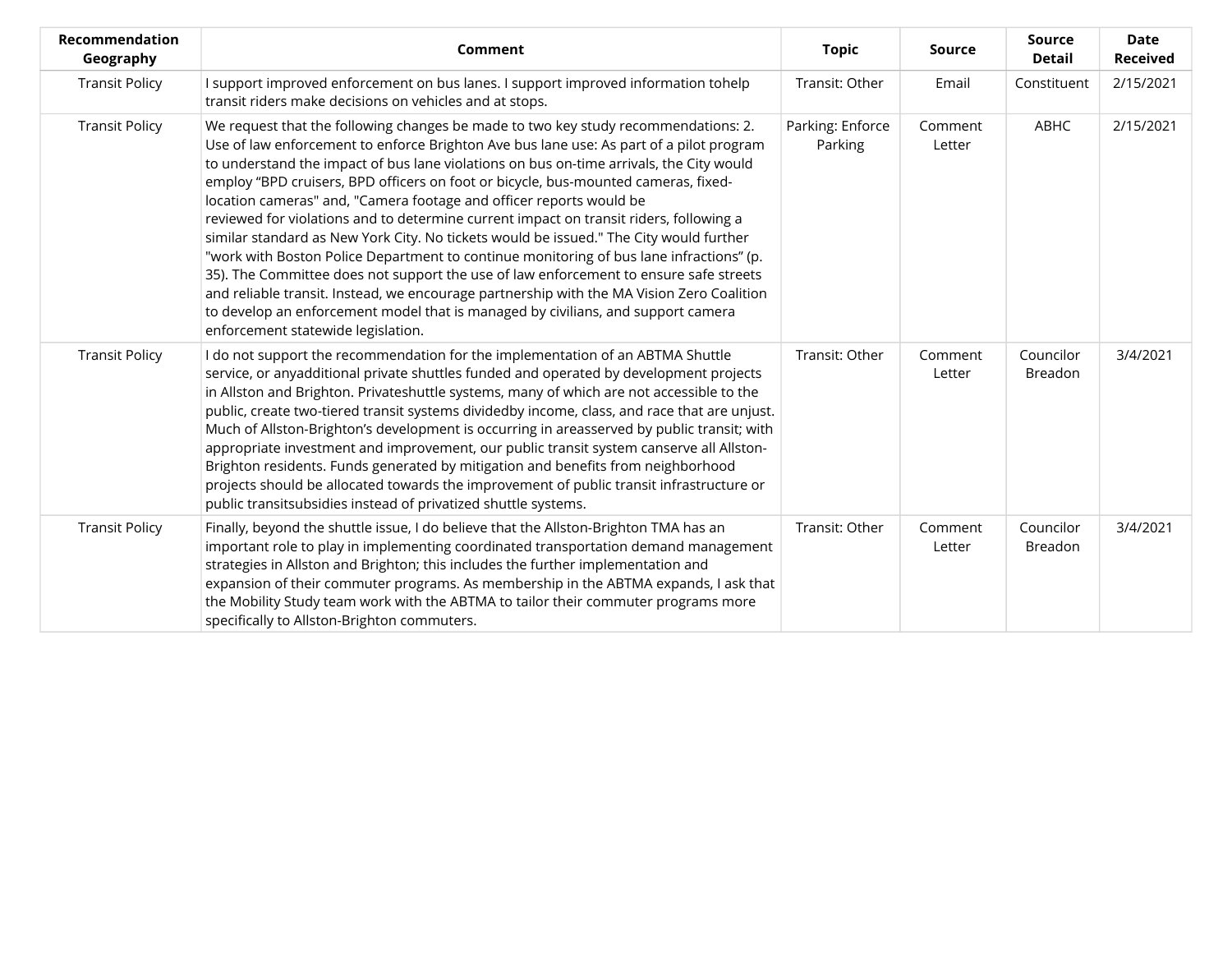| Recommendation<br>Geography | Comment                                                                                                                                                                                                                                                                                                                                                                                                                                                                                                                                                                                                                                                                                                                                                                                                                                                                                                                                                                                                                                                                                                                                                                                                                                                                                                                                                                                                                                                                                                                                                                                                                                                                                                       | <b>Topic</b>                           | <b>Source</b>                | <b>Source</b><br><b>Detail</b> | <b>Date</b><br><b>Received</b> |
|-----------------------------|---------------------------------------------------------------------------------------------------------------------------------------------------------------------------------------------------------------------------------------------------------------------------------------------------------------------------------------------------------------------------------------------------------------------------------------------------------------------------------------------------------------------------------------------------------------------------------------------------------------------------------------------------------------------------------------------------------------------------------------------------------------------------------------------------------------------------------------------------------------------------------------------------------------------------------------------------------------------------------------------------------------------------------------------------------------------------------------------------------------------------------------------------------------------------------------------------------------------------------------------------------------------------------------------------------------------------------------------------------------------------------------------------------------------------------------------------------------------------------------------------------------------------------------------------------------------------------------------------------------------------------------------------------------------------------------------------------------|----------------------------------------|------------------------------|--------------------------------|--------------------------------|
| <b>Transit Policy</b>       | Instead of focusing on the creation of an ABTMA Shuttle service, I believe that the<br>neighborhood would be better served through potential improvements to and expansion<br>of existing institutional shuttles that currently operate in both Allston and Brighton.<br>Harvard University and Boston College operate shuttles that link areas of the<br>neighborhood to key MBTA stops; though both of these shuttle systems are open to<br>Allston-Brighton residents, the public accessibility of these shuttle services is not well-<br>known. More specifically, as development increases along Western Avenue, Harvard<br>University's shuttle system has the potential to play an increasingly important role in<br>connecting neighborhood residents to Harvard Square. As Harvard University continues<br>to expand its presence in Allston, I ask that the Mobility Study team work with Harvard<br>University and its commercial tenants to both 1) expand shuttle service further into<br>Allston-Brighton via Western Ave, so as to better serve projects developed on Harvard-<br>owned land, and 2) create strategies to ensure that neighborhood residents are aware<br>that they can access Harvard's shuttle service. Additionally, I believe that Harvard<br>University's shuttle service has the potential to create a much-needed link between<br>Allston-Brighton and the Longwood Medical Area. MASCO currently operates limited<br>shuttle service between Allston, Harvard Square, and the LMA. Following completion of<br>the ERC, there is potential to explore the implementation of a more direct and frequent<br>shuttle that connects Harvard's Allston and Medical Campuses. | Transit: Other                         | Comment<br>Letter            | Councilor<br>Breadon           | 3/4/2021                       |
| <b>Transit Policy</b>       | I do not support the use of law enforcement to monitor any bus/bike lanes within Allston<br>and Brighton. lask that the Mobility Study work with community organizations to identify<br>appropriate alternativesolutions.                                                                                                                                                                                                                                                                                                                                                                                                                                                                                                                                                                                                                                                                                                                                                                                                                                                                                                                                                                                                                                                                                                                                                                                                                                                                                                                                                                                                                                                                                     | Transit: Other                         | Comment<br>Letter            | Councilor<br>Breadon           | 3/4/2021                       |
| <b>Transit Policy</b>       | Of the policies proposed in this section of the Study, I ask that the Study team prioritize<br>implementation of the off-fare board collection pilot program in Allston and Brighton.                                                                                                                                                                                                                                                                                                                                                                                                                                                                                                                                                                                                                                                                                                                                                                                                                                                                                                                                                                                                                                                                                                                                                                                                                                                                                                                                                                                                                                                                                                                         | Transit: Other                         | Comment<br>Letter            | Councilor<br>Breadon           | 3/4/2021                       |
| <b>Transit Policy</b>       | I am committed to advocating for policies that will improve transit connections to Allston<br>and Brighton. Actions that advance the early construction of West Station and improve<br>service on the Worcester Lineare of particular importance given the recent increase in<br>proposed development along the Commuter RailLine in the neighborhood.                                                                                                                                                                                                                                                                                                                                                                                                                                                                                                                                                                                                                                                                                                                                                                                                                                                                                                                                                                                                                                                                                                                                                                                                                                                                                                                                                        | Transit: Other                         | Comment<br>Letter            | Councilor<br>Breadon           | 3/4/2021                       |
| <b>Transit Policy</b>       | If needed, I am happy to work with the Mobility Study team to ensure that the rail corridor<br>right-of-wayin Brighton is preserved for potential future transit improvements.                                                                                                                                                                                                                                                                                                                                                                                                                                                                                                                                                                                                                                                                                                                                                                                                                                                                                                                                                                                                                                                                                                                                                                                                                                                                                                                                                                                                                                                                                                                                | Transit: Other                         | Comment<br>Letter            | Councilor<br><b>Breadon</b>    | 3/4/2021                       |
| Union Square                | Union Square - Intersection is a nightmare for pedestrians. Will there be an opportunity<br>for it to be led by pedestrians (leading pedestrian interval - LPI)?                                                                                                                                                                                                                                                                                                                                                                                                                                                                                                                                                                                                                                                                                                                                                                                                                                                                                                                                                                                                                                                                                                                                                                                                                                                                                                                                                                                                                                                                                                                                              | Pedestrian:<br>Improve safety          | Virtual Open<br>House        | <b>Staff Notes</b>             | 12/1/2020                      |
| Union Square                | Union Square - Is the plan to take out the median for pedestrians?                                                                                                                                                                                                                                                                                                                                                                                                                                                                                                                                                                                                                                                                                                                                                                                                                                                                                                                                                                                                                                                                                                                                                                                                                                                                                                                                                                                                                                                                                                                                                                                                                                            | Pedestrian:<br>Improve safety          | Virtual Open<br>House        | <b>Staff Notes</b>             | 12/1/2020                      |
| Union Square                | Are there any proposed bus stop changes?                                                                                                                                                                                                                                                                                                                                                                                                                                                                                                                                                                                                                                                                                                                                                                                                                                                                                                                                                                                                                                                                                                                                                                                                                                                                                                                                                                                                                                                                                                                                                                                                                                                                      | Transit: Bus Stop                      | Virtual Open<br>House        | <b>Staff Notes</b>             | 12/1/2020                      |
| Union Square                | I don't understand why the crosswalks are still at such sharp angles instead of being<br>perpendicular to the streets, which would physically shorten the crossing distances.                                                                                                                                                                                                                                                                                                                                                                                                                                                                                                                                                                                                                                                                                                                                                                                                                                                                                                                                                                                                                                                                                                                                                                                                                                                                                                                                                                                                                                                                                                                                 | Pedestrian:<br>Sidewalk/Crosss<br>walk | Online<br>Commenting<br>Tool | Constituent                    | 12/7/2020                      |
| Union Square                | I support #1.                                                                                                                                                                                                                                                                                                                                                                                                                                                                                                                                                                                                                                                                                                                                                                                                                                                                                                                                                                                                                                                                                                                                                                                                                                                                                                                                                                                                                                                                                                                                                                                                                                                                                                 | Other                                  | Comment<br>Letter            | Constituent                    | 1/18/2021                      |
| Union Square                | I support the proposed intersection realignment                                                                                                                                                                                                                                                                                                                                                                                                                                                                                                                                                                                                                                                                                                                                                                                                                                                                                                                                                                                                                                                                                                                                                                                                                                                                                                                                                                                                                                                                                                                                                                                                                                                               | Vehicle: Other                         | Email                        | Constituent                    | 1/19/2021                      |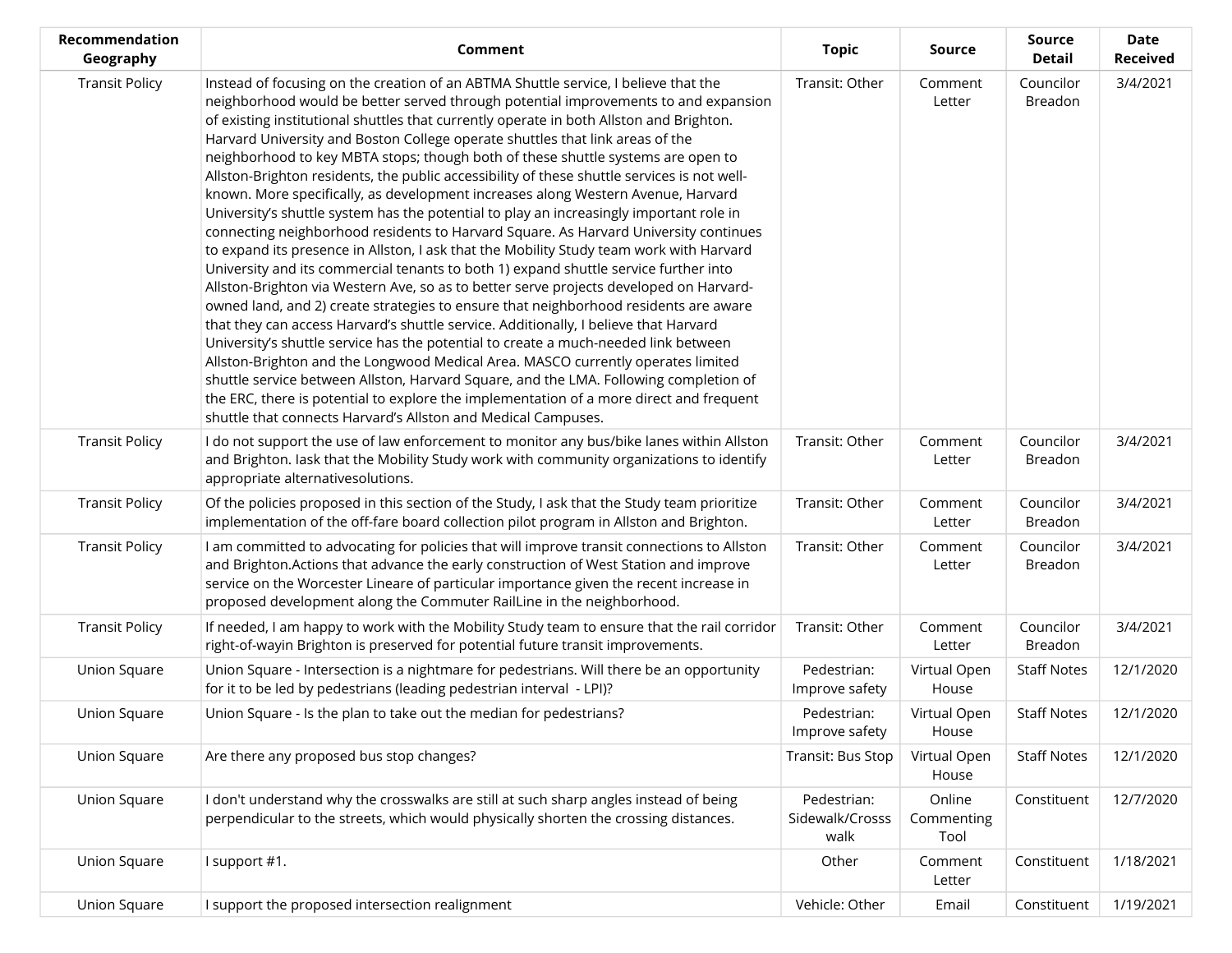| <b>Recommendation</b><br>Geography | Comment                                                                                                                                                                                                                                                                                                                                                                                                                                                                                                                                                                                                                                             | <b>Topic</b>                           | Source                                    | <b>Source</b><br><b>Detail</b> | <b>Date</b><br><b>Received</b> |
|------------------------------------|-----------------------------------------------------------------------------------------------------------------------------------------------------------------------------------------------------------------------------------------------------------------------------------------------------------------------------------------------------------------------------------------------------------------------------------------------------------------------------------------------------------------------------------------------------------------------------------------------------------------------------------------------------|----------------------------------------|-------------------------------------------|--------------------------------|--------------------------------|
| Union Square                       | [The bike lane leading into and out of this space is intermittent which feels unsafe.] Also<br>this intersection is a nightmare to navigate as a pedestrian because you cannot cross the<br>street in one traffic signal. Having a frequent all way walk would vastly improve this<br>intersection for pedestrians.                                                                                                                                                                                                                                                                                                                                 | Pedestrian:<br>Sidewalk/Crosss<br>walk | Online<br>Commenting<br>Tool              | Constituent                    | 1/21/2021                      |
| Union Square                       | The bike lane leading into and out of this space is intermittent which feels unsafe. [Also<br>this intersection is a nightmare to navigate as a pedestrian because you cannot cross the<br>street in one traffic signal. Having a frequent all way walk would vastly improve this<br>intersection for pedestrians.]                                                                                                                                                                                                                                                                                                                                 | Bicycle: Safety                        | Online<br>Commenting<br>Tool              | Constituent                    | 1/21/2021                      |
| Union Square                       | This chapter does not address the needs of bicyclists even though it correctly identifies<br>this area as LTS 4. Sidewalk level, protected bike lanes can likely be incorporated into the<br>short term recommendation by selectively narrowing travel lanes, removing parking, and<br>narrowing the sidewalk. Note that sidewalk level bike lanes are easily used by pedestrians<br>in the case of crowding.                                                                                                                                                                                                                                       | Bicycle: Bike<br>infrastructure        | Online<br>Commenting<br>Tool              | Constituent                    | 2/12/2021                      |
| <b>Union Square</b>                | I support the proposed intersection realignment                                                                                                                                                                                                                                                                                                                                                                                                                                                                                                                                                                                                     | Vehicle: Other                         | Email                                     | Constituent                    | 2/15/2021                      |
| Union Square                       | I am happy to see that the Study's recommendations for Union Square include short-term<br>strategies forplacemaking, which are greatly needed in this area.                                                                                                                                                                                                                                                                                                                                                                                                                                                                                         | Placemaking:<br>Other                  | Comment<br>Letter                         | Councilor<br>Breadon           | 3/4/2021                       |
| Union Square                       | When a long-term, comprehensive redesign of UnionSquare is conducted, I ask that this<br>design consider future plans for the redevelopment of theJackson/Mann School.                                                                                                                                                                                                                                                                                                                                                                                                                                                                              | Other                                  | Comment<br>Letter                         | Councilor<br>Breadon           | 3/4/2021                       |
| Warren St                          | Warren street t stop has a lot of folks with disabilities, and the stop is totally inaccessible                                                                                                                                                                                                                                                                                                                                                                                                                                                                                                                                                     | Transit: Other                         | Brighton<br>Center Main<br><b>Streets</b> | <b>Staff Notes</b>             | 1/6/2021                       |
| <b>Warren Street</b>               | I am writing to inquire if there were any plans to upgrade, repave, and make<br>improvements to the bicycle lanes on Warren Street which has 3 schools and two<br>hospitals St Elizabeth's & Franciscan's Children's Hospitals? Warren Street houses<br>Brighton High School, Boston Green Academy, and The Franciscan Children's School.<br>Brighton Marine has its campus entrances and exits for medical services and veterans<br>housing on Warren also. The intersection of Warren Street and Commonwealth Avenue<br>which has two carriage streets have some trickiness to navigate as a pedestrian, bicyclist,<br>and/or motor vehicle also. | Bicycle: Bike<br>infrastructure        | Email                                     | Constituent                    | 12/15/2020                     |
| Washington St                      | Concern about Temple Kadimah Toras and allowing for handicapped parking on the side<br>of the temple which is not possible with a cycle track.                                                                                                                                                                                                                                                                                                                                                                                                                                                                                                      | Bicycle: Bike<br>infrastructure        | Virtual Open<br>House                     | <b>Staff Notes</b>             | 12/1/2020                      |
| Washington St                      | Concern about turning movements, especially left turns with both bike lanes on one side.                                                                                                                                                                                                                                                                                                                                                                                                                                                                                                                                                            | Bicycle: Safety                        | Virtual Open<br>House                     | <b>Staff Notes</b>             | 12/1/2020                      |
| Washington St                      | Parsons and Washington Street with new development there (Parsons Crossing), many<br>people trying to cross washington to get to post office there, many park at cvs parking lot<br>and cross and there is no crosswalk, 3 different members all agree.                                                                                                                                                                                                                                                                                                                                                                                             | Pedestrian:<br>Sidewalk/Crosss<br>walk | Virtual Open<br>House                     | <b>Staff Notes</b>             | 12/1/2020                      |
| Washington Street                  | Two way separated bike lanes are a major improvement for safety!                                                                                                                                                                                                                                                                                                                                                                                                                                                                                                                                                                                    | <b>Bicycle: Safety</b>                 | Online<br>Commenting<br>Tool              | Constituent                    | 11/13/2020                     |
| Washington Street                  | Is there enough space for floating bus stops on the side of Washington St with the two-<br>way cycle track?                                                                                                                                                                                                                                                                                                                                                                                                                                                                                                                                         | Transit: Bus Stop                      | Email                                     | <b>MBTA</b>                    | 1/15/2021                      |